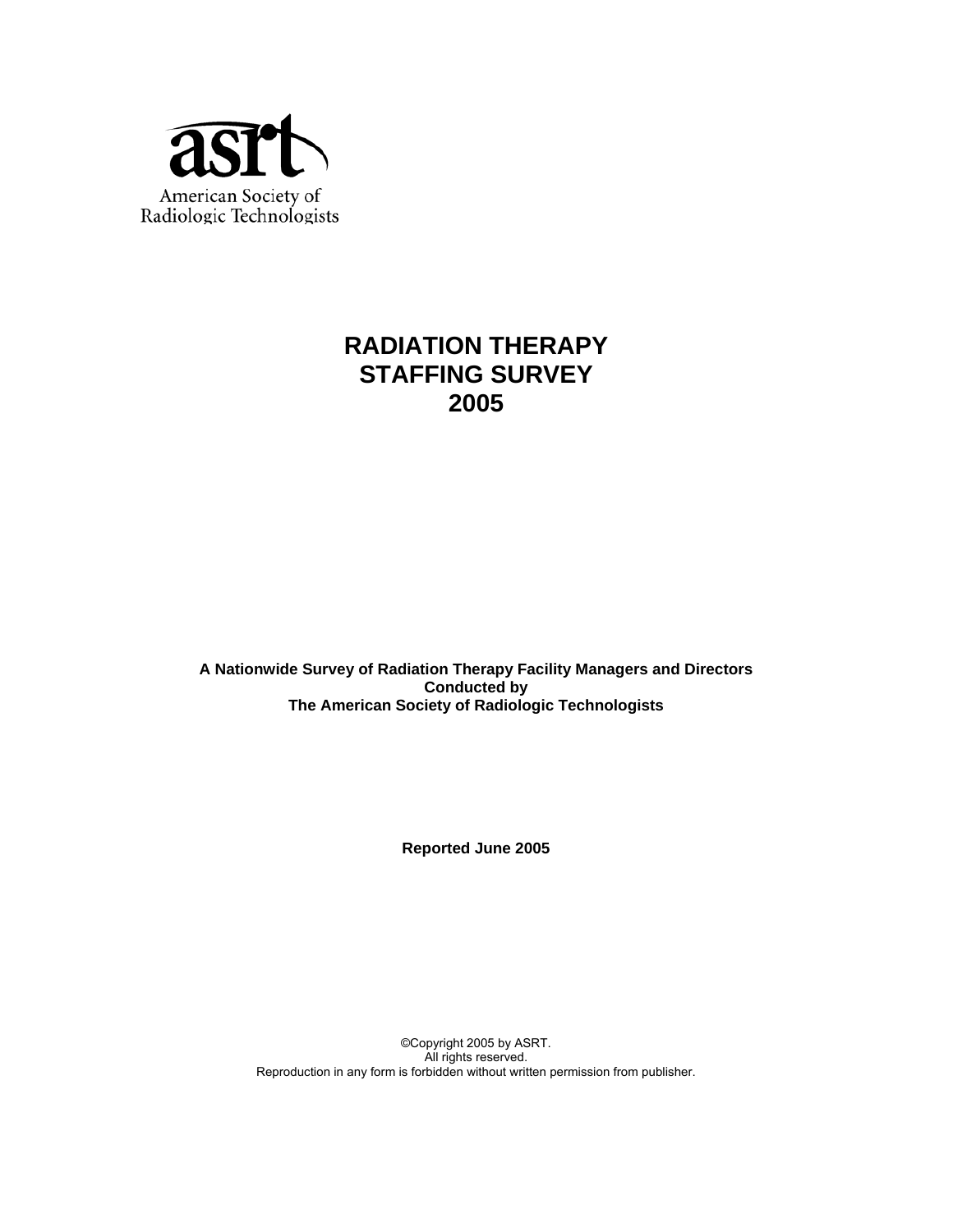# **TABLE OF CONTENTS**

| Number of radiation therapists per treatment machine during a given treatment session  13 |  |
|-------------------------------------------------------------------------------------------|--|
|                                                                                           |  |
|                                                                                           |  |
|                                                                                           |  |
|                                                                                           |  |
|                                                                                           |  |
|                                                                                           |  |
|                                                                                           |  |
|                                                                                           |  |
|                                                                                           |  |
|                                                                                           |  |
|                                                                                           |  |
|                                                                                           |  |
|                                                                                           |  |
|                                                                                           |  |
|                                                                                           |  |
|                                                                                           |  |
|                                                                                           |  |
|                                                                                           |  |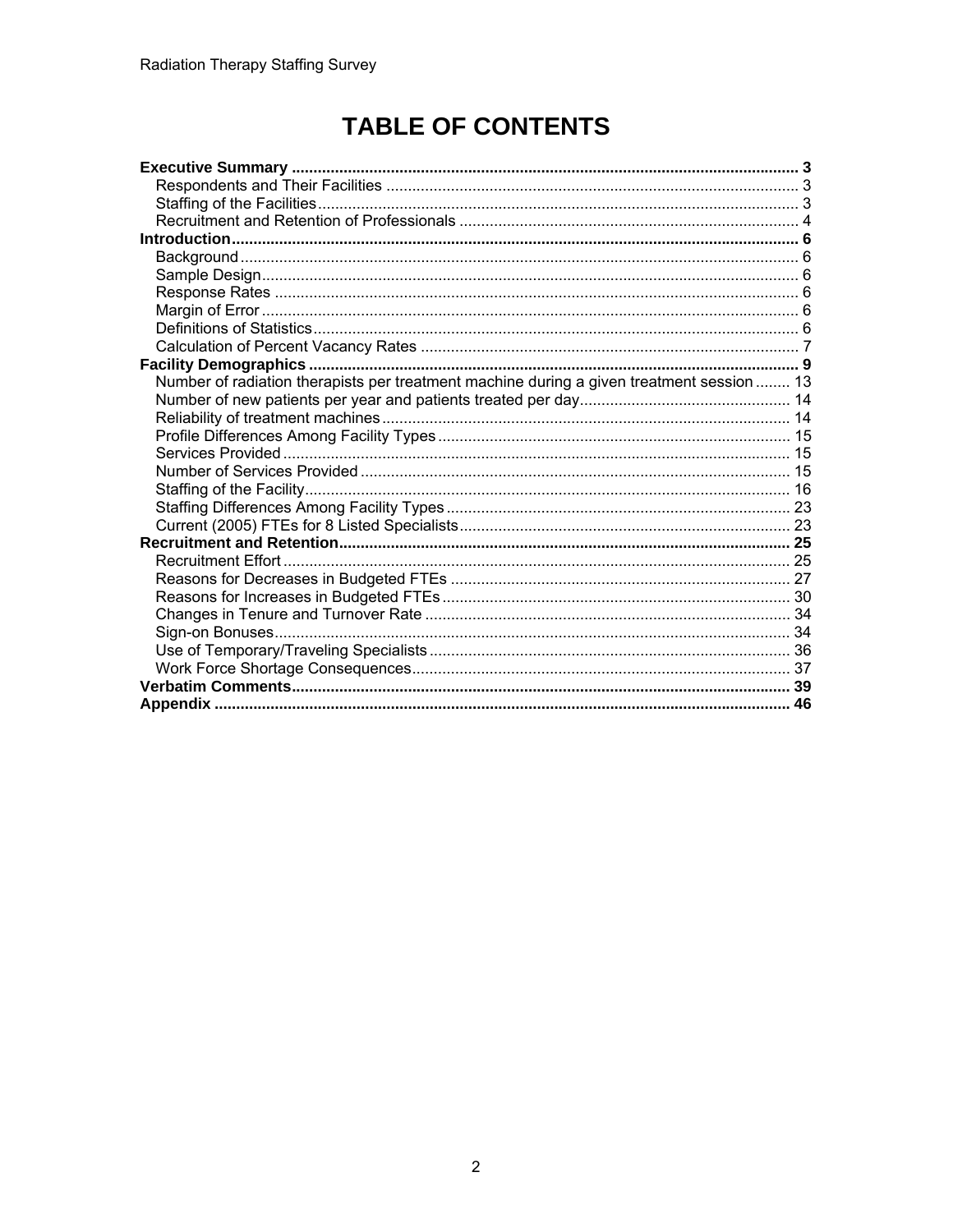# **EXECUTIVE SUMMARY**

A Radiation Therapy Staffing Survey questionnaire was mailed in March 2005 to each of the 1,586 ARRT registrants who listed a managerial job title and who identified radiation therapy as their primary sphere of employment. Each invitee had the option of completing the questionnaire online. In late April 2005 an invitation to complete the questionnaire online was e-mailed to each of the 543 radiation therapy facility managers for whom the Society for Radiation Oncology Administrators (SROA) provided an e-mail address.

# **Respondents and Their Facilities**

- About 54% of the respondents chose "Department/Facility Manager or Director" as most descriptive of their job titles, with another 39% choosing "Chief Therapist" and 2% choosing "Chief Dosimetrist."
- About 59% of the respondents indicated that their facilities are located in a community hospital; 28% in a freestanding clinic; 7.5% in a university medical center; 2% in a teaching facility and less than 1% in a government hospital.
- Almost all (93%) of the facilities provide conformal radiation therapy services and 73% to 78% provide CT simulation, brachytherapy and IMRT. Of respondents, 29% provide stereotactic/gamma knife/MammoSite; 23.5% report providing fractionated stereotactic therapy; 17% offer whole-body irradiation and 17% offer pediatric therapy. The number of services checked as being provided by a given facility ranged from zero to all 9 of the items on the nonexhaustive checklist, with a mean of 4.1, median of 3.9, and mode (24% of the facilities) of 4.
- University medical centers provide significantly more services (mean of 7.2 of the 9 listed services) than do community hospitals and freestanding clinics (mean of 3.8 services). This was especially true of whole-body irradiation (provided by 81.5% of the university medical centers vs. 9% of community hospitals and freestanding clinics), pediatric radiation therapy (70% vs. 10%), fractionated radiation therapy (78% vs. 18%), stereotactic/gamma knife/MammoSite (89% vs. 24%) and brachytherapy (100% vs. 70%).
- About 21% of the respondents consider their facilities to be in rural locations, 38% suburban and 40% urban. However, rural locations accounted for only 13% of the radiation therapist full-time equivalents (FTEs) reported, 13% of dosimetrist FTEs, 14% of medical physicist FTEs and 13% of radiation oncologist FTEs reported by the sample of managers and directors.

# **Staffing of the Facilities**

- The typical (median) facility reported a 2005 budget that provided for 4.9 FTE radiation therapists, 1.1 medical dosimetrists, 1.1 medical physicists, 1.6 radiation oncologists, 1.5 nurses, 2.1 administrative staff positions, and almost no physician assistants (.02 FTE; 91.5% of facilities report zero FTEs) or ancillary staff positions (.06 FTE; 64% zero FTEs).
- Respondents' reports of the number of budgeted FTEs in each specialty that were currently vacant and recruiting revealed that FTE for budgeted positions in U.S. radiation oncology facilities currently go unfilled at rates of: 6.2% for radiation therapists, 5.8% for medical dosimetrists, 7.6% for physicists, 6.4% for radiation oncologists, 6.2% for physician assistants, 4.8% for ancillary staff positions and 4.1% for administrative staff.
- Considering facilities with nonzero budgeted FTEs for given specialties in both 2004 and 2005, the only statistically significant change in individual-facility vacancy rate was the nurses' decrease from a mean vacancy rate of 7.2% in January 2004 to 4.3% in March/April 2005.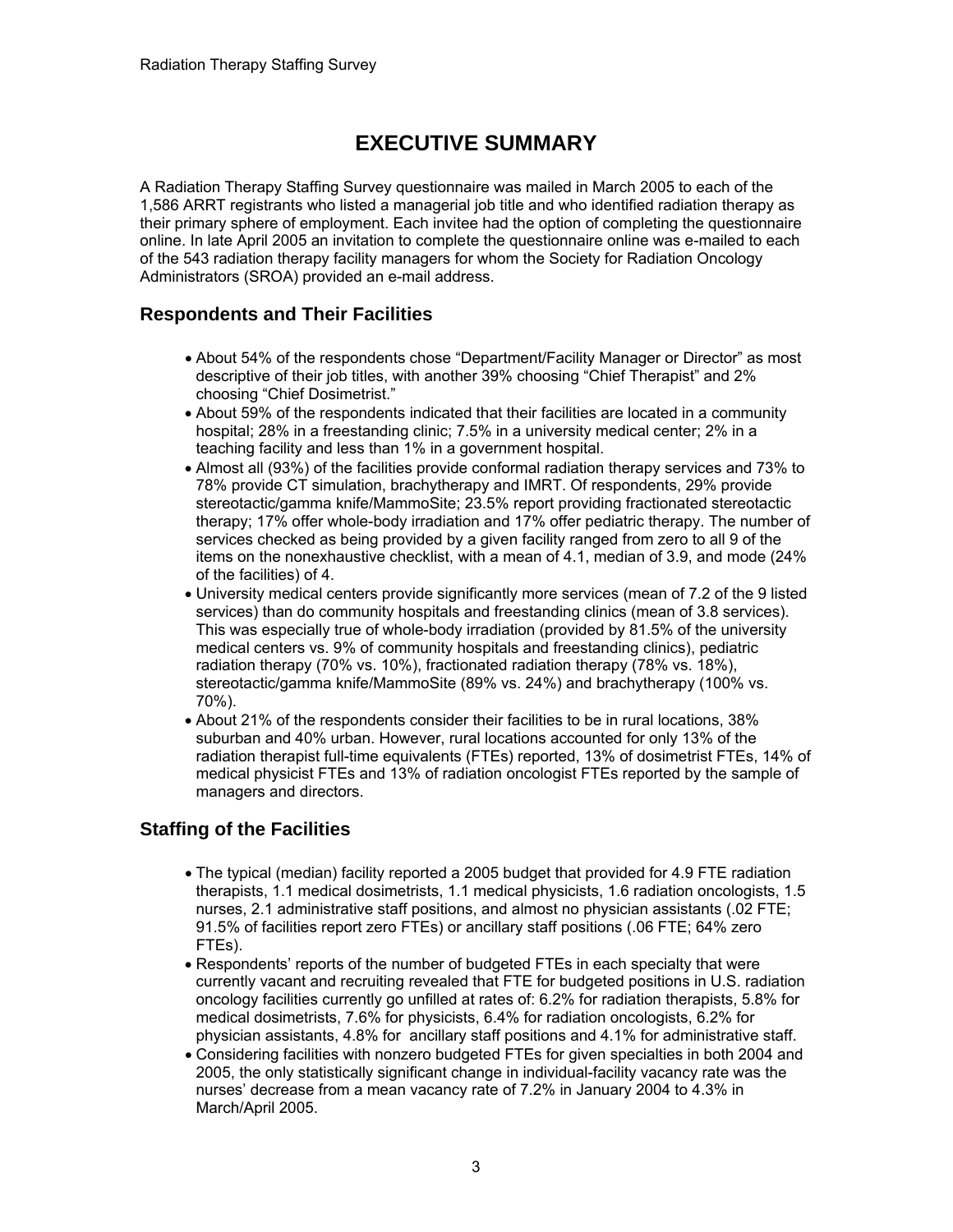• University medical centers (UMCs) have, on average, more FTEs of each of the eight specialties than do community hospitals and freestanding clinics, with this difference being statistically significant for all except physician assistants and ancillary staff. However, the only statistically significant differences between UMCs vs. hospitals and clinics in *proportional* representation of the various specialties were the UMCs' slightly higher representation of medical physicists (11.4% vs. 9.1% of total FTEs) and their slightly lower proportional representation of ancillary staff (1.0% vs. 3.2%).

### **Recruitment and Retention of Professionals**

- When asked whether recruiting for each specialty in 2005 has been more difficult, less difficult, or equally as difficult as it was in 2004, from 46% to 86% of the respondents (across the eight named specialties) who answered chose "same." The percentage reporting that more effort has been expended in 2005 than in 2004 was substantially higher than those reporting the reverse for dosimetrist, physicist, and radiation oncologist positions, while predominant opinion (among those who perceived a difference) was that recruiting for radiation therapists has become substantially less difficult (15.1% saying it had become more difficult vs. 38.5%, less difficult).
- About one-fourth (23.5%) of the respondents reported a decrease in budgeted FTEs for one or more of the specialties in which their facilities provide service. Of these 81 respondents, about one-half (53%) checked one or more of the seven suggested reasons (including "Other") for the decline. Of those 43 respondents, 56% checked "Overall department or facility budget declined, forcing downsizing" and 46.5% checked "Patient demand declined."
- About 41% of the respondents reported an increase in budgeted FTEs for one or more of the specialties in which their facilities provide service. Of these 141 respondents, about three-fourths (73.8%) checked one or more of the nine suggested reasons (including "Other") for the increase. Of those 104 respondents 68% checked "Patient demand increased," 30% checked "Overall department or facility budget increased, making it possible to add FTEs;" 22% checked "Number of staff assigned to each treatment machine increased" and 17% checked "Number of patients that can be processed hourly on each treatment machine decreased."
- A majority (51% to 67%) of the respondents reported that average length of employment and employee turnover rate have remained about the same since January 2004 for radiation therapists, dosimetrists, physicists and radiation oncologists. However, at least four times as many feel these two indicators have improved as feel the indicators have gotten worse for radiation therapists and dosimetrists, and there are about twice as many who perceive improvement vs. worsening in tenure and turnover for radiation oncologists.
- A significantly lower percentage of facilities paid radiation therapists sign-on bonuses in 2005 than did so in 2004. (38% vs.31%). The other three specialties included in questions about bonuses showed nonsignificant changes from 2004 to 2005. About 19% of facilities employing medical dosimetrists, 11% of those with physicists and 3% of radiation oncologists' facilities paid sign-on bonuses each of the two years. The mean size of the bonus was not significantly different in 2005 than that reported in 2004 for any of these four specialties. (However, only one of the six facilities reporting that they paid sign-on bonuses to radiation oncologists both years also reported the bonus amounts.)
- The median reported percentage of FTEs in each of these four specialties that are filled with temps/travelers was quite low: from 0.1% of certified medical dosimetrist FTEs to 0.6% of radiation therapist FTEs, with 85% to 95% of facilities reporting no use of temps/travelers. The median reported percentage above average wages paid to temps/travelers was less than 1% for medical dosimetrist, physicist and radiation oncologist positions, and only 2.3% for radiation therapist positions. Moreover, 59% of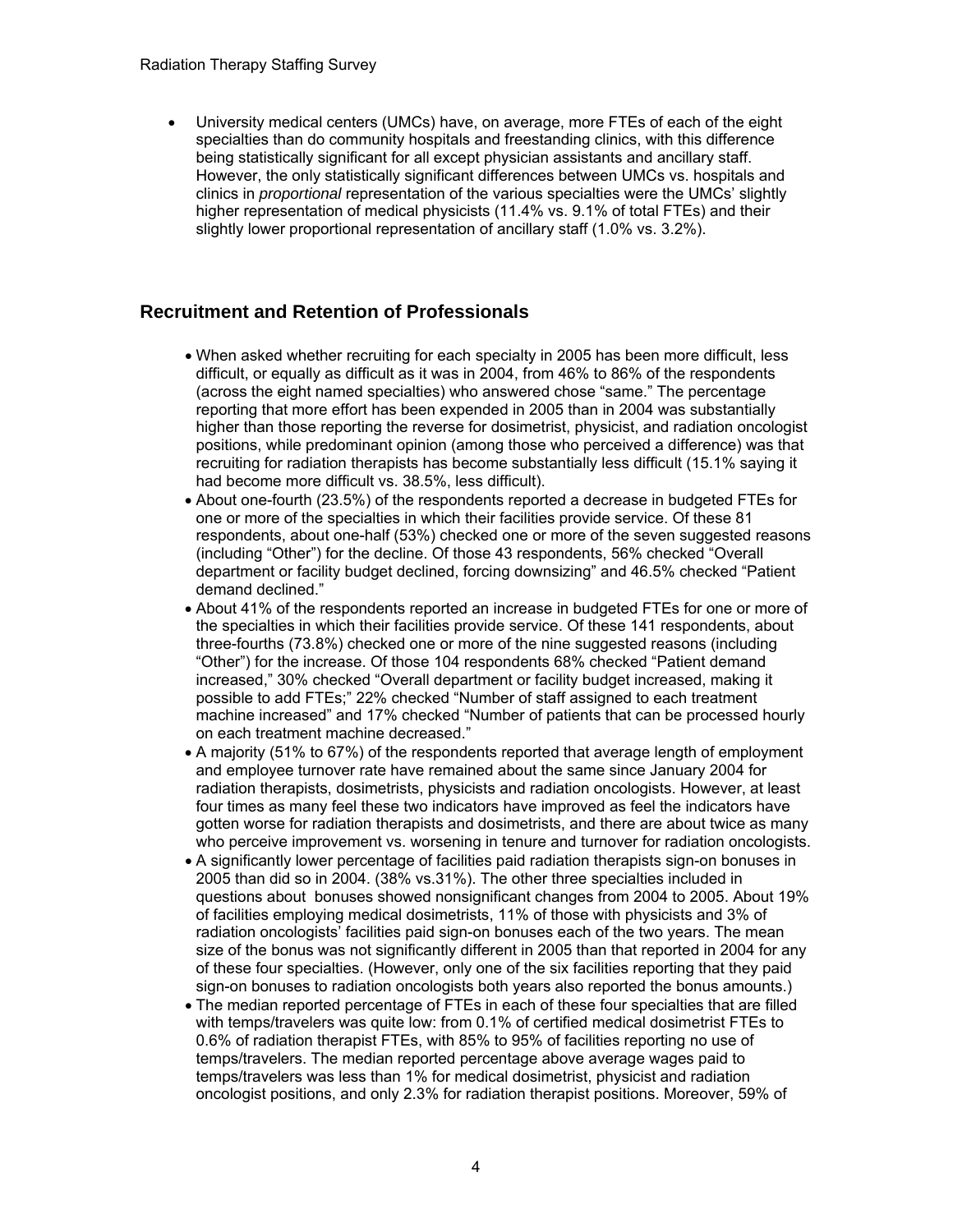the facilities reported that they pay no more to temps/travelers than to their average radiation therapist and 82% to 87% reported that temps/travelers in the other three specialties receive 0 percent above average wages.

- From 14% to 19% of respondents indicated that their facility has experienced increased patient wait times for procedures, a reduction in the number of staff assigned to each treatment unit or curtailed plans for acquiring new technology. In addition, 5% to 10% reported they've had to curtail plans for facility expansion, reduce the number of staffed treatment units, discontinue radiation therapy educational programs, cancel procedures or endure decreased patient satisfaction and increased patient complaints as a consequence of a work force shortage.
- About one-third of the respondents accepted the invitation to add any comments to clarify responses. These comments are reported verbatim (except for portions that might identify individuals or their facilities) toward the end of this report.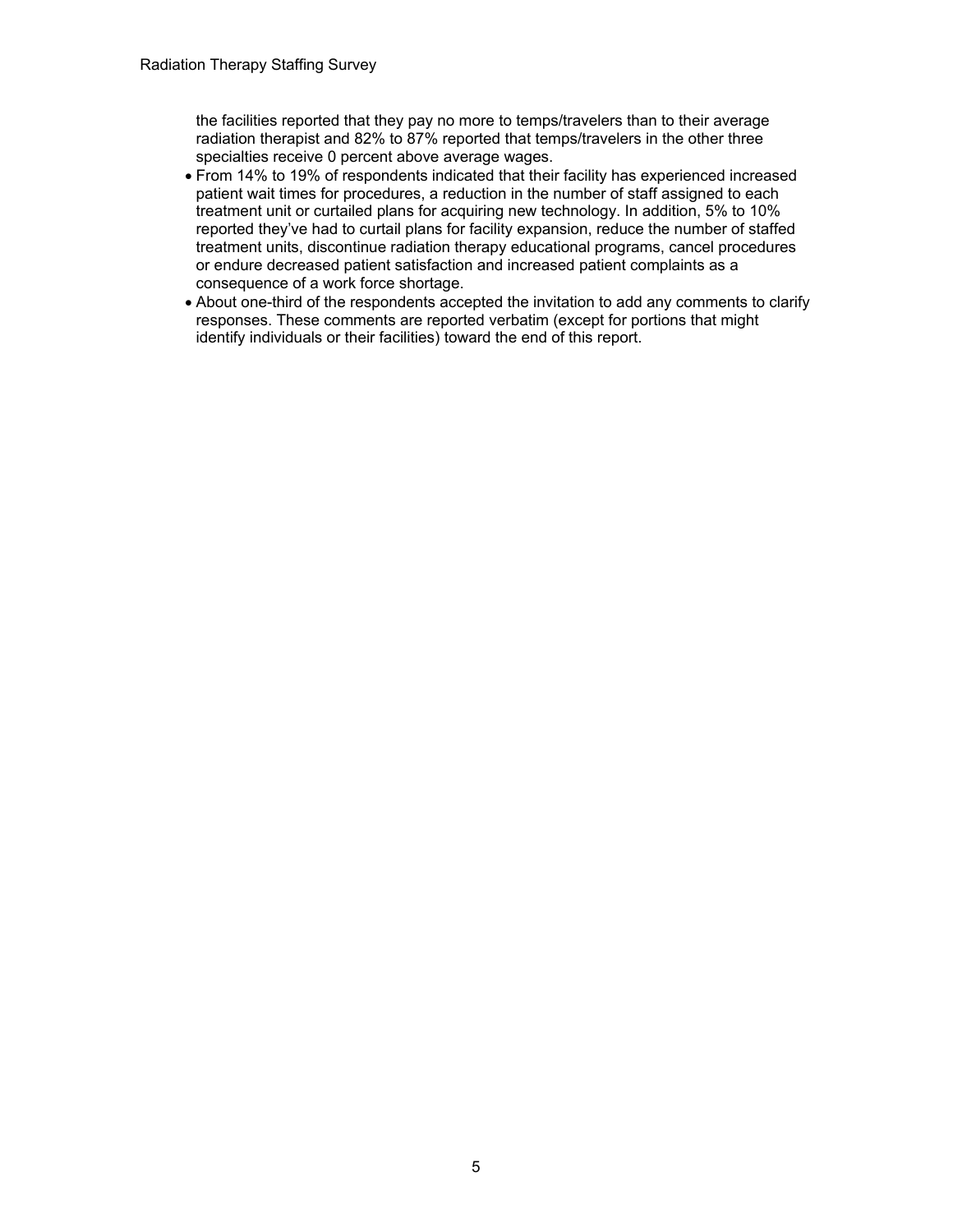# **INTRODUCTION**

### **Background**

Few matters could be more important for the profession – radiation therapists, other specialties involved in radiation oncology and their managers alike – than an accurate assessment of the current supply and demand for radiation therapy professionals. ASRT's *Radiology Department/Facility Staffing Survey* provided a snapshot of this supply/demand balance for the radiology suite, as well as providing information about directors' and managers' perceived reasons behind unfilled vacancies. The *Radiation Therapy Staffing Survey* addresses these same issues with respect to radiation oncology.

# **Sample Design**

A total of 1,585 *Radiation Therapy Staffing Survey* questionnaires were mailed in March 2005 to every ARRT registrant who listed (on the ARRT registration-renewal form) a managerial job title and radiation therapy as the primary sphere of employment. To reduce return postage costs and minimize the labor involved in verifying handwritten responses, recipients of the hard copy questionnaire were encouraged to respond to an online version of the questionnaire if they had Web access. With the consent and cooperation of the Society for Radiation Oncology Administrators, an e-mail invitation to complete the questionnaire online was sent in April to every SROA member identified as manager of a radiation oncology facility for whom an e-mail address was available – a total of 542 invitations, 66 of which were undeliverable.

# **Response Rates**

As of early May 2005 a total of 372 completed questionnaires (after eliminating some duplicate online submissions) had been received. Of these, 131 were completed online. The overall return rate was about 18%.

# **Margin of Error**

The sample size of 372 returns yields a margin of error for overall percentages (width of the 95% confidence interval for the population percentage) of a maximum plus or minus 5%.

For percentages computed on subsets of respondents, the margin of error increases as the square root of the size of the subset. Thus, the margin of error for percentages based on a subset of 100 respondents is plus or minus 10% or less and for a subset of 30 respondents is plus or minus 18.3% or less. (The "or less" is because the margin of error for percentages is greatest for percentages in the 40% to 60% range and is less than one-half as wide for percentages below 5% or above 95%.)

# **Definitions of Statistics**

The statistics reported in the question summaries include: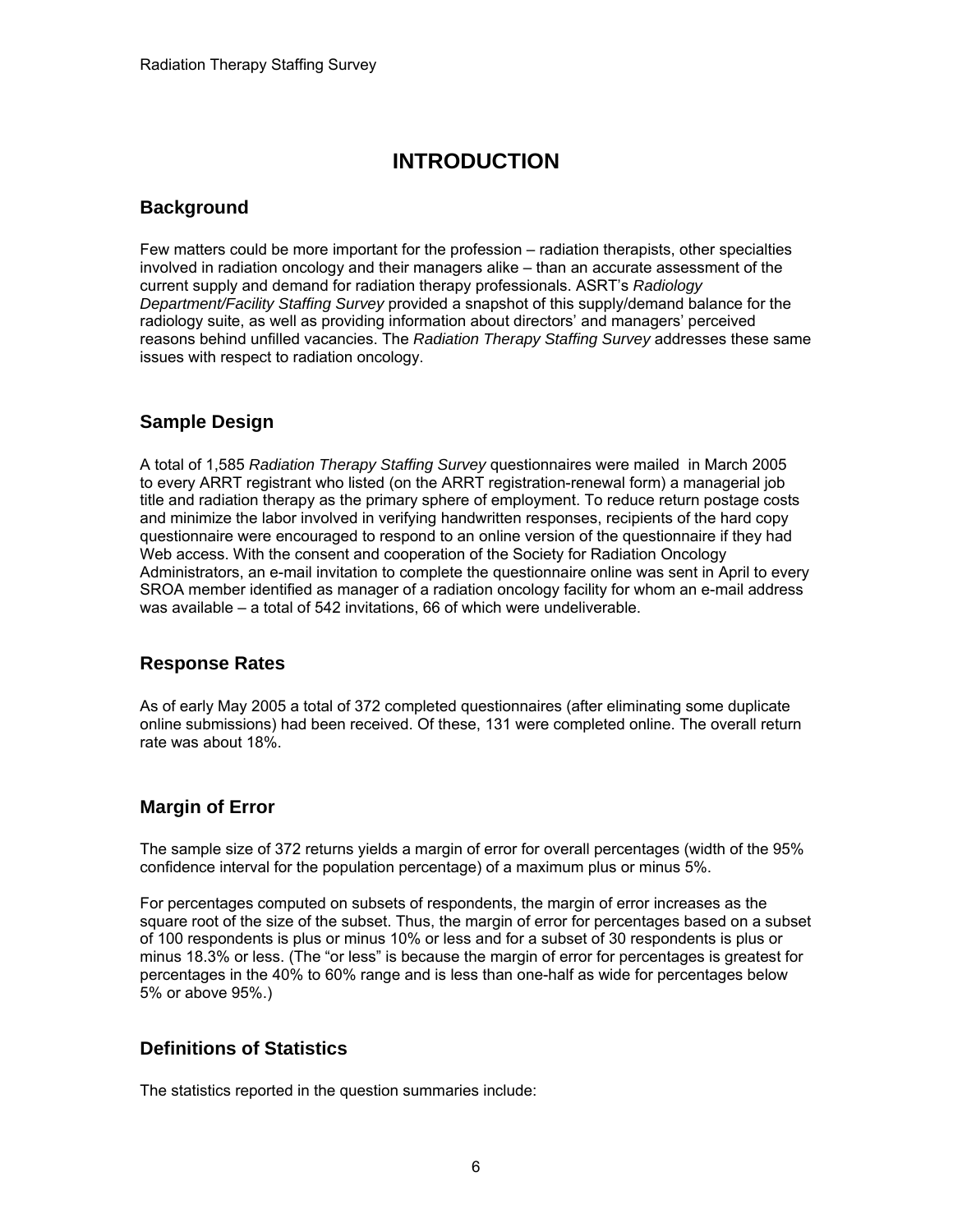- **Frequency**. The number of responses given for each variable.
- **Percent.** The number of responses for each variable divided by the total number of usable surveys, including missing values.
- **Valid Percent.** The number of responses for each variable divided by the total number of usable surveys, excluding missing values.
- **Missing.** The number of respondents who either did not answer the question or who gave an unusable response.
- **Mean.** The arithmetic average; sum of the values of all observations divided by the number of observations.
- **Median.** The value above and below which one-half of the observations fall, 50th percentile. Usually, because of rounding, no number precisely satisfying the definition of the median exists. In such cases linear interpolation is used to estimate what the median in the population of unrounded scores would be.
- **Mode.** The figure that more respondents report than any other figure.
- **Standard deviation.** The square root of the average squared difference between each score in the set and the mean score. Subsets of respondents who have nearly identical responses on a given variable will have a near-zero standard deviation, while subsets of respondents with very different responses will have a high standard deviation. The major reason for using this relatively complex measure of variation is its close relationship to percentiles: For most sets of scores about 95% of the individual scores will fall within 2 standard deviations of the mean, and the mean of the set of scores will have a 95% chance of falling within 2 "standard errors" of the corresponding population mean, where the standard error is simply the standard deviation divided by the square root of the number of scores in the set.
- *t.* Sample statistic whose value is used to test the null hypothesis that the difference between two means in the sample is due entirely to chance fluctuation around corresponding means that do *not* differ from one another in the population to which results are generalized (in this case, all radiation therapy facilities managed by ARRT registrants or SROA members). The larger the absolute value of *t,* the more implausible the null hypothesis is and thus the more confident one can be that the direction of the difference in the sample matches the direction of the corresponding population difference. Because differences based on large samples more closely approximate the differences in the population from which they were sampled, *t* has a degree of freedom parameter (usually listed as a subscript number immediately after the  $t$ , as in " $t_{571}$ ") associated with it.
- *P***-value.** This is the probability that a *t* as large as or even larger in absolute value than the one observed in the sample would occur in random sampling from a population in which the null hypothesis of a zero population difference is true. If this value is smaller than some preselected value (often .05, but in the present report usually .01) called the alpha level (or just "level") of the test, the observed sample difference is discussed as though it is representative of (perfectly matches) the sign of the corresponding population difference.

# **Calculation of Percent Vacancy Rates**

With some exceptions the individual-facility vacancy rate for a particular specialty at a given facility was computed as the number of FTEs reported as budgeted for that specialty, divided into the number of FTEs for that specialty reported to be "vacant and recruiting." The major exception to this calculation arose when the number of budgeted FTEs was zero. In that case the individualfacility vacancy rate was assigned a missing-value code and did not enter into the calculation of descriptive statistics for the specialty's vacancy rates. The zero value for budgeted FTE was, however, retained for calculating descriptive statistics, with the result that the total number of observations (N) on which descriptive statistics for budgeted FTE and vacant-and-recruiting FTE were based was always larger than the N on which the "percent vacant and recruiting" statistics were based.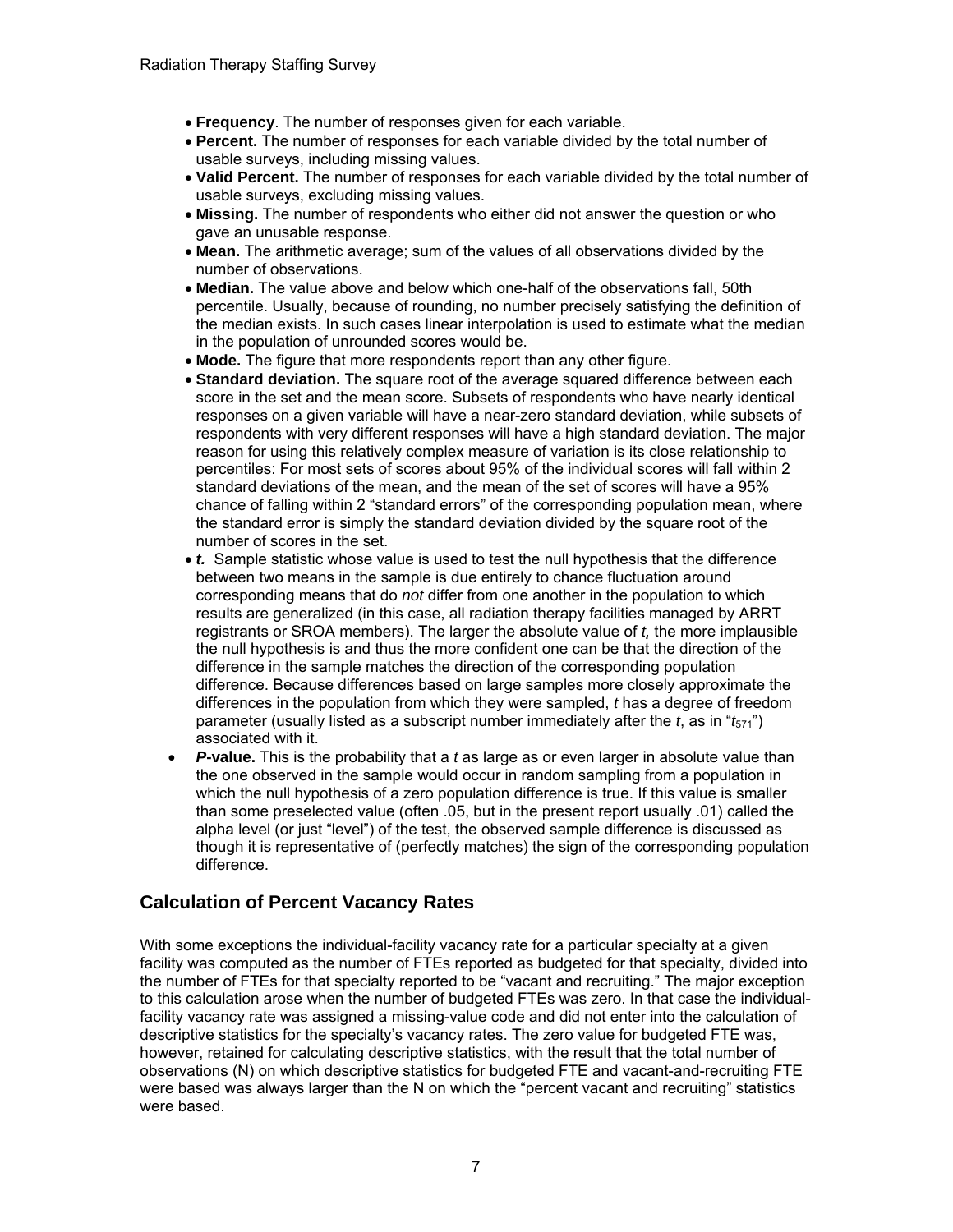Another major exception occurred when a nonzero budgeted FTE was entered but the space for vacant-and-recruiting FTE was left blank. The "missing" vacant-and-recruiting FTE was treated as zero in all subsequent calculations.

The estimated percent unfilled positions for a given specialty for the population of radiation therapy facilities is defined as:

#### total no. of FTEs vacant and recruiting total # of FTEs budgeted for that specialty

which equals:

(mean no. of vacant-and-recruiting FTEs per facility) x (total no. of facilities) (mean no. of budgeted FTEs per facility) x (total no. of facilities)

The total number of facilities that offer a given specialty is unknown, but drops out of the above equation, which thereby reduces to:

> mean no. of vacant-and-recruiting FTEs per facility mean no. of budgeted FTEs per facility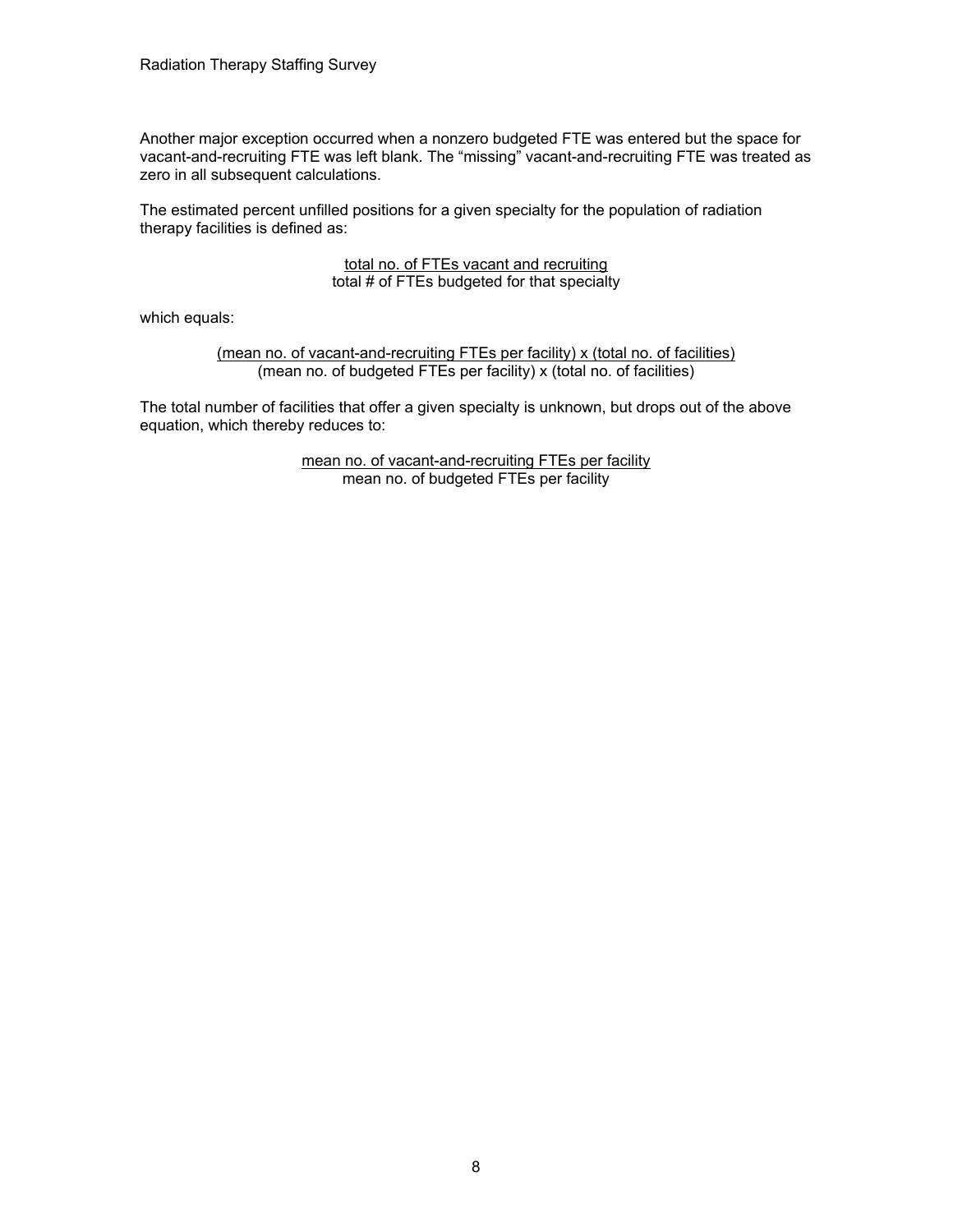# **FACILITY DEMOGRAPHICS**

### **Title of individual completing the questionnaire:**

#### **Your Title**

|         |                                                       | Frequency | Percent | <b>Valid Percent</b> |
|---------|-------------------------------------------------------|-----------|---------|----------------------|
| Valid   | Department/<br><b>Facility Manager</b><br>or Director | 193       | 51.9    | 53.6                 |
|         | <b>Chief Therapist</b>                                | 139       | 37.4    | 38.6                 |
|         | <b>Chief Medical</b><br>Dosimetrist                   | 8         | 2.2     | 2.2                  |
|         | Other                                                 | 20        | 5.4     | 5.6                  |
|         | Total                                                 | 360       | 96.8    | 100.0                |
| Missing | System                                                | 12        | 3.2     |                      |
| Total   |                                                       | 372       | 100.0   |                      |

"Other" titles reported:

### **Your Title** – **Other (Please specify)**

|                                                                     | Frequency      | Percent   |
|---------------------------------------------------------------------|----------------|-----------|
| <b>Blank</b>                                                        | 332            | 89.2      |
| <b>1 PERFORMS ALL DUTIES</b>                                        | 1              | $\cdot$ 3 |
| <b>Administrative Director</b>                                      | $\overline{2}$ | $.5\,$    |
| <b>ADMINISTRATOR</b>                                                | 1              | $\cdot$ 3 |
| Administrator, Free Standing                                        | 1              | $\cdot$ 3 |
| <b>ASSISTANT DIRECTOR</b>                                           | 1              | $\cdot$ 3 |
| <b>Chief Operating Officer</b>                                      | 1              | $\cdot$ 3 |
| <b>CLINICAL COORDINATOR</b>                                         | 1              | $\cdot$ 3 |
| <b>CLINICAL LEADER</b>                                              | 1              | $\cdot$ 3 |
| <b>CLINICAL MANAGER</b>                                             | 1              | $\cdot$ 3 |
| <b>CT SIM TECH</b>                                                  | 1              | $\cdot$ 3 |
| DEPARTMENTAL SUPERVISOR                                             | 1              | $\cdot$ 3 |
| Director-Radiation Oncology                                         | 1              | $\cdot$ 3 |
| <b>Director</b>                                                     | 3              | .8        |
| director of clinical operations                                     | 1              | $\cdot$ 3 |
| DOSIMETRIST/DEPT. SUPERVISOR                                        | 1              | $\cdot$ 3 |
| <b>Dosimetrist</b>                                                  | 1              | $\cdot$ 3 |
| Dosimetrist/Chief Therapist                                         | 1              | $\cdot$ 3 |
| Dual role manager/dosimetrist                                       | 1              | $\cdot$ 3 |
| <b>Executive Director</b>                                           | 2              | $.5\,$    |
| Former facility manager and current senior therapist also radiation | 1              | $\cdot$ 3 |
| <b>LEAD THERAPIST</b>                                               | $\overline{2}$ | $.5\,$    |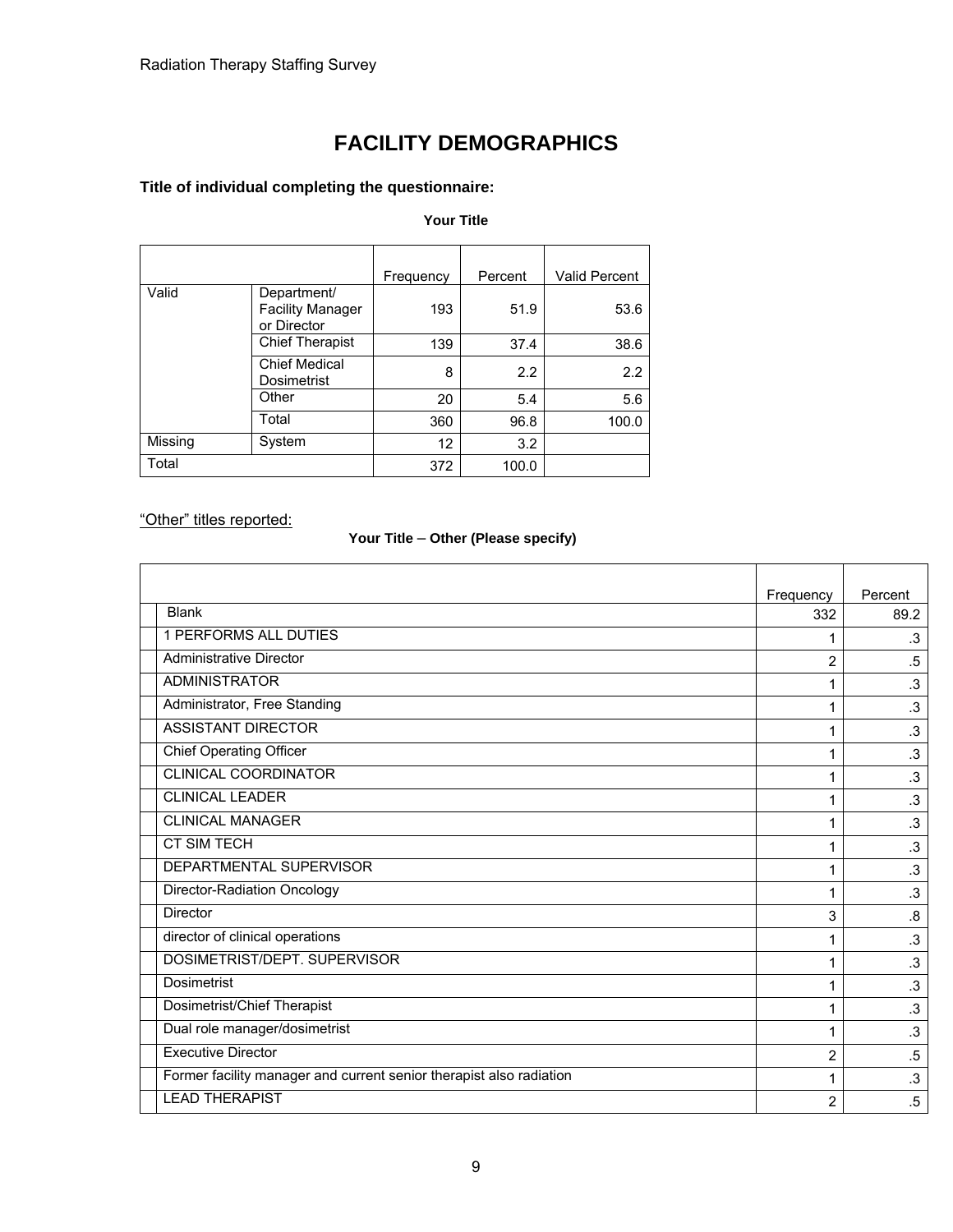| Lead Therapist/Dosimetrist                |     | .3        |
|-------------------------------------------|-----|-----------|
| Manager and dosimetrist                   | 2   | .5        |
| OJT FOR DOSIMETRY                         |     | $\cdot 3$ |
| oncology administrator                    |     | .3        |
| <b>OPERATIONS MANAGER - CANCER CENTER</b> |     | .3        |
| Operations manager                        |     | .3        |
| Radiation Oncology Technical Director     |     | .3        |
| Regional Administrator [State name]       |     | .3        |
| SMALL FACILITY - COVER ALL POSITIONS      |     | .3        |
| <b>STAFF THERAPIST</b>                    |     | .3        |
| <b>TEAM LEADER</b>                        |     | .3        |
| <b>Technical Coordinator</b>              |     | .3        |
| VP, Clinical services                     |     | .3        |
| Total                                     | 372 | 100.0     |

# **Type of Facility:**

|              |                                  | Frequency | Percent | <b>Valid Percent</b> |
|--------------|----------------------------------|-----------|---------|----------------------|
| Valid        | <b>Community Hospital</b>        | 211       | 56.7    | 58.6                 |
|              | <b>Government Hospital</b>       | 3         | .8      | .8                   |
|              | <b>University Medical Center</b> | 27        | 7.3     | 7.5                  |
|              | <b>Freestanding Clinic</b>       | 102       | 27.4    | 28.3                 |
|              | <b>Teaching Facility</b>         | 7         | 1.9     | 1.9                  |
|              | Other                            | 10        | 2.7     | 2.8                  |
|              | Total                            | 360       | 96.8    | 100.0                |
| Missing      | System                           | 12        | 3.2     |                      |
| <b>Total</b> |                                  | 372       | 100.0   |                      |

# **Other Facility:**

|                                                            | Frequency | Percent |
|------------------------------------------------------------|-----------|---------|
| <b>Blank</b>                                               | 350       | 94.1    |
| 4 FREESTANDING CLINICS                                     |           |         |
| Clinic based with our own school                           |           |         |
| Community AND University (only let me select one)          |           |         |
| <b>Community Cancer Center</b>                             |           |         |
| <b>COUNTY HOSPITAL</b>                                     | 2         | .2      |
| Director of Clinical operations                            |           |         |
| <b>For Profit</b>                                          |           |         |
| [City] Hospital, _____ Cancer Center                       |           |         |
| Center for Oncology Care @ [State] Regional Medical Center |           |         |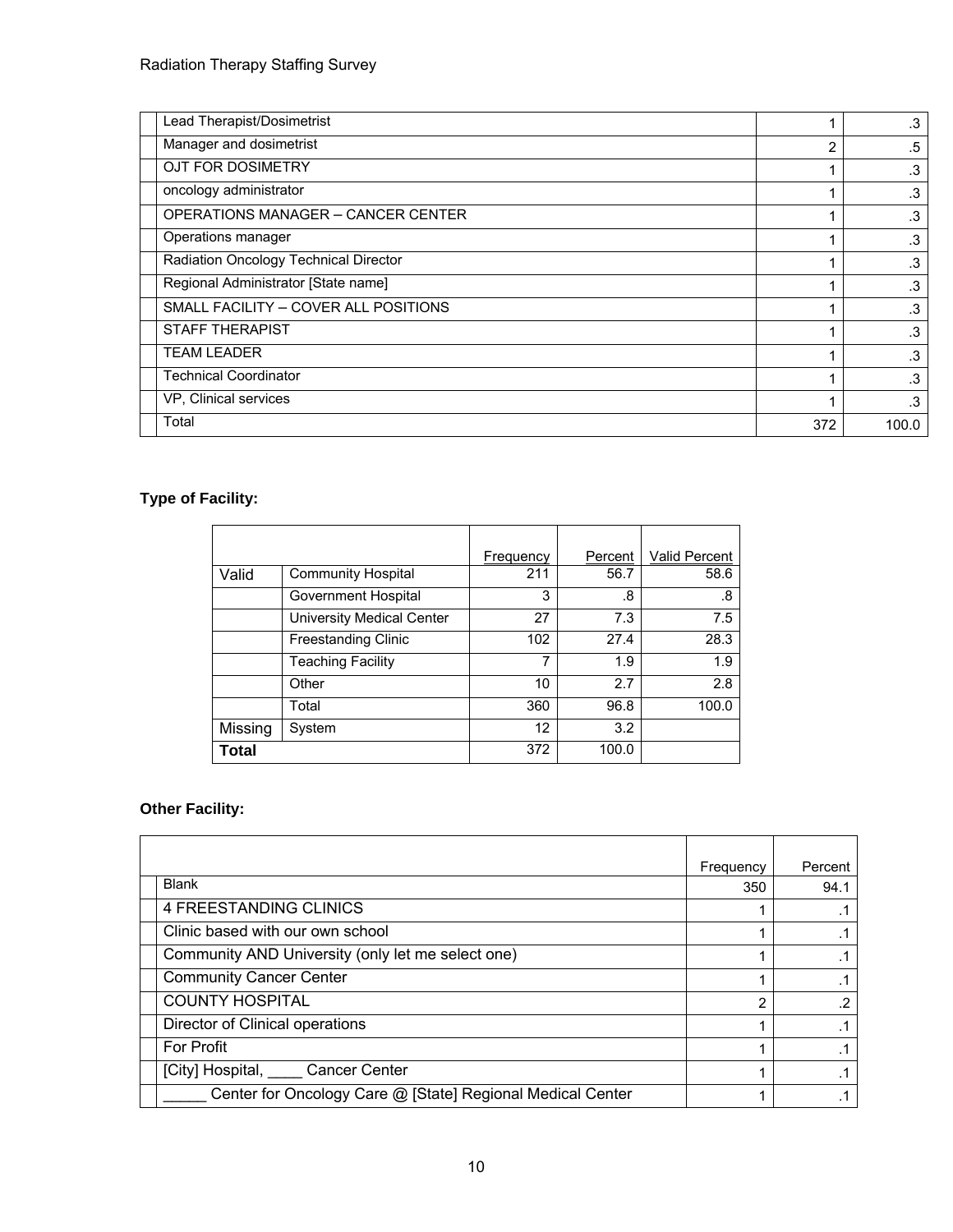| HOSP. OWNED OUT PT. CLINIC                                                                              |     |       |
|---------------------------------------------------------------------------------------------------------|-----|-------|
| am employed by a University medical center, but work at a satellite<br>facility - a community hospital. |     |       |
| military medical center                                                                                 |     |       |
| new department opening 5/05                                                                             |     |       |
| NOT FOR PROFIT CLINIC                                                                                   |     |       |
| Not for profit hospital                                                                                 |     |       |
| OFF CAMPUS CLINIC                                                                                       |     |       |
| Regional center for Memorial [name of hospital system]                                                  |     |       |
| <b>SATELLITE FACILITY</b>                                                                               |     |       |
| ST RESEARCH HOSPITAL                                                                                    |     |       |
| State supported University medical center and teaching facility                                         |     |       |
| <b>US AIR FORCE</b>                                                                                     |     |       |
| <b>Total</b>                                                                                            | 372 | 100.0 |

#### **Radiation Therapy Services Provided:**

l

|         |                                      | Frequency* | Percent of<br>Responses | Percent of<br>Cases* |
|---------|--------------------------------------|------------|-------------------------|----------------------|
| Valid   | CT simulation                        | 277        | 18.3                    | 77.4                 |
|         | Brachytherapy                        | 261        | 17.3                    | 72.9                 |
|         | <b>IMRT</b>                          | 281        | 18.6                    | 78.5                 |
|         | Whole-body irradiation               | 61         | 4.0                     | 17.0                 |
|         | Pediatric therapy                    | 61         | 4.0                     | 17.0                 |
|         | Stereotactic/gamma knife/MammoSite   | 105        | 6.9                     | 29.3                 |
|         | Fractionated stereotactic therapy    | 84         | 5.6                     | 23.5                 |
|         | Conformal radiation therapy delivery | 334        | 22.1                    | 93.3                 |
|         | Other                                | 48         | 3.2                     | 13.4                 |
| Missing | None of above checked                | 14         | 3.8                     |                      |
| Total*  |                                      | 372        | 100.0                   | 422.3                |

No single combination of services characterized more than 17% of the facilities. CT simulation, brachytherapy, IMRT and conformal radiation therapy delivery (17%); the same combination without brachytherapy (8%); and all eight of the services on the list (5%) were the most common combinations.

<sup>\*</sup> Frequencies sum to more than 372 and percents, to more than 100% because most facilities provide multiple radiation therapy services.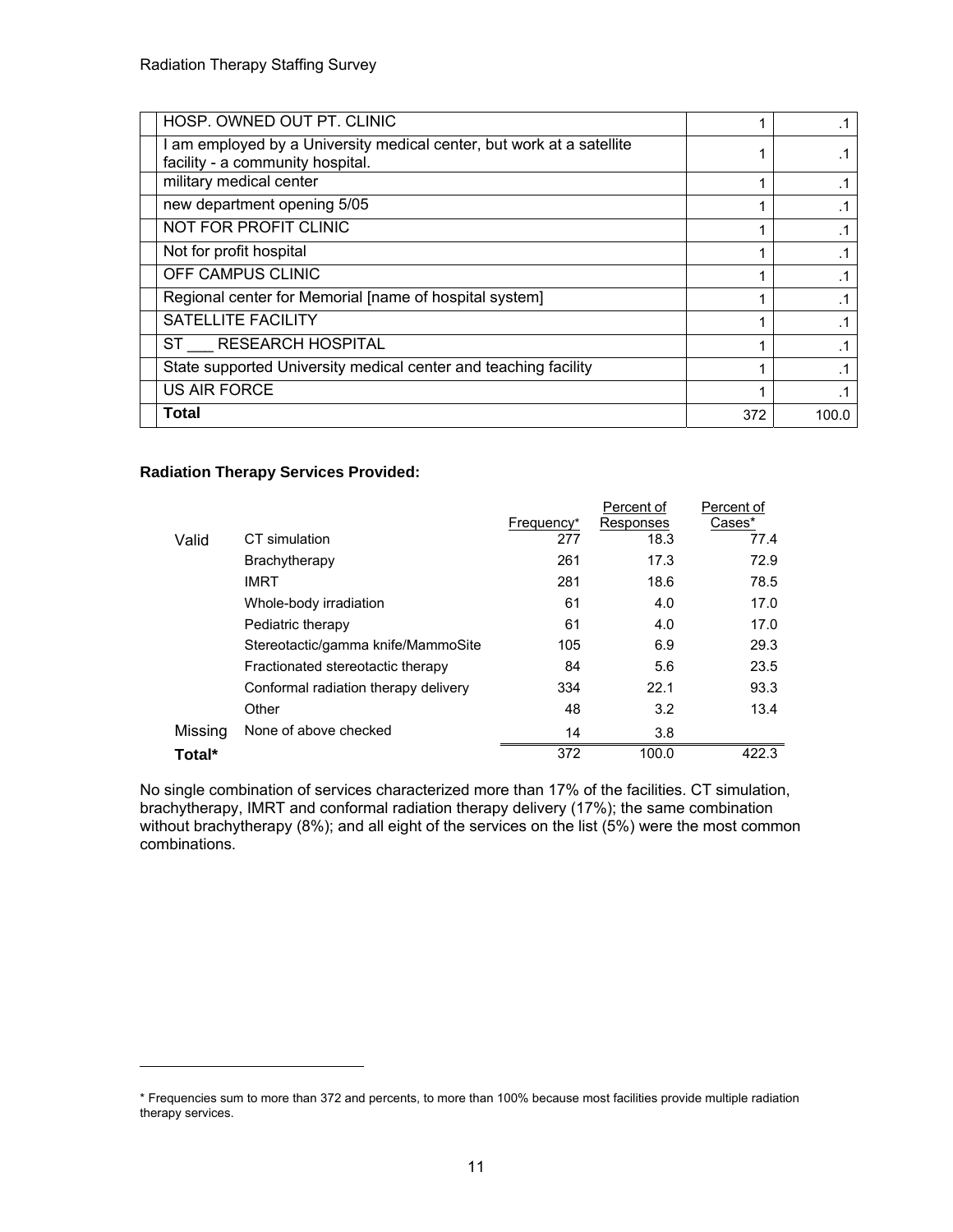# **Other Radiation Therapy Services Provided:**

| Service<br><b>Blank</b>                                    | Frequency      | Percent   |
|------------------------------------------------------------|----------------|-----------|
|                                                            | 313            | 84.1      |
| <b>ACCU LOC/IBRT</b>                                       | 1              | .3        |
| Bat localization, Zmed localization                        | 1              | .3        |
| body radiosurgery                                          | 1              | $\cdot$ 3 |
| <b>BRAIN LAB ULTRASOUND SETUP</b><br><b>VERIFICATION</b>   | 1              | .3        |
| <b>CONVENTIONAL SIMULATION</b>                             | 1              | .3        |
| <b>CT SCANNER IN RADIOLOGY</b>                             | 1              | $\cdot$ 3 |
| CT/PET imaging/simulation                                  | 1              | $\cdot$ 3 |
| <b>CYBERKNIFE STARTING FALL 2005</b>                       | 1              | .3        |
| <b>CYBERKNIFES AS OF JULY 1</b>                            | 1              | $\cdot$ 3 |
| <b>CYBERKNIFE</b>                                          | $\overline{2}$ | .5        |
| <b>ECR</b>                                                 | 1              | $\cdot$ 3 |
| <b>EXTERNAL BEAM LINEAR ACCEL.</b>                         | 1              | $\cdot$ 3 |
| <b>GAMMA KNIFE</b>                                         | 1              | .3        |
| HDR                                                        | 3              | .8        |
| HDR and LDR Seed implant program                           | 1              | $\cdot$ 3 |
| HDR, Prostate Implants                                     | 1              | $\cdot$ 3 |
| <b>HTT</b>                                                 | 1              | .3        |
| hyperthermia, total skin irradiation,<br>grenz/superficial | 1              | .3        |
| I-131 pills/ orthovoltage                                  | 1              | .3        |
| <b>1131 CAPSULE SM 153 SR 89</b>                           | 1              | .3        |
| <b>IDRT, COMS</b>                                          | 1              | $\cdot$ 3 |
| <b>IGRT/IMRT</b>                                           | 1              | $\cdot$   |
| <b>IMRT DOSE PAINTING</b>                                  | 1              | $\cdot$ 3 |
| IMRT will be available in October, 2005                    | 1              | $.3\,$    |
| <b>IORT</b>                                                | 1              | $\cdot$ 3 |
| <b>IORT, ABC</b>                                           | 1              | $\cdot$ 3 |
| <b>IORT, HDR</b>                                           | 1              | $\cdot$   |
| <b>IVBT</b>                                                | 1              | $\cdot$ 3 |
| <b>MAMMOSITE</b>                                           | $\overline{2}$ | $.5\,$    |
| <b>MRT</b>                                                 | 1              | $\cdot$ 3 |
| Ortho/Superficial                                          | 1              | $\cdot$ 3 |
| <b>Prostate Seed Implantation</b>                          | 1              | $\cdot$ 3 |
| prostate seeds                                             | 1              | $\cdot$ 3 |
| <b>PROTON THERAPY</b>                                      | 1              | .3        |
| protons                                                    | 1              | .3        |
| PSI                                                        | $\mathbf{1}$   | $\cdot$ 3 |
| RADIOLABELED ANTIBODY THERAPY                              | 1              | $\cdot$ 3 |
| <b>RADIOSURGERY</b>                                        | 1              | $\cdot$ 3 |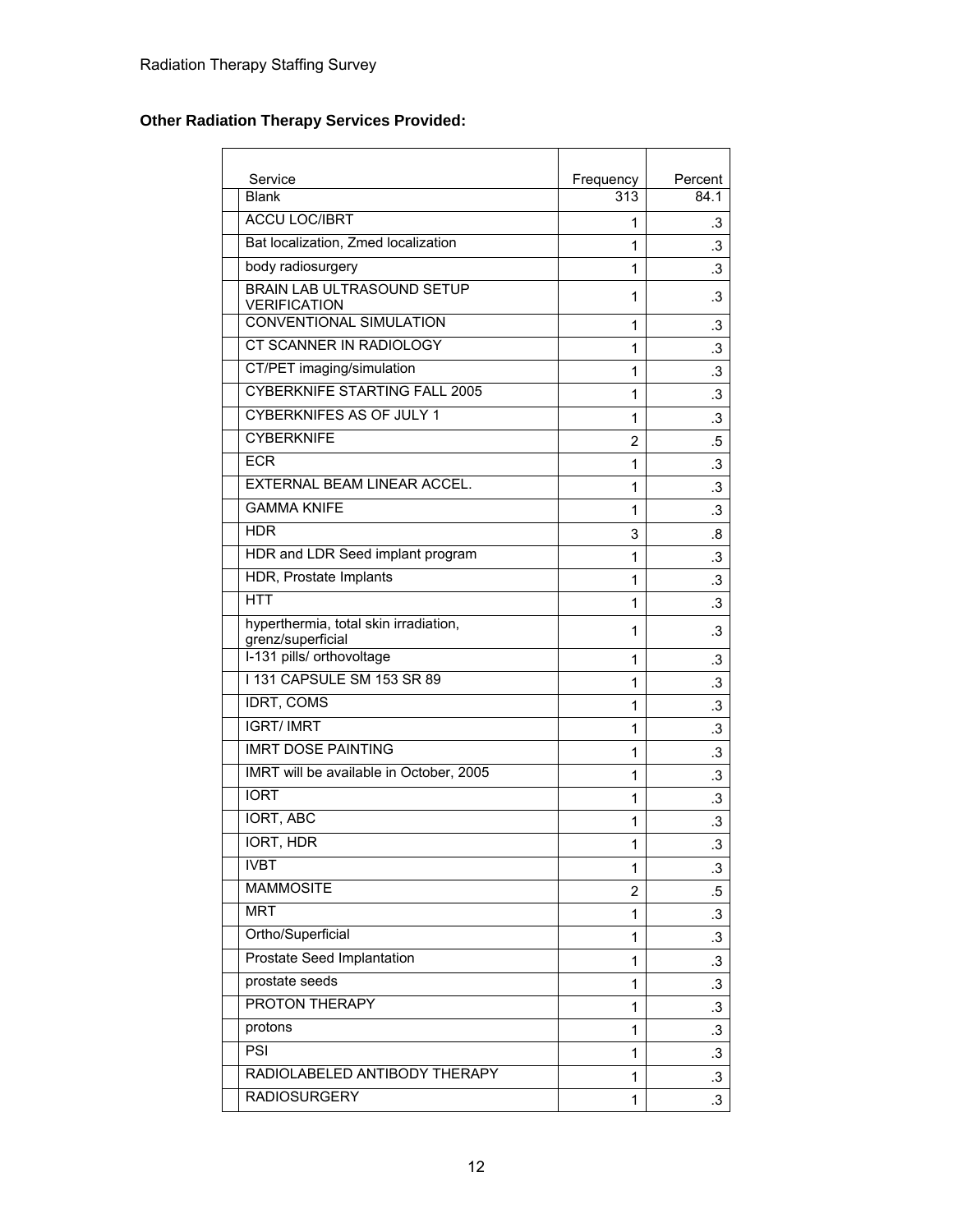| Remote Planning                                      | 1              | .3        |
|------------------------------------------------------|----------------|-----------|
| RESPIRATORY GATING, TOTAL SKIN<br><b>IRRADIATION</b> | 1              | .3        |
| <b>SMARIUM INJECTIONS</b>                            | 1              | .3        |
| STRONTIUM 90 THERAPY                                 | 1              | .3        |
| <b>SUPERFICIAL</b>                                   | 1              | .3        |
| SUPERFICIAL RADIATION THERAPY                        | 1              | .3        |
| SUPERFICIAL, SRONTIUM                                | 1              | .3        |
| <b>TOMOTHERAPY</b>                                   | 2              | .5        |
| <b>TOTAL SKIN</b>                                    | $\overline{2}$ | .5        |
| <b>U/S VERIFICATION</b>                              | 1              | .3        |
| <b>Ultrasound Based IGRT</b>                         | 1              | .3        |
| ultrasound guided prostate localization              | 1              | $\cdot$ 3 |
| ULTRASOUND IMRT (PROSTATES)                          | 1              | .3        |
| ULTRASOUND LOCALIZATION                              | 1              | .3        |
| Will be getting CT/Sim, IMRT and IGRT.               | 1              | .3        |
| Total                                                | 372            | 100.0     |

#### **State in which facility is located:**

All states and the District of Columbia were represented in the returns except for Alaska, Hawaii, Maine, South Dakota and Vermont.

#### **Facility's locale:**

|         |          | Frequency | Percent | <b>Valid Percent</b> |
|---------|----------|-----------|---------|----------------------|
| Valid   | Urban    | 147       | 39.5    | 40.4                 |
|         | Suburban | 139       | 37.4    | 38.2                 |
|         | Rural    | 78        | 21.0    | 21.4                 |
|         | Total    | 364       | 97.8    | 100.0                |
| Missing | System   | 8         | 2.2     |                      |
| Total   |          | 372       | 100.0   |                      |

### **Number of radiation therapists per treatment machine during a given treatment session**

|         |        | Frequency | Percent | Valid Percent |
|---------|--------|-----------|---------|---------------|
| Valid   | 1.00   | 12        | 3.2     | 3.4           |
|         | 2.00   | 295       | 79.3    | 82.4          |
|         | 3.00   | 48        | 12.9    | 13.4          |
|         | 4.00   | 3         | .8      | .8            |
|         | Total  | 358       | 96.2    | 100.0         |
| Missing | System | 14        | 3.8     |               |
| Total   |        | 372       | 100.0   |               |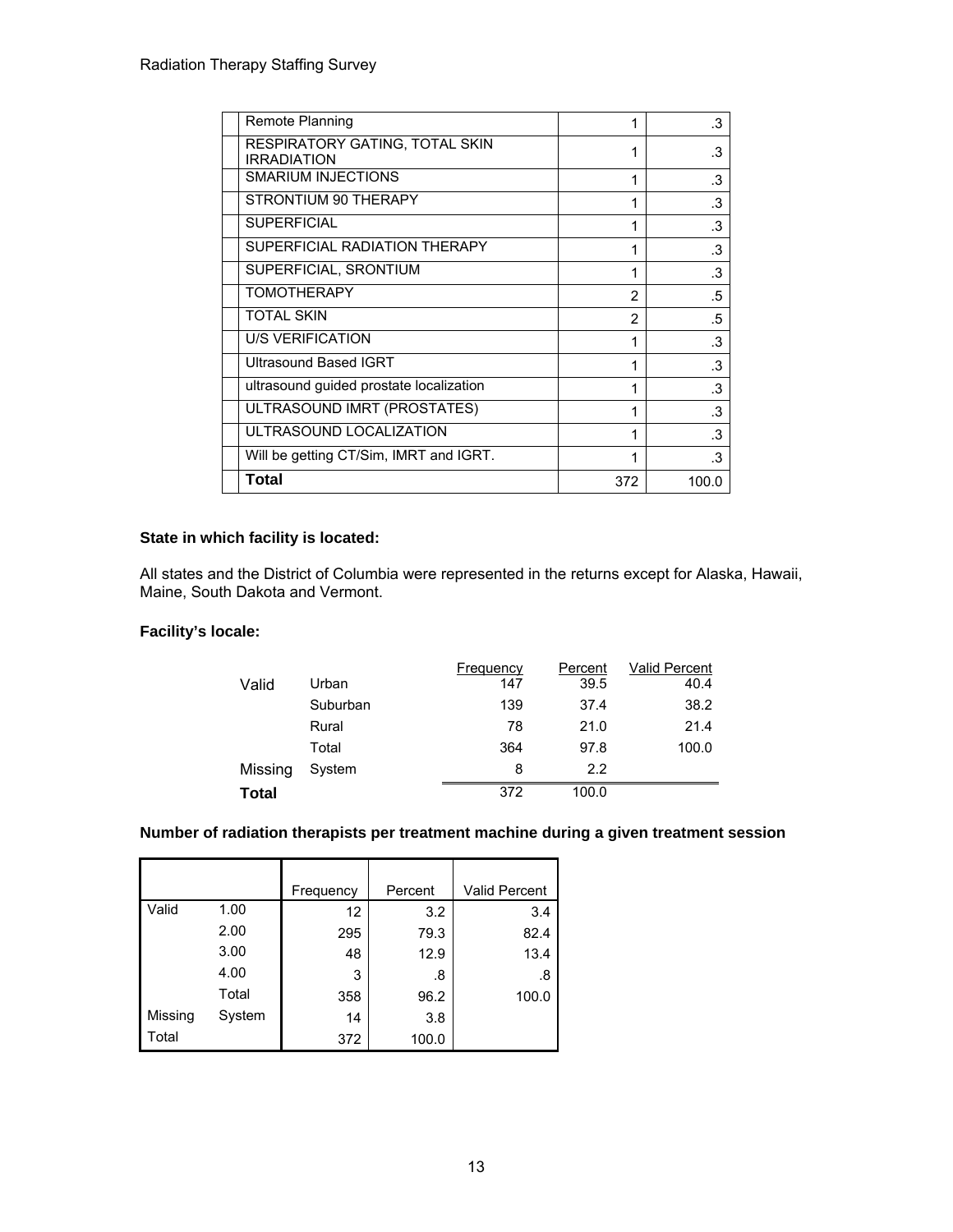### **Number of new patients per year and patients treated per day**

|                          |         | New pts. per<br>year, outliers<br>dropped <sup>a</sup> | Pts. treated<br>per day,<br>outliers<br>dropped <sup>a</sup> |
|--------------------------|---------|--------------------------------------------------------|--------------------------------------------------------------|
| l N                      | Valid   | 289                                                    | 363                                                          |
|                          | Missing | 83                                                     | 9                                                            |
| Mean                     |         | 440.0761                                               | 48.9972                                                      |
| Median <sup>a</sup>      |         | 350.7692                                               | 38.1212                                                      |
| Std. Deviation           |         | 353.07599                                              | 39.74285                                                     |
| Minimum                  |         | .00                                                    | 6.00                                                         |
| Maximum                  |         | 3200.00                                                | 420.00                                                       |
| Percentiles <sup>b</sup> | 5       | 85.8500                                                | 14.9000                                                      |
|                          | 95      | 1182.0000                                              | 115.8750                                                     |

#### **Reliability of treatment machines**

|         |           | Frequency | Percent | <b>Valid Percent</b> |
|---------|-----------|-----------|---------|----------------------|
| Valid   | Excellent | 217       | 58.3    | 59.9                 |
|         | Good      | 132       | 35.5    | 36.5                 |
|         | Fair      | 12        | 3.2     | 3.3                  |
|         | Poor      |           | .3      | .3                   |
|         | Total     | 362       | 97.3    | 100.0                |
| Missing | System    | 10        | 2.7     |                      |
| Total   |           | 372       | 100.0   |                      |

<sup>&</sup>lt;sup>a</sup> Omits one facility that reported seven pts. per year and 15 pts. treated daily and one facility that reported 300 pts. per year, 300 treated daily and three radiation therapists on staff.<br><sup>b</sup> Calculated from grouped data.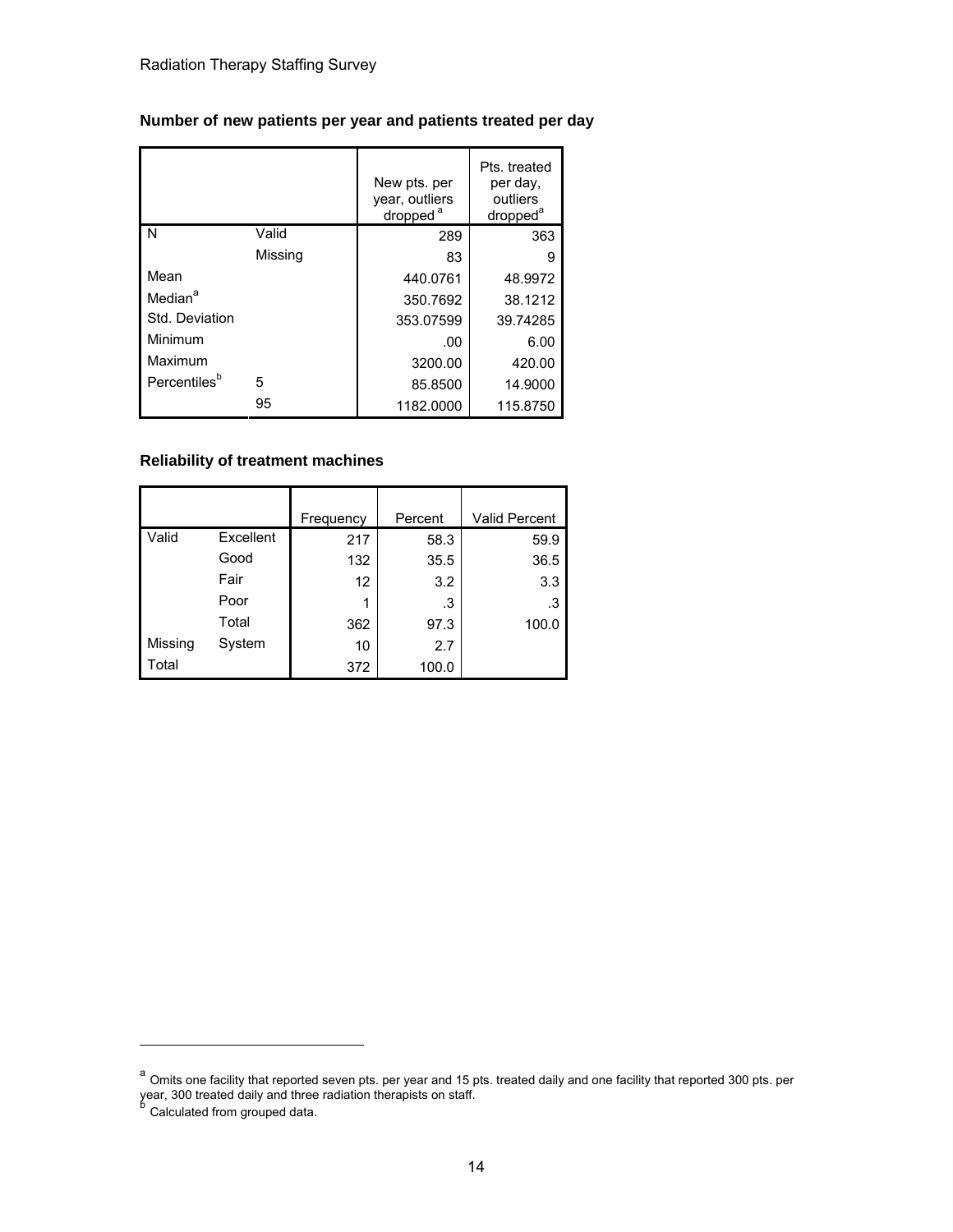# **Profile Differences Among Facility Types**

## **Services Provided**

|                                         |               |                       | Percent of Facilities Providing the Service |                                 |                      |                                 |  |  |  |
|-----------------------------------------|---------------|-----------------------|---------------------------------------------|---------------------------------|----------------------|---------------------------------|--|--|--|
| Service                                 |               | Community<br>hospital | Freestanding<br>clinic                      | University<br>medical<br>center | Other or<br>unstated | with 3 df<br>for<br>differences |  |  |  |
| <b>CT Simulation</b>                    | Count         | 163                   | 71                                          | 24                              | 19                   | 8.91                            |  |  |  |
|                                         | $\%$          | 77.3%                 | 72.4%                                       | 88.9%                           | 86.4%                |                                 |  |  |  |
| Brachytherapy                           | Count         | 167                   | 49                                          | 27                              | 18                   | 46.42                           |  |  |  |
|                                         | $\%$          | 79.1%                 | 50.0%                                       | 100.0%                          | 81.8%                |                                 |  |  |  |
| <b>IMRT</b>                             | Count         | 162                   | 75                                          | 25                              | 19                   | $9.17^{\prime\prime\prime}$     |  |  |  |
|                                         | $\%$          | 76.8%                 | 76.5%                                       | 92.6%                           | 86.4%                |                                 |  |  |  |
| Whole-body irradiation                  | Count         | 19                    | 10                                          | 22                              | 10                   | 100.22                          |  |  |  |
|                                         | $\%$          | 9.0%                  | 10.2%                                       | 81.5%                           | 45.5%                |                                 |  |  |  |
| Pediatric therapy                       | Count         | 23                    | 7                                           | 19                              | 12                   | 79.18                           |  |  |  |
|                                         | $\%$          | 10.9%                 | 7.1%                                        | 70.4%                           | 54.5%                |                                 |  |  |  |
| Stereotactic/gamma<br>knife/mammosite   | Count         | 55                    | 14                                          | 24                              | 12                   | 61.48                           |  |  |  |
|                                         | $\%$          | 26.1%                 | 14.3%                                       | 88.9%                           | 54.5%                |                                 |  |  |  |
| Fractionated<br>stereotactic therapy    | Count         | 40                    | 15                                          | 21                              | 8                    | 52.36                           |  |  |  |
|                                         | $\frac{0}{0}$ | 19.0%                 | 15.3%                                       | 77.8%                           | 36.4%                |                                 |  |  |  |
| Conformal radiation<br>therapy delivery | Count         | 196                   | 90                                          | 26                              | 22                   | 19.17                           |  |  |  |
|                                         | $\%$          | 92.9%                 | 91.8%                                       | 96.3%                           | 100.0%               |                                 |  |  |  |
| Other                                   | Count         | 24                    | 11                                          | 7                               | 6                    | 5.89                            |  |  |  |
|                                         | %             | 11.4%                 | 11.2%                                       | 25.9%                           | 27.3%                |                                 |  |  |  |
| Total                                   | Count         | 211                   | 98                                          | 27                              | 22                   | 358                             |  |  |  |

Percentages and totals are based on respondents.

# **Number of Services Provided**

|                           |     |        |                |            | 95% Confidence Interval for<br>Mean |             |
|---------------------------|-----|--------|----------------|------------|-------------------------------------|-------------|
| Service                   | N   | Mean   | Std. Deviation | Std. Error | Lower Bound                         | Upper Bound |
|                           |     |        |                |            |                                     |             |
| Community hospital        | 211 | 4.0237 | 1.54439        | .10632     | 3.8141                              | 4.2333      |
| Freestanding clinic       | 102 | 3.3529 | 1.73860        | .17215     | 3.0114                              | 3.6944      |
| University medical center | 27  | 7.2222 | 1.45002        | .27906     | 6.6486                              | 7.7958      |
| Other or unstated         | 32  | 3.9375 | 3.31115        | .58533     | 2.7437                              | 5.1313      |
| Total                     | 372 | 4.0645 | 2.02575        | .10503     | 3.8580                              | 4.2710      |

University medical centers provide significantly more services than do community hospitals and freestanding clinics, *t*368 = 9.70, *P* < .001.

-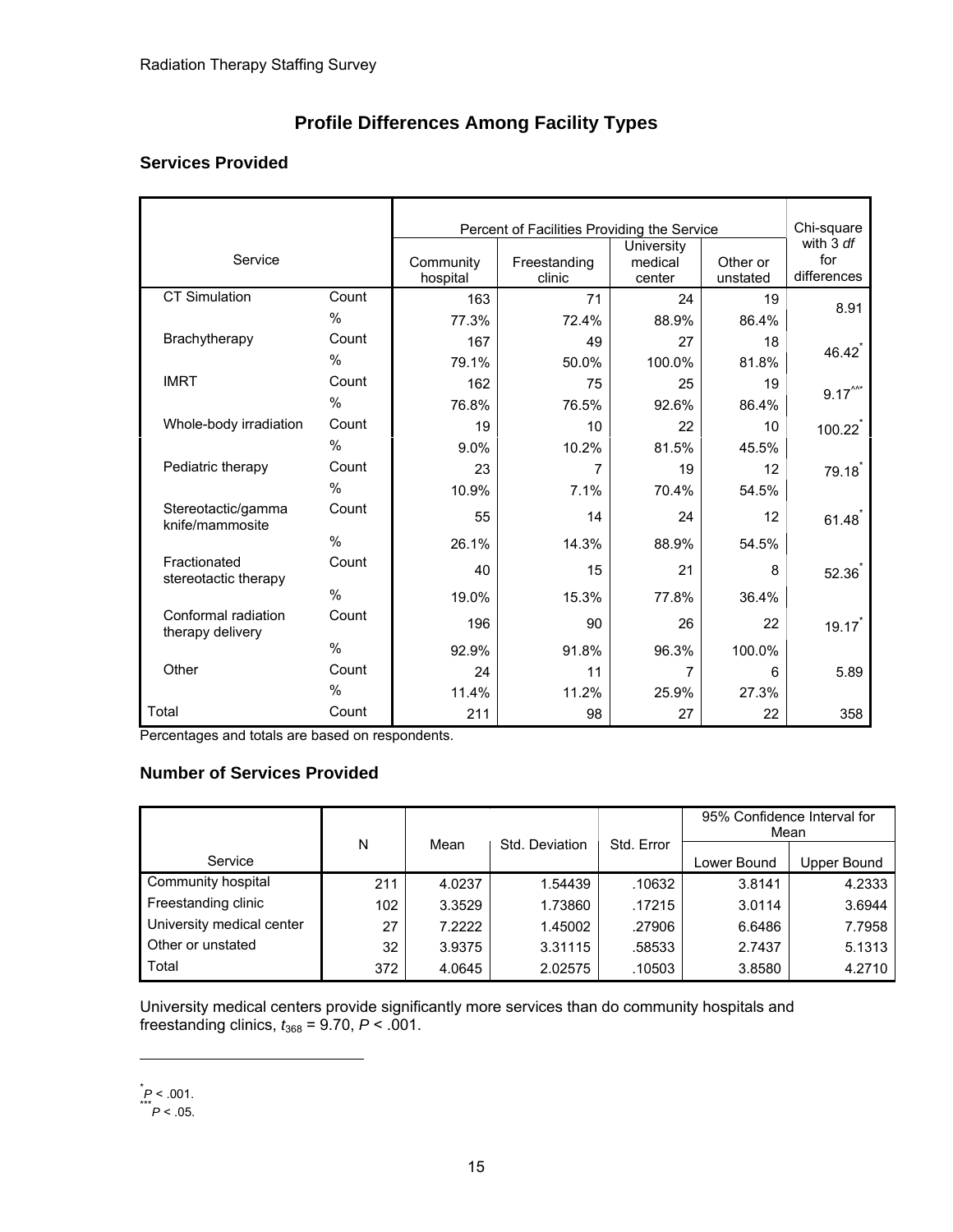# **Staffing of the Facility**

# **Percent Vacant and Recruiting, 2004 and 2005**

**1. For each of the following specialists needed to provide radiation therapy, please provide the budgeted and vacant FTEs for your organization in January of 2004 and today. (Leave blank the rows for any specialists who do not work in your facility's radiation therapy suite.)** 



#### **Radiation Therapist:**

|                     | <b>Budgeted FTE</b><br>2004 | FTE.<br>Vacant and<br>recruiting 2004 | Percent vacant<br>and recruiting<br>2004 | <b>Budgeted FTE</b><br>2005 | FTE vacant and<br>recruiting 2005 | Percent<br>Vacant and<br>recruiting 2005 |
|---------------------|-----------------------------|---------------------------------------|------------------------------------------|-----------------------------|-----------------------------------|------------------------------------------|
| Valid<br>N          | 360                         | 360                                   | 355                                      | 352                         | 352                               | 351                                      |
| Missing             | 12                          | 12                                    | 17                                       | 20                          | 20                                | 21                                       |
| Mean                | 5.9868                      | .4747                                 | 8.1572                                   | 6.4376                      | .3994                             | 7.4601                                   |
| Median <sup>a</sup> | 4.7625                      | .1606                                 | .8209                                    | 4.9189                      | .1716                             | 1.0407                                   |
| Mode                | 3.00                        | .00                                   | .00                                      | 3.00                        | .00                               | .00                                      |
| Std. Deviation      | 6.06814                     | 1.10054                               | 18.87272                                 | 6.92599                     | .96476                            | 17.41464                                 |
| <b>Minimum</b>      | .00                         | .00                                   | .00                                      | .00                         | .00                               | .00.                                     |
| <b>Maximum</b>      | 68.00                       | 8.00                                  | 141.67                                   | 72.00                       | 8.00                              | 100.00                                   |
| Percent zeroes      | 1.4%                        | 75.6%                                 | 75.2%                                    | .3%                         | 73.9%                             | 73.8%                                    |

a<br>Calculated from grouped data. Estimated percentage of all U.S. radiation therapy positions unfilled = 100(.4747/5.9868)

<sup>= 7.9%</sup> in 2004, 6.2% in 2005.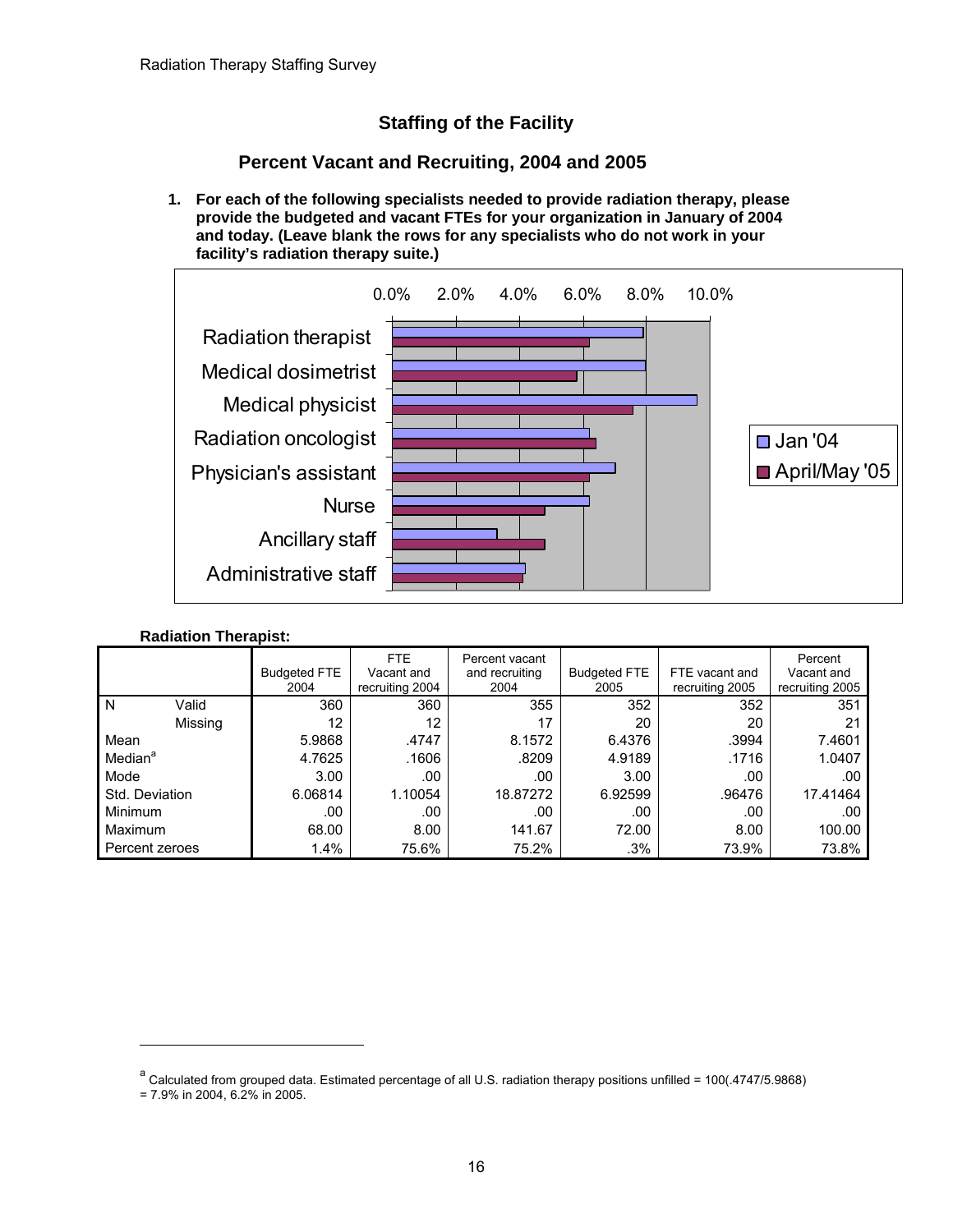#### **Medical Dosimetrist:**

|                     |                     | <b>FTE</b>      | Percent vacant |                     |                 | Percent         |
|---------------------|---------------------|-----------------|----------------|---------------------|-----------------|-----------------|
|                     | <b>Budgeted FTE</b> | Vacant and      | and recruiting | <b>Budgeted FTE</b> | FTE vacant and  | Vacant and      |
|                     | 2004                | recruiting 2004 | 2004           | 2005                | recruiting 2005 | recruiting 2005 |
| Valid<br>N          | 360                 | 360             | 319            | 352                 | 352             | 319             |
| Missing             | 12                  | 12              | 53             | 20                  | 20              | 53              |
| Mean                | 1.5754              | .1253           | 6.9580         | 1.8266              | .1068           | 5.6638          |
| Median <sup>a</sup> | 1.0537              | .0537           | 1.6983         | 1.0727              | .0511           | .6173           |
| Mode                | 1.00                | .00             | .00            | 1.00                | .00             | .00             |
| Std. Deviation      | 1.42323             | .41878          | 23.70149       | 2.49233             | .37112          | 20.04615        |
| Minimum             | .00                 | .00             | .00            | .00                 | .00             | .00             |
| Maximum             | 11.00               | 3.00            | 200.00         | 36.00               | 3.00            | 100.00          |
| Percent zeroes      | 11.4%               | 90.3%           | 89.3%          | 9.4%                | 90.6%           | 90.0%           |

#### **Medical Physicist:**

|                     | <b>Budgeted FTE</b><br>2004 | FTE<br>Vacant and<br>recruiting 2004 | Percent vacant<br>and recruiting<br>2004 | <b>Budgeted FTE</b><br>2005 | FTE vacant and<br>recruiting 2005 | Percent<br>Vacant and<br>recruiting 2005 |
|---------------------|-----------------------------|--------------------------------------|------------------------------------------|-----------------------------|-----------------------------------|------------------------------------------|
| Valid<br>N          | 360                         | 360                                  | 323                                      | 352                         | 352                               | 319                                      |
| Missing<br>Mean     | 12<br>1.5229                | 12<br>.1458                          | 49<br>8.8151                             | 20<br>1.6171                | 20<br>.1222                       | 53<br>9.6873                             |
| Median <sup>b</sup> | 1.0549                      | .0710                                | 2.3041                                   | 1.0813                      | .0566                             | 1.8045                                   |
| Mode                | 1.00                        | .00                                  | .00                                      | 1.00                        | .00                               | .00                                      |
| Std. Deviation      | 1.60416                     | .42214                               | 25.00726                                 | 1.69588                     | .38949                            | 32.33046                                 |
| Minimum             | .00                         | .00                                  | .00                                      | .00                         | .00                               | .00                                      |
| Maximum             | 12.00                       | 3.00                                 | 100.00                                   | 14.00                       | 2.00                              | 200.00                                   |
| Percent zeroes      | 10.3%                       | 87.5%                                | 86.1%                                    | 9.4%                        | 89.8%                             | 88.7%                                    |

### **Radiation Oncologist:**

|                     |                |                     | FTE.            | Percent vacant |                     |                 | Percent         |
|---------------------|----------------|---------------------|-----------------|----------------|---------------------|-----------------|-----------------|
|                     |                | <b>Budgeted FTE</b> | Vacant and      | and recruiting | <b>Budgeted FTE</b> | FTE vacant and  | Vacant and      |
|                     |                | 2004                | recruiting 2004 | 2004           | 2005                | recruiting 2005 | recruiting 2005 |
| l N                 | Valid          | 360                 | 360             | 311            | 352                 | 352             | 298             |
|                     | Missing        | 12                  | 12              | 61             | 20                  | 20              | 74              |
| Mean                |                | 2.1383              | .1322           | 6.5876         | 2.1467              | .1364           | 6.6165          |
| Median <sup>c</sup> |                | 1.6000              | .0624           | 1.2230         | 1.5500              | .1095           | 1.2838          |
| Mode                |                | 1.00                | .00.            | .00            | 1.00                | .00             | .00             |
| Std. Deviation      |                | 2.88575             | .50915          | 21.51432       | 3.14337             | .48761          | 20.76802        |
| Minimum             |                | .00                 | .00             | .00            | .00                 | .00             | .00             |
| Maximum             |                | 37.00               | 5.00            | 100.00         | 42.00               | 6.00            | 100.00          |
|                     | Percent zeroes | 13.6%               | 90.6%           | 89.1%          | 15.3%               | 89.2%           | 87.6%           |

<sup>&</sup>lt;sup>a</sup> Calculated from grouped data. Estimated percent unfilled medical dosimetrist positions = 8.0% in 2004, 5.8% in 2005.

<sup>°</sup> Calculated from grouped data. Estimated percent unfilled physicist positions = 9.6% in 2004, 7.6% in 2005.<br>°Calculated from grouped data. Estimated percent unfilled radiation oncologist positions = 6.2% in 2004, 6.4% in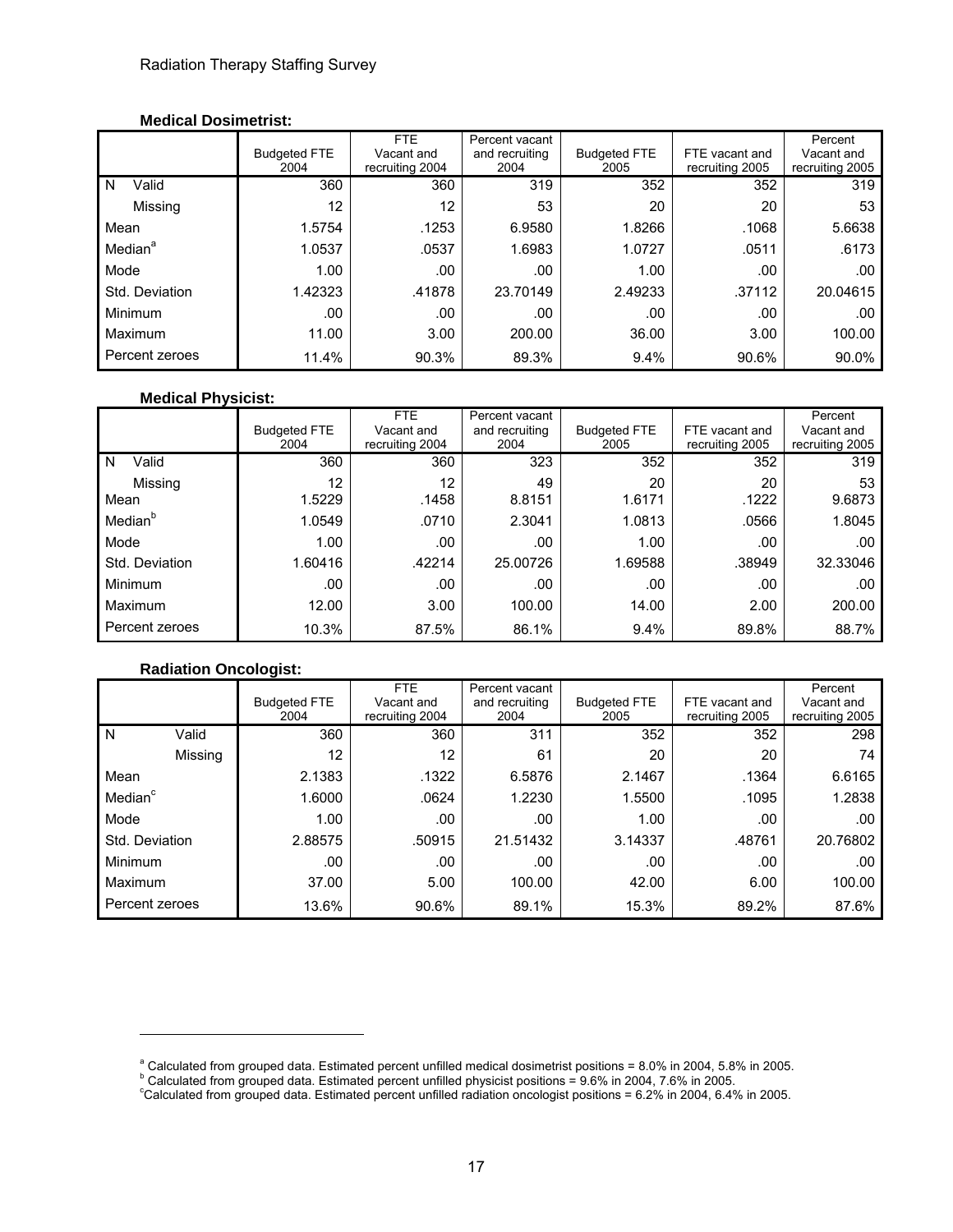#### **Physician Assistant:**

|                     |         |                             | FTE.                          | Percent<br>vacant and |                             |                                   | Percent<br>Vacant and |
|---------------------|---------|-----------------------------|-------------------------------|-----------------------|-----------------------------|-----------------------------------|-----------------------|
|                     |         | <b>Budgeted FTE</b><br>2004 | Vacant and<br>recruiting 2004 | recruiting<br>2004    | <b>Budgeted FTE</b><br>2005 | FTE vacant and<br>recruiting 2005 | recruiting<br>2005    |
| N                   | Valid   | 360                         | 360                           | 27                    | 352                         | 352                               | 30                    |
|                     | Missing | 12                          | 12                            | 345                   | 20                          | 20                                | 342                   |
| Mean                |         | .1019                       | .0083                         | 4.9383                | .1213                       | .0085                             | 10.0000               |
| Median <sup>a</sup> |         | .0162                       | .0083                         | 2.5641                | .0186                       | .0085                             | 10.0000               |
| Mode                |         | .00                         | .00                           | .00                   | .00                         | .00                               | .00                   |
| Std. Deviation      |         | .59839                      | .09103                        | 20.05058              | .71832                      | .09206                            | 30.51286              |
| Minimum             |         | .00                         | .00                           | .00                   | .00                         | .00                               | .00                   |
| Maximum             |         | 10.00                       | 1.00                          | 100.00                | 12.00                       | 1.00                              | 100.00                |
| Percent zeroes      |         | 92.5%                       | 99.2%                         | 92.6%                 | 91.5%                       | 99.1%                             | 90.0%                 |

#### **Nurse (including RN, LPN, nurse practitioner):**

|                     |         | <b>Budgeted FTE</b><br>2004 | FTE.<br>Vacant and<br>recruiting 2004 | Percent<br>vacant and<br>recruiting<br>2004 | <b>Budgeted FTE</b><br>2005 | FTE vacant and<br>recruiting 2005 | Percent<br>Vacant and<br>recruiting<br>2005 |
|---------------------|---------|-----------------------------|---------------------------------------|---------------------------------------------|-----------------------------|-----------------------------------|---------------------------------------------|
| N                   | Valid   | 360                         | 360                                   | 319                                         | 352                         | 352                               | 309                                         |
|                     | Missing | 12                          | 12                                    | 53                                          | 20                          | 20                                | 63                                          |
| Mean                |         | 1.8083                      | .1122                                 | 7.0729                                      | 1.9130                      | .0915                             | 4.7764                                      |
| Median <sup>b</sup> |         | 1.0920                      | .0518                                 | 1.3209                                      | 1.4611                      | .0445                             | 1.2900                                      |
| Mode                |         | 1.00                        | .00                                   | .00                                         | 1.00                        | .00                               | .00                                         |
| Std. Deviation      |         | 1.72111                     | .39835                                | 23.54217                                    | 2.21065                     | .35684                            | 17.86182                                    |
| Minimum             |         | .00                         | .00                                   | .00                                         | .00                         | .00                               | .00                                         |
| Maximum             |         | 16.00                       | 4.00                                  | 100.00                                      | 28.00                       | 4.00                              | 100.00                                      |
| Percent zeroes      |         | 11.4%                       | 90.6%                                 | 89.3%                                       | 12.2%                       | 91.8%                             | 90.6%                                       |

### **Ancillary Staff (e.g., dietitian, social worker):**

|                     |                | <b>Budgeted FTE</b><br>2004 | <b>FTE</b><br>Vacant and<br>recruiting 2004 | Percent vacant<br>and recruiting<br>2004 | <b>Budgeted FTE</b><br>2005 | FTE vacant and<br>recruiting 2005 | Percent<br>Vacant and<br>recruiting 2005 |
|---------------------|----------------|-----------------------------|---------------------------------------------|------------------------------------------|-----------------------------|-----------------------------------|------------------------------------------|
| N                   | Valid          | 360                         | 360                                         | 128                                      | 352                         | 352                               | 127                                      |
|                     | Missing        | 12                          | 12                                          | 244                                      | 20                          | 20                                | 245                                      |
| Mean                |                | .5379                       | .0175                                       | 5.4688                                   | .5616                       | .0270                             | 5.2493                                   |
| Median <sup>c</sup> |                | .0549                       | .0085                                       | 4.7244                                   | .0557                       | .0116                             | 3.8567                                   |
| Mode                |                | .00                         | .00                                         | .00                                      | .00                         | .00                               | .00                                      |
| Std. Deviation      |                | 1.12342                     | .14721                                      | 26.04839                                 | 1.16325                     | .20668                            | 21.99294                                 |
| Minimum             |                | .00.                        | .00                                         | .00                                      | .00                         | .00                               | .00                                      |
| Maximum             |                | 14.00                       | 2.00                                        | 200.00                                   | 14.00                       | 3.00                              | 100.00                                   |
|                     | Percent zeroes | 64.4%                       | 98.3%                                       | 95.3%                                    | 63.9%                       | 97.7%                             | 94.5%                                    |

<sup>&</sup>lt;sup>a</sup> Calculated from grouped data. Estimated percent unfilled physician assistant positions = 7.0% in 2004, 6.2% in 2005.<br>**b** Calculated from grouped data. Estimated persont unfilled pures positions = 6.3% in 2004, 4.8% in

<sup>°</sup> Calculated from grouped data. Estimated percent unfilled nurse positions = 6.2% in 2004, 4.8% in 2005.<br>° Calculated from grouped data. Estimated percent unfilled ancillary staff positions = 3.3% in 2004, 4.8% in 2005.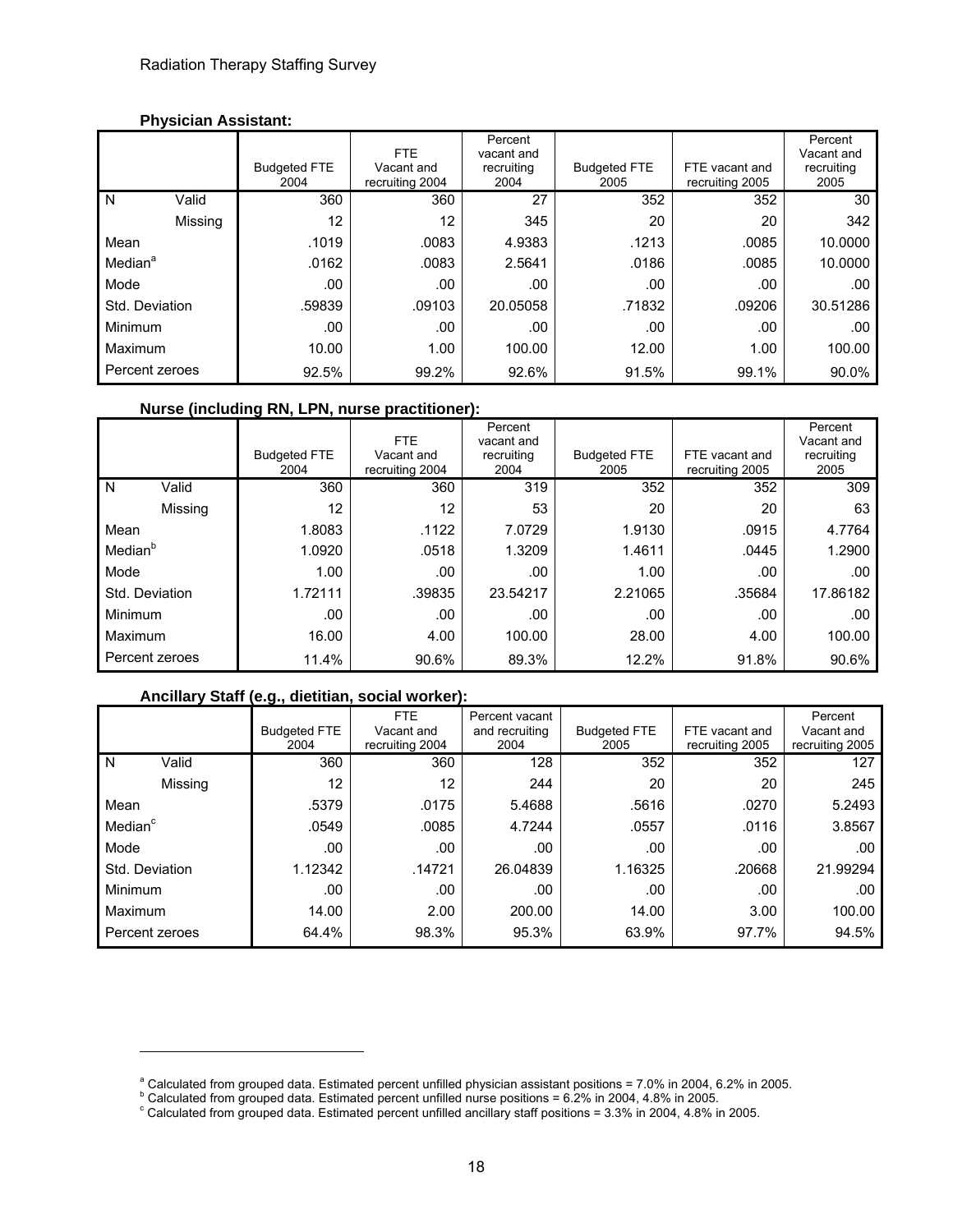l

|                     |                | יישיש ויפישן                | FTE                           | Percent vacant         |                             |                                   | Percent                       |
|---------------------|----------------|-----------------------------|-------------------------------|------------------------|-----------------------------|-----------------------------------|-------------------------------|
|                     |                | <b>Budgeted FTE</b><br>2004 | Vacant and<br>recruiting 2004 | and recruiting<br>2004 | <b>Budgeted FTE</b><br>2005 | FTE vacant and<br>recruiting 2005 | Vacant and<br>recruiting 2005 |
| N                   | Valid          | 360                         | 360                           | 322                    | 352                         | 352                               | 309                           |
|                     | Missing        | 12                          | 12                            | 50                     | 20                          | 20                                | 63                            |
| Mean                |                | 3.1082                      | .1319                         | 4.8559                 | 3.0894                      | .1264                             | 4.5612                        |
| Median <sup>a</sup> |                | 2.0789                      | .0417                         | .4746                  | 2.0735                      | .0377                             | .3133                         |
| Mode                |                | 2.00                        | .00                           | .00                    | 2.00                        | .00                               | .00                           |
|                     | Std. Deviation | 3.67349                     | .69013                        | 19.56824               | 3.74571                     | .71137                            | 18.37278                      |
| Minimum             |                | .00                         | .00                           | .00                    | .00                         | .00                               | .00                           |
| Maximum             |                | 30.00                       | 10.00                         | 125.00                 | 32.00                       | 10.00                             | 100.00                        |
|                     | Percent zeroes | 10.6%                       | 92.2%                         | 91.3%                  | 12.2%                       | 92.6%                             | 91.9%                         |

### **Administrative Staff (e.g., clerical and billing staff):**

Considering facilities with nonzero budgeted FTEs for a given specialty in both 2004 and 2005, the only statistically significant change in individual-facility vacancy rate was the nurses' decrease from a mean vacancy rate of 7.2% in January 2004 to 4.3% in March/April 2005,  $t_{298}$  = 2.360,  $P =$ .019.

<sup>&</sup>lt;sup>a</sup> Calculated from grouped data. Estimated percent unfilled administrative staff positions = 4.2% in 2003, 4.1% in 2005.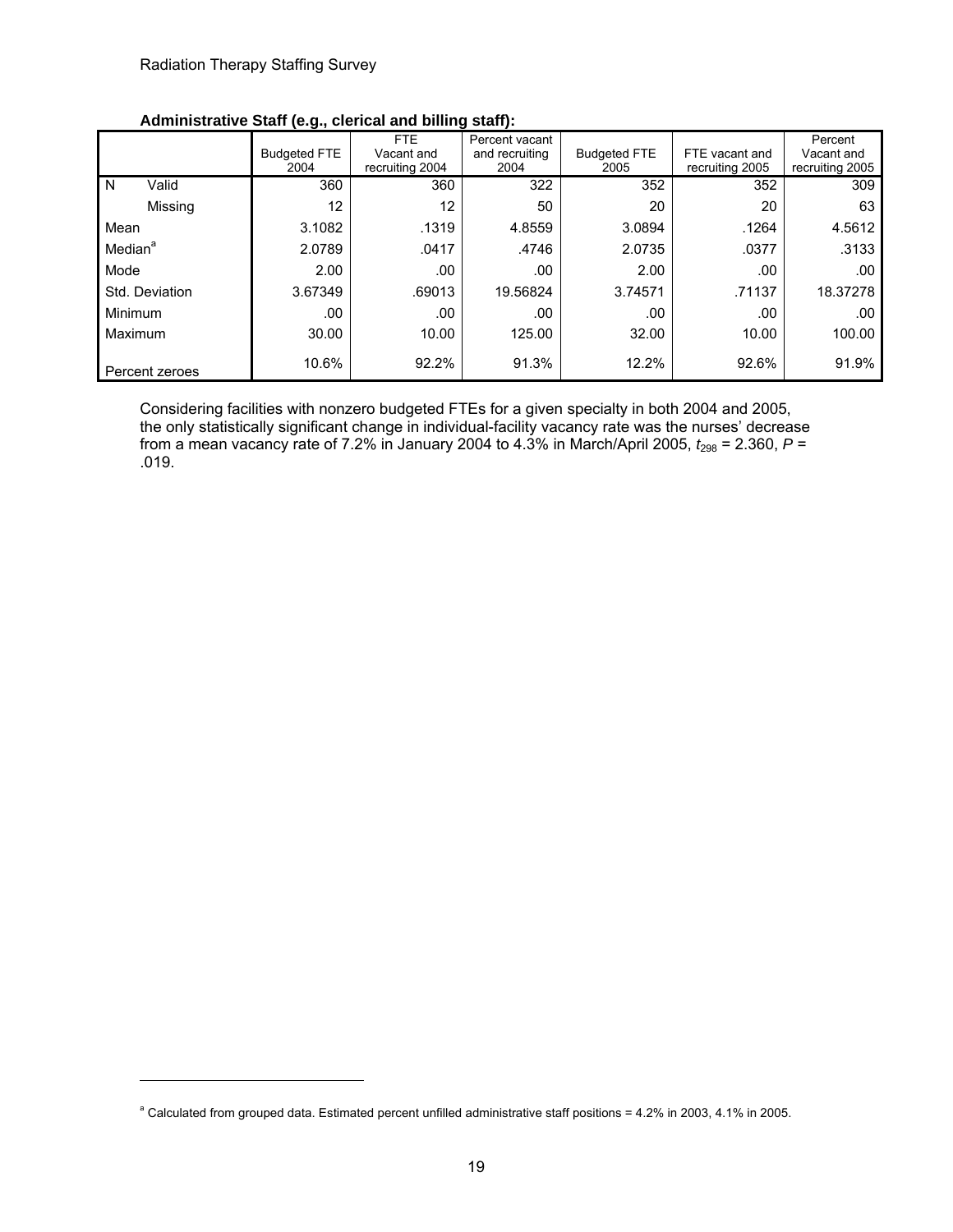# **Other Specialties for Which FTEs Were Reported:**

|                                                                                                                                                                                   | Frequency | Percent         |
|-----------------------------------------------------------------------------------------------------------------------------------------------------------------------------------|-----------|-----------------|
| <b>Blank</b>                                                                                                                                                                      | 279       | 75.0            |
| 1-Accelerator engineer 1-Accelerator engineer assistant<br>1-Fabrication engineer 1-Patient Care Assistant                                                                        | 1         | .3              |
| 1-Research Nurse, 1-IRB Coordinator, 2-Cancer Registrars                                                                                                                          | 1         | .3              |
| 1 Senior Radiation Therapist and 1 Patient Care Coordinator (Head<br>RN)                                                                                                          | 1         | .3              |
| 1.0 FTE block/mold room tech1.0 FTE System administrator<br>(computers)2.0 radiation therapist assistants                                                                         | 1         | $\cdot$ 3       |
| 2 PART TIME COURTESY VAN DRIVERS.                                                                                                                                                 | 1         | .3              |
| 3 Cancer Registrars and 1 Cancer Registry Assistant                                                                                                                               | 1         | .3              |
| <b>ADMIN DIRECTORS</b>                                                                                                                                                            | 1         | $\cdot$ 3       |
| <b>AIDE</b>                                                                                                                                                                       | 2         | .5              |
| AIDE/TRANSPORTER                                                                                                                                                                  | 1         | .3              |
| bioengineer                                                                                                                                                                       | 1         | $\cdot$ 3       |
| <b>BLOCK CUTTER TRANSPORTER</b>                                                                                                                                                   | 1         | $\cdot$ 3       |
| Block room person                                                                                                                                                                 | 1         | $\cdot$ 3       |
| block room tech                                                                                                                                                                   | 1         | $\cdot$ 3       |
| brachytherapist                                                                                                                                                                   | 1         | .3              |
| <b>CANCER REGISTRY</b>                                                                                                                                                            | 2         | .5              |
| <b>CANCER/TUMOR REGISTRAR</b>                                                                                                                                                     | 1         | $\cdot$ 3       |
| CHIEF THERAPIST/RAD ONC. OPERATIONS COORDINATOR                                                                                                                                   | 1         | $\cdot$ 3       |
| clinical trails                                                                                                                                                                   | 1         | $\cdot$ 3       |
| <b>CT TECH</b>                                                                                                                                                                    | 1         | .3              |
| <b>CT TECH/BLK CUTTER</b>                                                                                                                                                         | 1         | $\cdot$ 3       |
| <b>CT/Simulator Tech RT</b>                                                                                                                                                       | 1         | $\cdot$ 3       |
| CyberKnife Coordinators, which are CMSs                                                                                                                                           | 1         | $\cdot$ 3       |
| <b>DENTAL HYGENIST</b>                                                                                                                                                            | 1         | $\cdot$ 3       |
| Department Managers with RTT background                                                                                                                                           | 1         | .3              |
| Dept manager                                                                                                                                                                      | 1         | $\cdot$ 3       |
| DIRECTOR RADIATION THERAPY                                                                                                                                                        | 1         | .3              |
| Dosimetry is done offsite; MPs, ROs contracted. Ancillary is<br>social worker; admin staff is receptionist.                                                                       | 1         | $\cdot$ 3       |
| electronics technician                                                                                                                                                            | 1         | .3              |
| Engineers (2), program director (1) for therapist and dosimetrist<br>programs.                                                                                                    | 1         | $\cdot$ 3       |
| <b>FULLY STAFFED</b>                                                                                                                                                              | 1         | $\cdot$ 3       |
| HOPE TO HAVE ENOUGH PATIENT LOAD TO EMPLOY A FULL<br>TIME PHYSICIST AND ANOTHER FULL TIME THERAPIST SOON.<br>WE ARE INVESTIGATING THAT AT THIS TIME.<br><b>HYPERTHERMIC STAFF</b> | 1         | $\cdot$ 3<br>.3 |
| IS Project Leader                                                                                                                                                                 | 1         |                 |
| <b>JR PHYSICIST</b>                                                                                                                                                               | 1         | .3              |
| <b>LVN</b>                                                                                                                                                                        | 1         | $\cdot$ 3       |
|                                                                                                                                                                                   | 1         | $\cdot$ 3       |
| <b>MAINTENANCE</b>                                                                                                                                                                | 1         | $\cdot$ 3       |
| Management / Administration                                                                                                                                                       | 1         | $\cdot$ 3       |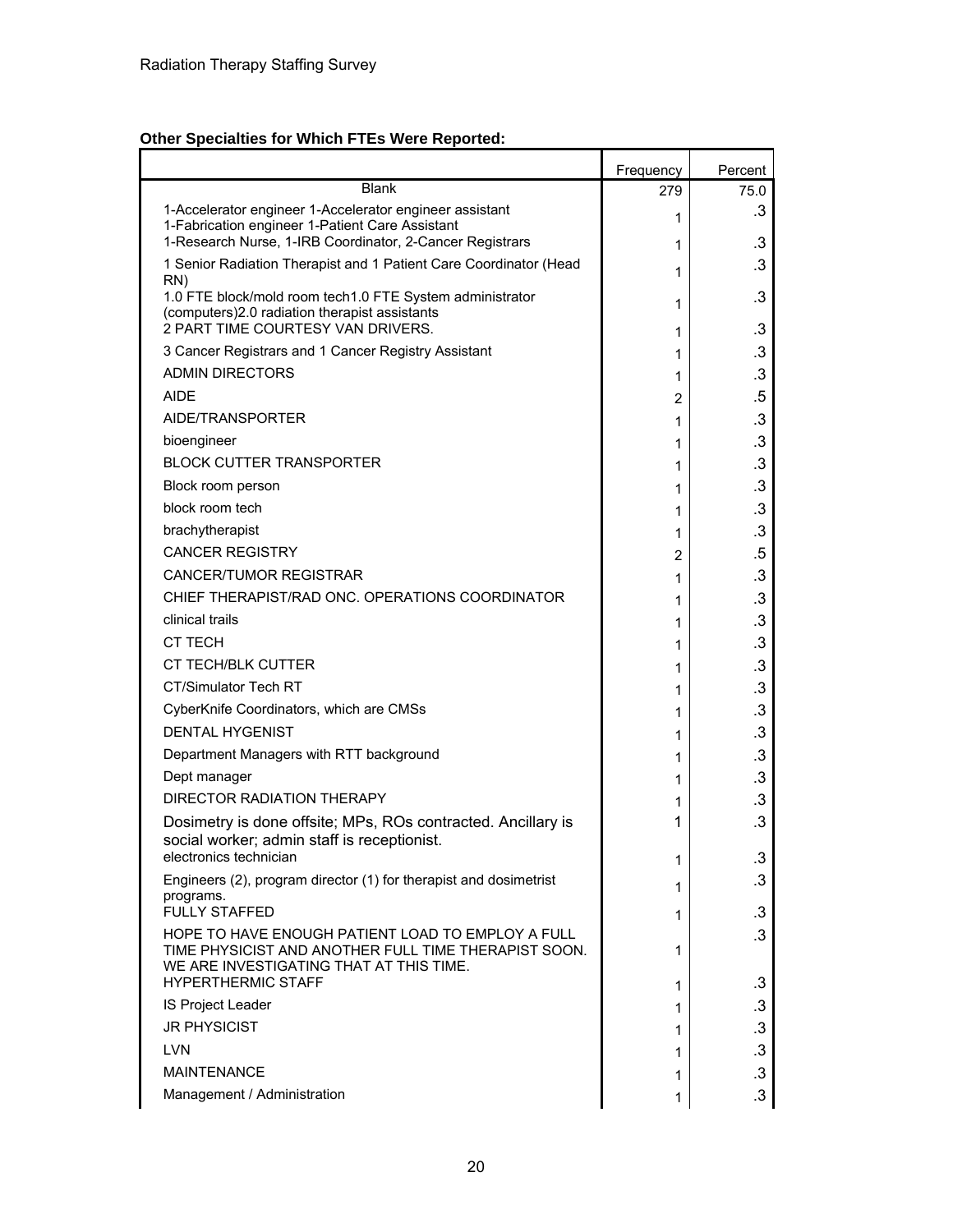| MANAGER                                                                                                                                       | 5      | 1.3          |
|-----------------------------------------------------------------------------------------------------------------------------------------------|--------|--------------|
| <b>MARKETING</b>                                                                                                                              | 1      | $.3\,$       |
| massage therapist                                                                                                                             | 1      | $\cdot$ 3    |
| Me, manager/director                                                                                                                          | 1      | $\cdot$ 3    |
| MED ROOM TECH/TRANSPORTER                                                                                                                     | 1      | $\cdot$ 3    |
| <b>MEDICAL ASSISTANT</b>                                                                                                                      | 1      | $\cdot$ 3    |
| MEDICAL OFFICE ASSISTANT                                                                                                                      | 1      | .3           |
| Medical Transcriptionist 1.0 Administrative Director 1.0                                                                                      | 1      | $\cdot$ 3    |
| Mold Room Technician/Transport                                                                                                                | 1      | .3           |
| <b>MOU/D ROOM ASSISTANT</b>                                                                                                                   | 1      | $\cdot$ 3    |
| NUCLEAR MED TECHS AND CT TECHS                                                                                                                | 1      | .3           |
| NURSE ASST., IS SPECIALIST, operations coordinator (or chief<br>technologist)                                                                 | 1      | .3           |
| <b>OFFICE MANAGER</b>                                                                                                                         | 1      | .3           |
| Per diem therapists - needed! daytime per diem not readily available<br>- our per-diem staff used to work evening hours<br>Programmer analyst | 1      | .3           |
| <b>PYSICIST ASSISTANT</b>                                                                                                                     | 1      | .3           |
| <b>RAD ONC RESIDENT MD</b>                                                                                                                    | 1      | .3<br>$.3\,$ |
| <b>RADIATION ONCOLOGY ASSISTANTS</b>                                                                                                          | 1      | $\cdot$ 3    |
| <b>RADIATION THERAPIST ASSISTANT</b>                                                                                                          | 1      | .3           |
| RADIATION THERAPY ASSISTANT                                                                                                                   | 1      | $\cdot$ 3    |
| <b>Radiation Therapy Assistants</b>                                                                                                           | 1      | .3           |
| RADIATION THERAPY ASSISTANT/SCHEDULING                                                                                                        | 1      | $.3\,$       |
| Radiation Therapy Technologist R.T. (R)(CT)                                                                                                   | 1      | $\cdot$ 3    |
| <b>Simulation Therapist</b>                                                                                                                   | 1<br>1 | .3           |
| <b>SUPERVISOR</b>                                                                                                                             | 1      | $\cdot$ 3    |
| tech aide/block cutter                                                                                                                        | 1      | .3           |
| <b>Technical Aide</b>                                                                                                                         | 1      | $.3\,$       |
| <b>TECHNICAL ASSISTANCE</b>                                                                                                                   | 1      | $\cdot$ 3    |
| technical assistant                                                                                                                           | 1      | $\cdot$ 3    |
| <b>THERAPIST ASSISTANT</b>                                                                                                                    | 1      | $\cdot$ 3    |
| These numbers reflect the FTE's per center. Currently there are 3                                                                             |        | .3           |
| centers.<br><b>TRANSCRIPTION</b>                                                                                                              | 1<br>1 | $\cdot$ 3    |
| Transcriptionist                                                                                                                              | 1      | $.3\,$       |
| <b>TRANSCRIPTIONIST/BLOCK SHOP</b>                                                                                                            | 1      | $.3\,$       |
| Transcriptionists                                                                                                                             | 1      | $\cdot$ 3    |
| TRANSPORTATION (PICKS UP PATIENTS)                                                                                                            | 1      | .3           |
| <b>TRANSPORTER AND BLOCK CUTTER</b>                                                                                                           | 1      | $\cdot$ 3    |
| transporter/driver                                                                                                                            | 1      | $\cdot$ 3    |
| <b>Tumor Registrar</b>                                                                                                                        | 5      | 1.3          |
| Tumor Registrars Physics/Sim Tech                                                                                                             | 1      | .3           |
| VA Program Manager (RN) coordinates XRT at 3 hospitals for our<br>Veterans. __ Office Coordinator serves as liaison between our Rad           | 1      | $\cdot$ 3    |
| Onc dept at<br>VAN DRIVER - PT. TRANSPORTATION                                                                                                | 1      | .3           |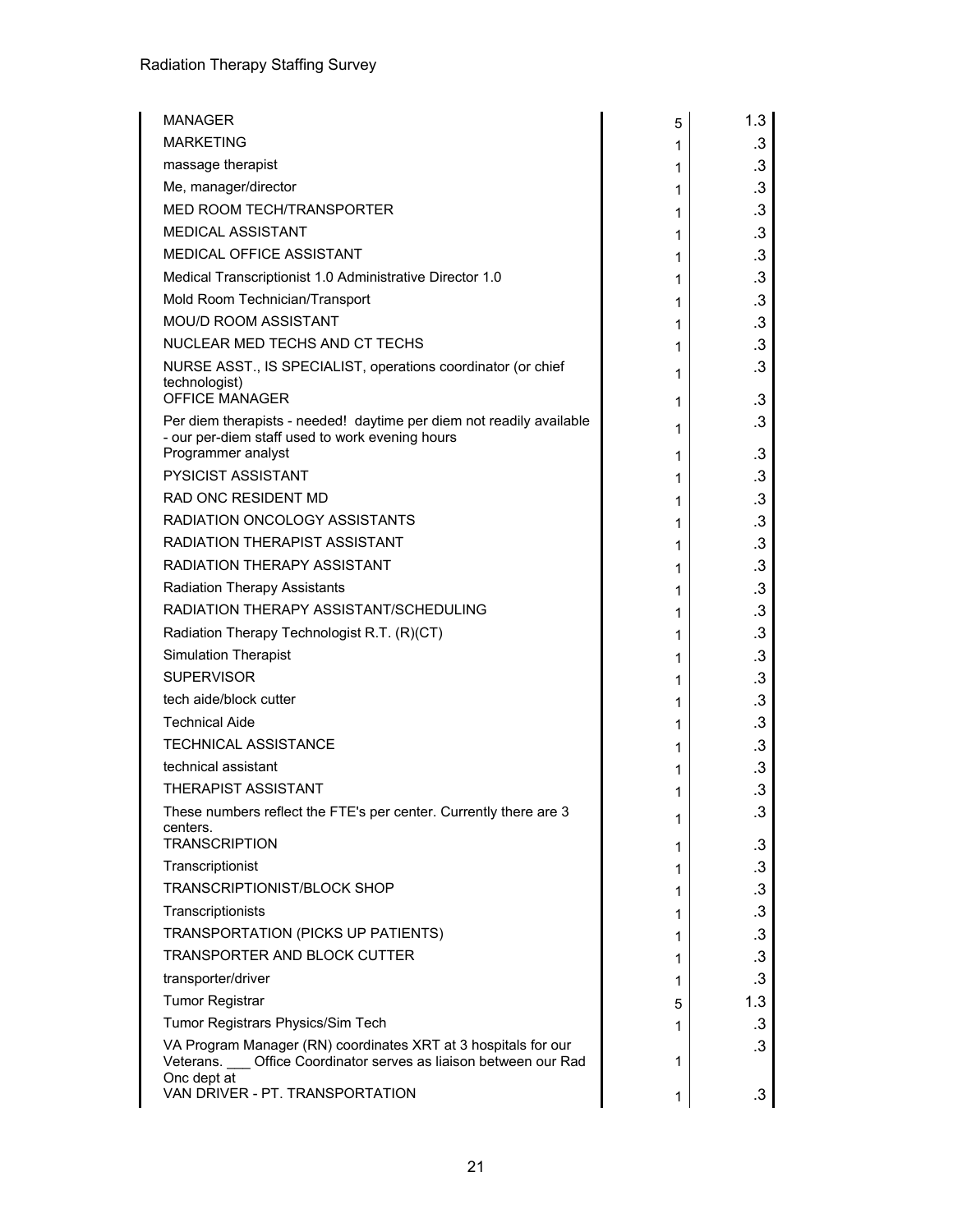| We also have a medical assistant.                                                                                                                    |     | .3 |
|------------------------------------------------------------------------------------------------------------------------------------------------------|-----|----|
| ONE PT THERAPIST. WE ARE FULLY STAFFED FOR THE FIRST<br>TIME IN 4 YEARS.                                                                             |     | .3 |
| WE ARE IN NO NEED AT THIS TIME                                                                                                                       |     | .3 |
| We contract a physics service to provide 3 days per week service.<br>Our dosimetrist works 24 hrs per week-.60 I have 2 therapists that<br>also work |     | .3 |
| We currently have no vacancies.                                                                                                                      |     | .3 |
| Total                                                                                                                                                | 372 |    |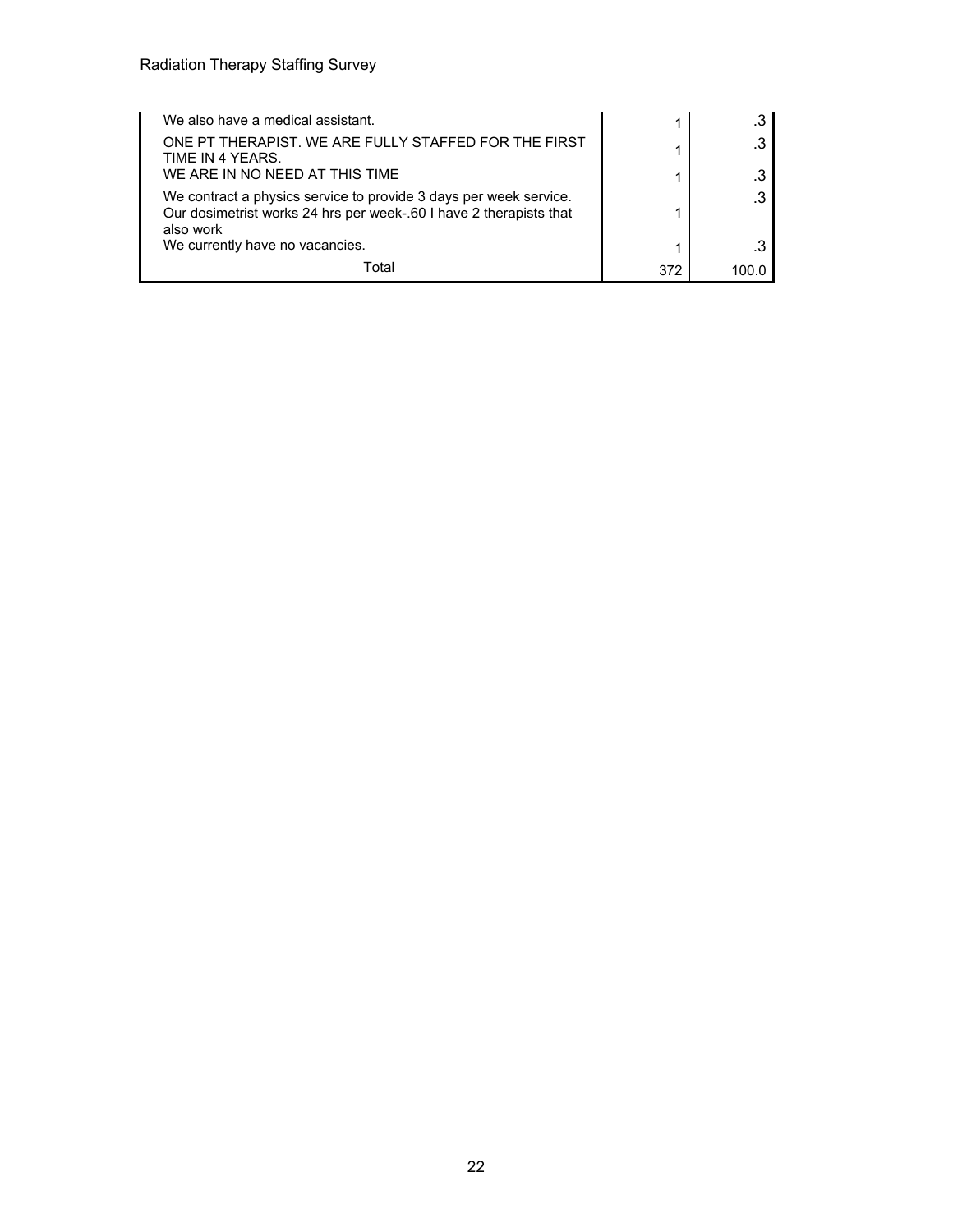# **Staffing Differences among Facility Types**

|                 |                    |                           |     |         |                   |          | 95% Confidence    |                  |             |
|-----------------|--------------------|---------------------------|-----|---------|-------------------|----------|-------------------|------------------|-------------|
|                 |                    |                           |     |         |                   |          | Interval for Mean | $P$ value for    |             |
|                 |                    |                           | N   | Mean    | Std.<br>Deviation | Lower    | Upper             | UMC vs.<br>Hosp, | Hosp<br>VS. |
| Specialist      |                    | Type of Facility          |     |         |                   | Bound    | Bound             | Clinic           | Clinic      |
| Radiation       |                    | Community hospital        | 204 | 5.2222  | 2.94464           | 4.8157   | 5.6287            |                  |             |
| Therapist       |                    | Freestanding clinic       | 93  | 5.2258  | 5.57037           | 4.0786   | 6.3730            |                  |             |
|                 |                    | University medical center | 26  | 16.5000 | 13.89748          | 10.8867  | 22.1133           | < 0.01           | .995        |
|                 |                    | Other or unstated         | 29  | 9.8517  | 11.93038          | 5.3136   | 14.3898           |                  |             |
| Medical         |                    | Community hospital        | 204 | 1.4743  | .95954            | 1.3419   | 1.6068            |                  |             |
| Dosimetrist     |                    | Freestanding clinic       | 93  | 1.4699  | 1.55070           | 1.1505   | 1.7893            |                  |             |
|                 |                    | University medical center | 26  | 5.0962  | 7.01430           | 2.2630   | 7.9293            | .014             | .980        |
|                 |                    | Other or unstated         | 29  | 2.5172  | 2.75967           | 1.4675   | 3.5670            |                  |             |
| Medical         |                    | Community hospital        | 204 | 1.3626  | .94726            | 1.2319   | 1.4934            |                  |             |
| Physicist       |                    | Freestanding clinic       | 93  | 1.2035  | 1.16465           | .9637    | 1.4434            | < 0.01           | .250        |
|                 |                    | University medical center | 26  | 4.8269  | 3.62475           | 3.3629   | 6.2910            |                  |             |
|                 |                    | Other or unstated         | 29  | 1.8552  | 1.64134           | 1.2308   | 2.4795            |                  |             |
| Radiation       | Community hospital |                           | 204 | 1.7256  | 1.40171           | 1.5321   | 1.9191            |                  |             |
| Oncologist      |                    | Freestanding clinic       |     | 1.8591  | 1.56721           | 1.5364   | 2.1819            | .019             | .483        |
|                 |                    | University medical center |     | 6.1385  | 8.85090           | 2.5635   | 9.7134            |                  |             |
|                 |                    | Other or unstated         | 29  | 2.4517  | 3.89144           | .9715    | 3.9319            |                  |             |
| Physician       |                    | Community hospital        | 204 | .0451   | .20613            | .0166    | .0736             |                  |             |
| Assistant       |                    | Freestanding clinic       | 93  | .1129   | .31389            | .0483    | .1775             |                  |             |
|                 |                    | University medical center | 26  | .6538   | 2.34849           | $-2947$  | 1.6024            | .224             | .059        |
|                 |                    | Other or unstated         | 29  | .2069   | .77364            | $-.0874$ | .5012             |                  |             |
| <b>Nurse</b>    |                    | Community hospital        | 204 | 1.7926  | 2.10882           | 1.5015   | 2.0837            |                  |             |
|                 |                    | Freestanding clinic       | 93  | 1.5409  | 2.01241           | 1.1264   | 1.9553            | .005             | .326        |
|                 |                    | University medical center | 26  | 3.4769  | 2.93289           | 2.2923   | 4.6615            |                  |             |
|                 |                    | Other or unstated         | 29  | 2.5517  | 2.18495           | 1.7206   | 3.3828            |                  |             |
| Ancillary staff |                    | Community hospital        | 204 | .5706   | .87141            | .4503    | .6909             |                  |             |
|                 |                    | Freestanding clinic       | 93  | .4882   | 1.67571           | .1431    | .8333             | .756             | .655        |
|                 |                    | University medical center | 26  | .5962   | .97999            | .2003    | .9920             |                  |             |
|                 |                    | Other or unstated         | 29  | .7034   | 1.15464           | .2642    | 1.1427            |                  |             |
| Adminis-        |                    | Community hospital        | 204 | 2.3596  | 1.86713           | 2.1018   | 2.6173            |                  |             |
| trative staff   |                    | Freestanding clinic       | 93  | 3.2215  | 3.87735           | 2.4230   | 4.0200            |                  |             |
|                 |                    | University medical center | 26  | 8.1731  | 8.40274           | 4.7791   | 11.5670           | .003             | .044        |
|                 |                    | Other or unstated         | 29  | 3.2414  | 3.19492           | 2.0261   | 4.4567            |                  |             |

# **Current (2005) FTEs for Eight Listed Specialists**

University medical centers have, on average, more FTEs in each of the eight specialties than do community hospitals and freestanding clinics, with this difference being statistically significant for all except physician assistants and ancillary staff. To separate this tendency to simply have more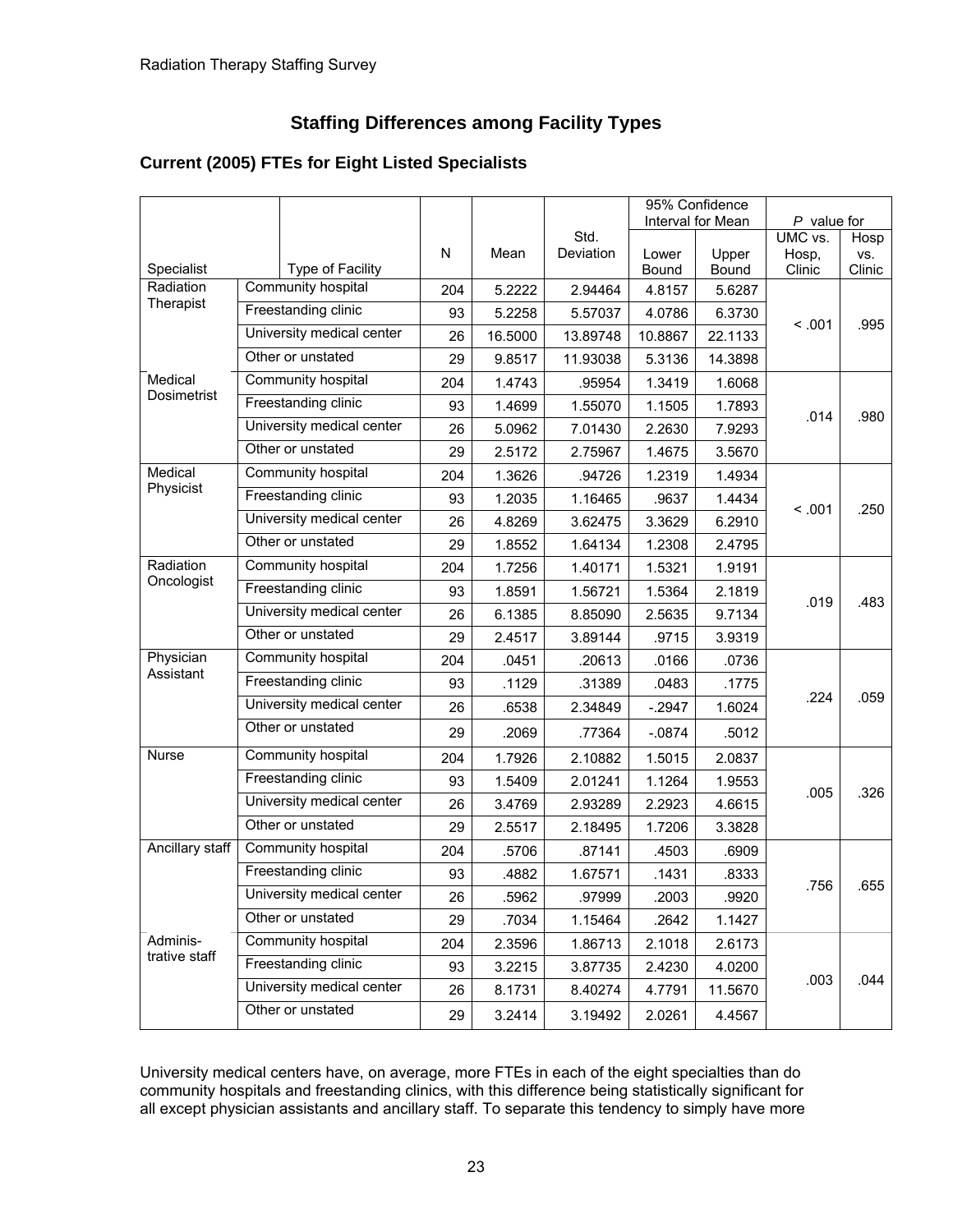staff overall from the makeup of that staff, the *proportion of total FTEs* across all eight specialties that is accounted for by each separate specialty was examined separately from differences in total FTEs.

|                              |     | Total FTEs, eight listed specialties |                   |                                     |                |       |        |  |
|------------------------------|-----|--------------------------------------|-------------------|-------------------------------------|----------------|-------|--------|--|
|                              | N   | Mean                                 | Std.<br>Deviation | 95% Confidence<br>Interval for Mean |                | Mini- | Maxi-  |  |
| <b>Type of Facility</b>      |     |                                      |                   | Lower<br>Bound                      | Upper<br>Bound | mum   | mum    |  |
| Community hospital           | 204 | 14.5526                              | 8.09132           | 13.4356                             | 15.6696        | .00   | 46.60  |  |
| Freestanding clinic          | 93  | 15.1218                              | 12.75991          | 12.4940                             | 17.7497        | 3.00  | 93.00  |  |
| University medical<br>center | 26  | 45.4615                              | 35.43532          | 31.1489                             | 59.7742        | 8.00  | 166.00 |  |
| Other or unstated            | 29  | 23.3793                              | 19.85203          | 15.8280                             | 30.9306        | 1.00  | 89.00  |  |
| Total                        | 352 | 17.7133                              | 16.39160          | 15.9950                             | 19.4316        | .00   | 166.00 |  |

The difference between university medical centers' mean of 45.5 FTEs for these eight specialties and the 14.7 mean FTEs for community hospitals and freestanding clinics was indeed statistically significant  $(F_{3,348} = 38.744, P < .01)$  and accounted for 94% of the variation among the four means. However, the only statistically significant differences between UMCs vs. hospitals and clinics in *proportional* representation of the various specialists were the UMCs' slightly higher representation of medical physicists (11.4% vs. 9.1% of total FTEs, *P* =.020) and their slightly lower proportional representation of ancillary staff (1.0% vs. 3.2%, *P* < .001).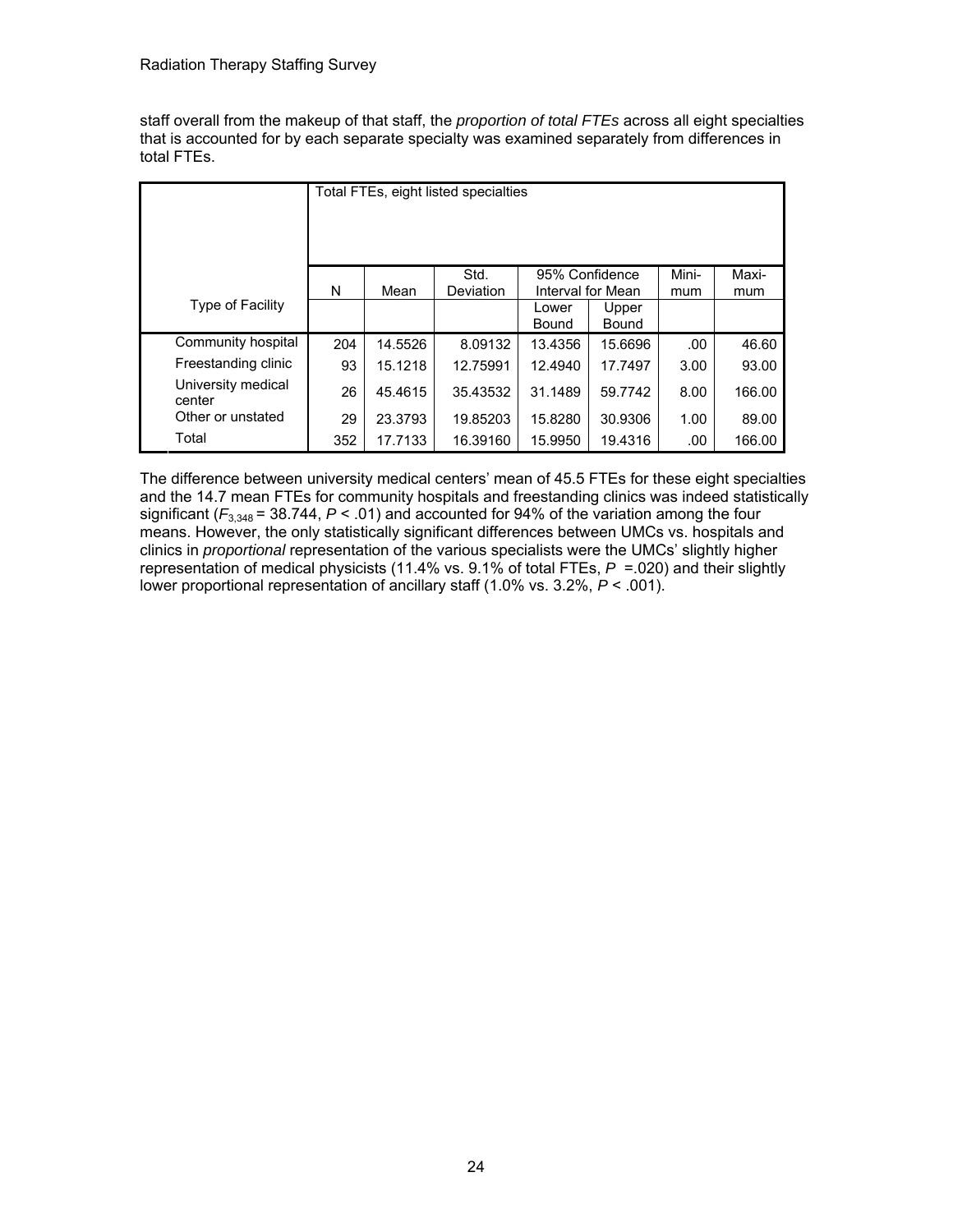# **RECRUITMENT AND RETENTION Recruitment Effort**

#### **2. Describe how the recruitment effort for each specialty so far in 2005 compares to the effort expended during the fiscal year that included January 2004.**

|              |                | <b>Radiation Therapist</b> |         |               | <b>Medical Dosimetrist</b> |         |               |
|--------------|----------------|----------------------------|---------|---------------|----------------------------|---------|---------------|
|              |                | Frequency                  | Percent | Valid Percent | Frequency                  | Percent | Valid Percent |
| Valid        | More Difficult | 40                         | 10.8    | 15.1          | 46                         | 12.4    | 23.1          |
|              | Same           | 123                        | 33.1    | 46.4          | 130                        | 34.9    | 65.3          |
|              | Less Difficult | 102                        | 27.4    | 38.5          | 23                         | 6.2     | 11.6          |
| Missing      | Don't Know     | 63                         | 16.9    |               | 99                         | 26.6    |               |
|              | System         | 44                         | 11.8    |               | 74                         | 19.9    |               |
| <b>Total</b> |                | 372                        | 100.0   | 100.0         | 372                        | 100.0   | 100.0         |

| <b>Medical Physicist</b> |                |           | <b>Radiation Oncologist</b> |               |           |         |               |
|--------------------------|----------------|-----------|-----------------------------|---------------|-----------|---------|---------------|
|                          |                | Frequency | Percent                     | Valid Percent | Frequency | Percent | Valid Percent |
| Valid                    | More Difficult | 81        | 21.8                        | 37.9          | 34        | 9.1     | 22.1          |
|                          | Same           | 118       | 31.7                        | 55.1          | 108       | 29.0    | 70.1          |
|                          | Less Difficult | 15        | 4.0                         | 7.0           | 12        | 3.2     | 7.8           |
| Missing                  | Don't Know     | 99        | 26.6                        |               | 146       | 39.2    |               |
|                          | System         | 59        | 15.9                        |               | 72        | 19.4    |               |
| <b>Total</b>             |                | 372       | 100.0                       | 100.0         | 372       | 100.0   | 100.0         |

|              |                | <b>Physician Assistant</b> |         |               |           | Nurse   |               |
|--------------|----------------|----------------------------|---------|---------------|-----------|---------|---------------|
|              |                | Frequency                  | Percent | Valid Percent | Frequency | Percent | Valid Percent |
| Valid        | More Difficult |                            | .3      | 2.3           | 27        | 7.3     | 15.7          |
|              | Same           | 37                         | 9.9     | 86.0          | 111       | 29.8    | 64.5          |
|              | Less Difficult | 5                          | 1.3     | 11.6          | 34        | 9.1     | 19.8          |
| Missing      | Don't Know     | 216                        | 58.1    |               | 127       | 34.1    |               |
|              | System         | 113                        | 30.4    |               | 73        | 19.6    |               |
| <b>Total</b> |                | 372                        | 100.0   | 100.0         | 372       | 100.0   | 100.0         |

|         |                |           | <b>Ancillary Staff</b> |                      | <b>Administrative Staff</b> |         |               |
|---------|----------------|-----------|------------------------|----------------------|-----------------------------|---------|---------------|
|         |                | Frequency | Percent                | <b>Valid Percent</b> | Frequency                   | Percent | Valid Percent |
| Valid   | More Difficult | 6         | 1.6                    | 5.5                  | 16                          | 4.3     | 9.1           |
|         | Same           | 80        | 21.5                   | 72.7                 | 126                         | 33.9    | 71.6          |
|         | Less Difficult | 24        | 6.5                    | 21.8                 | 34                          | 9.1     | 19.3          |
| Missing | Don't Know     | 166       | 44.6                   |                      | 122                         | 32.8    |               |
|         | System         | 96        | 25.8                   |                      | 74                          | 19.9    |               |
| Total   |                | 372       | 100.0                  | 100.0                | 372                         | 100.0   | 100.0         |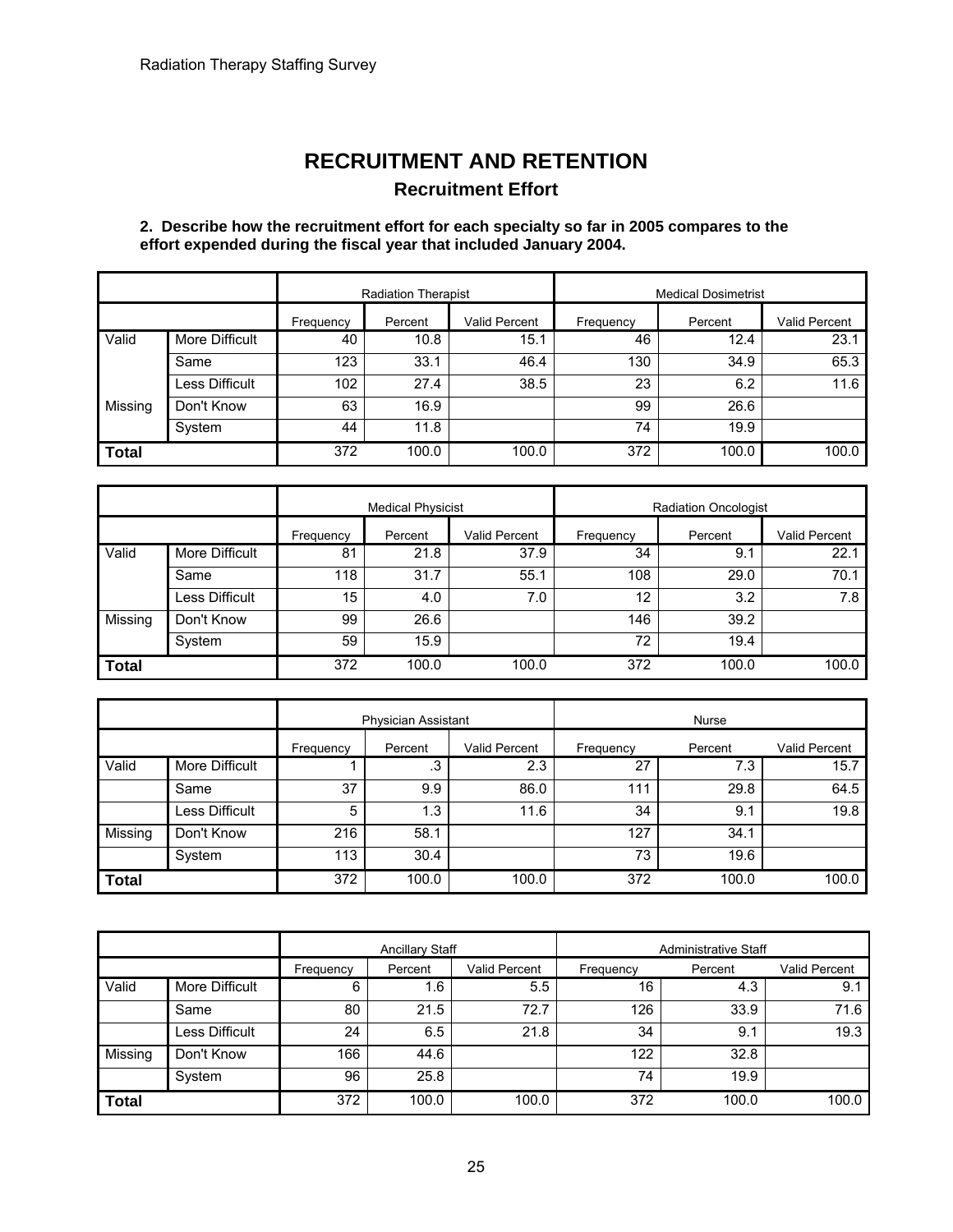|         |                       | <b>Other Specialty</b> |         |                      |  |  |
|---------|-----------------------|------------------------|---------|----------------------|--|--|
|         |                       | Frequency              | Percent | <b>Valid Percent</b> |  |  |
| Valid   | More Difficult        | 7                      | 1.9     | 15.6                 |  |  |
|         | Same                  | 31                     | 8.3     | 68.9                 |  |  |
|         | <b>Less Difficult</b> | 7                      | 1.9     | 15.6                 |  |  |
| Missing | Don't Know            | 100                    | 26.9    |                      |  |  |
|         | System                | 227                    | 61.0    |                      |  |  |
| Total   |                       | 372                    | 100.0   | 100.0                |  |  |

There were no statistically significant differences among facility types in perceived change in recruiting effort for any of the specialists or for the average across all specialties.

#### **Other Radiation Therapy Specialty for Which Recruitment Effort Change Specified: 2. Other (Please specify)**

| Response                                                                                                                                                                                                                                                                                                                         | Frequency | Percent   |
|----------------------------------------------------------------------------------------------------------------------------------------------------------------------------------------------------------------------------------------------------------------------------------------------------------------------------------|-----------|-----------|
| <b>Blank</b>                                                                                                                                                                                                                                                                                                                     | 339       | 91.1      |
| <b>AIDE</b>                                                                                                                                                                                                                                                                                                                      | 2         | .5        |
| Although fully staffed, with increased patient load, we were looking for a per<br>diem therapist to help out. It took months and we also hired a temp.<br>ANCILLARY STAFF ARE HOUSED IN THE LARGER CANCER CENTER.                                                                                                                | 1         | .3        |
| NOT BY DEPARTMENT<br>BEEN FULLY STAFFED CONSISTENTLY                                                                                                                                                                                                                                                                             | 1         | .3        |
|                                                                                                                                                                                                                                                                                                                                  | 1         | .3        |
| Currently, looking to fill a dept manager at one of our other facilities, it is very<br>hard to find qualified candidates that are able to relocate within our current<br>salary structure.                                                                                                                                      | 1         | .3        |
| DIDN'T REALLY NEED TO RECRUIT                                                                                                                                                                                                                                                                                                    | 1         | .3        |
| Don't know because we are at full staff and in no need to recruit.                                                                                                                                                                                                                                                               | 1         | $\cdot$ 3 |
| During the past year we have recruited a physicist, therapist, and<br>administrative staff. All have been easy to recruit. We plan to recruit a<br>dosimetrist in 2005, anticipate diff. in recruiting due to supply and demand. We<br>will also recruit a Radiation Oncologist; we too anticipate diff. in this<br>recruitment. | 1         | .3        |
| Engineers - same, program director - same                                                                                                                                                                                                                                                                                        | 1         | .3        |
| Hospital is the sponsor of a Radiation Therapy Program. We have no<br>difficulty filling treatment planning or therapist positions.<br>Have not been actively recruiting during this time frame.                                                                                                                                 | 1<br>1    | .3<br>.3  |
| Have not needed to recruit anyone                                                                                                                                                                                                                                                                                                | 1         | .3        |
| <b>LEAD THERAPIST</b>                                                                                                                                                                                                                                                                                                            | 1         | .3        |
| <b>MAINTENANCE</b>                                                                                                                                                                                                                                                                                                               |           | .3        |
| $N/A$ = do not come out of my dept. budget.                                                                                                                                                                                                                                                                                      | 1         |           |
| <b>NA</b>                                                                                                                                                                                                                                                                                                                        |           |           |
| NO TURNOVER IN OUR DEPARTMENT SINCE 1998                                                                                                                                                                                                                                                                                         | 1         | .3        |
|                                                                                                                                                                                                                                                                                                                                  | 1         | .3        |
| <b>NOT RECRUITING</b>                                                                                                                                                                                                                                                                                                            | 1         | .3        |
| NUCLEAR MED AND CT TECHS                                                                                                                                                                                                                                                                                                         | 1         | .3        |
| <b>NURSE ASST.</b>                                                                                                                                                                                                                                                                                                               | 1         | .3        |
| SIMULATION TECHNOLOGIST                                                                                                                                                                                                                                                                                                          | 1         | $\cdot$ 3 |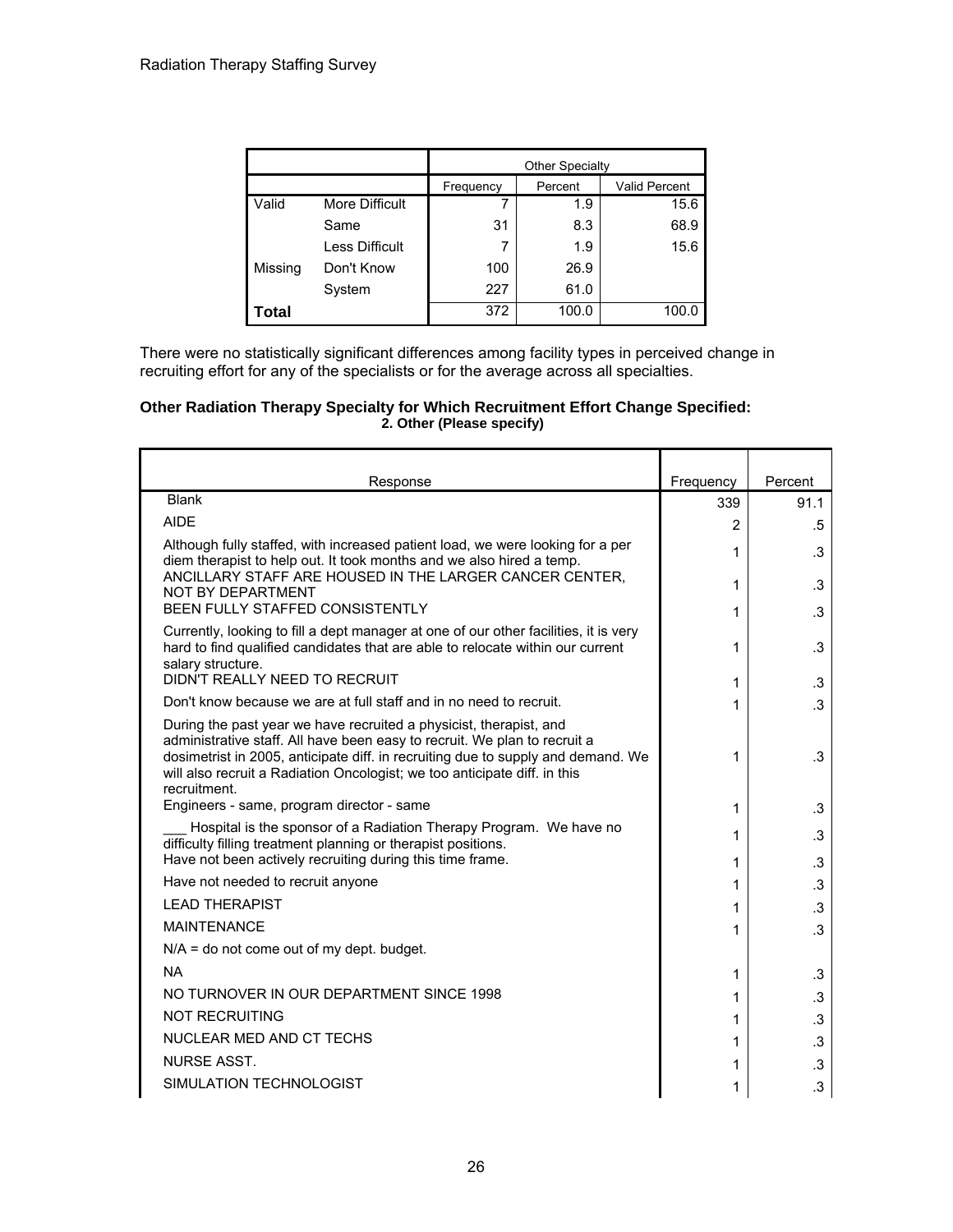| <b>TECHNICAL ASSISTANCE</b>                                                                                                                  |     | .3    |
|----------------------------------------------------------------------------------------------------------------------------------------------|-----|-------|
| <b>TUMOR REGISTRAR</b>                                                                                                                       |     | .3    |
| WE ARE NOT RECRUITING FOR THIS OFFICE                                                                                                        |     | .3    |
| We contract a physics service to provide 3 days per week service. Our<br>dosimetrist works 24 hrs per week-.60<br>WE HAVE BEEN FULLY STAFFED |     | .3    |
|                                                                                                                                              |     | .3    |
| We have been fully staffed for the past 8 years                                                                                              |     | .3    |
| We have done no recruitment.                                                                                                                 |     | .3    |
| We have had only one vacancy in the past 2 years, and it was filled within a<br>short period of time.                                        |     | .3    |
| We have not been recruiting anyone because we are fully staffed                                                                              |     | .3    |
| WE HAVE NOT HAD TO RECRUIT STAFF, BUT HAVE RTTS INTERESTED<br>IN MOVING INTO THE AREA.                                                       |     | .3    |
| We have not needed to do any staff recruitment for 4 years.                                                                                  |     | .3    |
| WE HIRED 1 NEW STUDENT WHO DID HIS CLINICAL AT OUR OFFICE.<br>PLUS 1 THERAPIST MOVING TO OUR AREA FOR FAMILY NEEDS.                          |     | .3    |
| Total                                                                                                                                        | 372 | 100.0 |

# **Reasons for Decreases in Budgeted FTEs**

#### **3. If budgeted FTEs in any of these specialties have decreased over the past year, what do you believe is the reason for this decrease?**

First, what proportion of the facilities showed decreases in budgeted FTEs for each specialty, and what proportion of the facilities showed a decrease in budgeted FTEs for one or more specialties from 2004 to 2005?

|                                              | N   | Sum   | Proportion "Yes" |
|----------------------------------------------|-----|-------|------------------|
| Did:                                         |     |       |                  |
| FTEs for any specialty decrease?             | 345 | 81.00 | .2348            |
| Radiation therapist FTEs decrease?           | 345 | 31.00 | .0899            |
| Certified medical dosimetrist FTEs decrease? | 345 | 9.00  | .0261            |
| Physicist FTEs decrease?                     | 345 | 14.00 | .0406            |
| Radiation oncologist FTEs decrease?          | 345 | 24.00 | .0696            |
| Physician assistant FTEs decrease?           | 345 | 3.00  | .0087            |
| Nurse FTEs decrease?                         | 345 | 17.00 | .0493            |
| Ancillary staff FTEs decrease?               | 345 | 6.00  | .0174            |
| Administrative staff FTEs decrease?          | 345 | 23.00 | .0667            |
| FTEs for another specialty decrease?         | 345 | 7.00  | .0203            |

Many of the respondents checked one or more reasons for a decline in budgeted FTEs, even though the FTEs they reported did not indicate a decrease had occurred for any specialty, or if they had not reported any FTEs for one or both of January '04 or March/April '05. These managers and directors were probably interpreting the question more generally as to what they perceive to be causes of decreases in FTEs, when and if such decreases occur. The percentage of respondents mentioning different reasons is therefore reported separately for each of these subgroups in the following table: One column represents the reasons checked by those who reported no FTEs for one or both years; a second column represents the reasons checked by those whose reported FTEs showed no decrease in any specialty from 2004 to 2005, and a third column is for those respondents whose FTEs showed a decrease for at least one specialty from 2004 to 2005.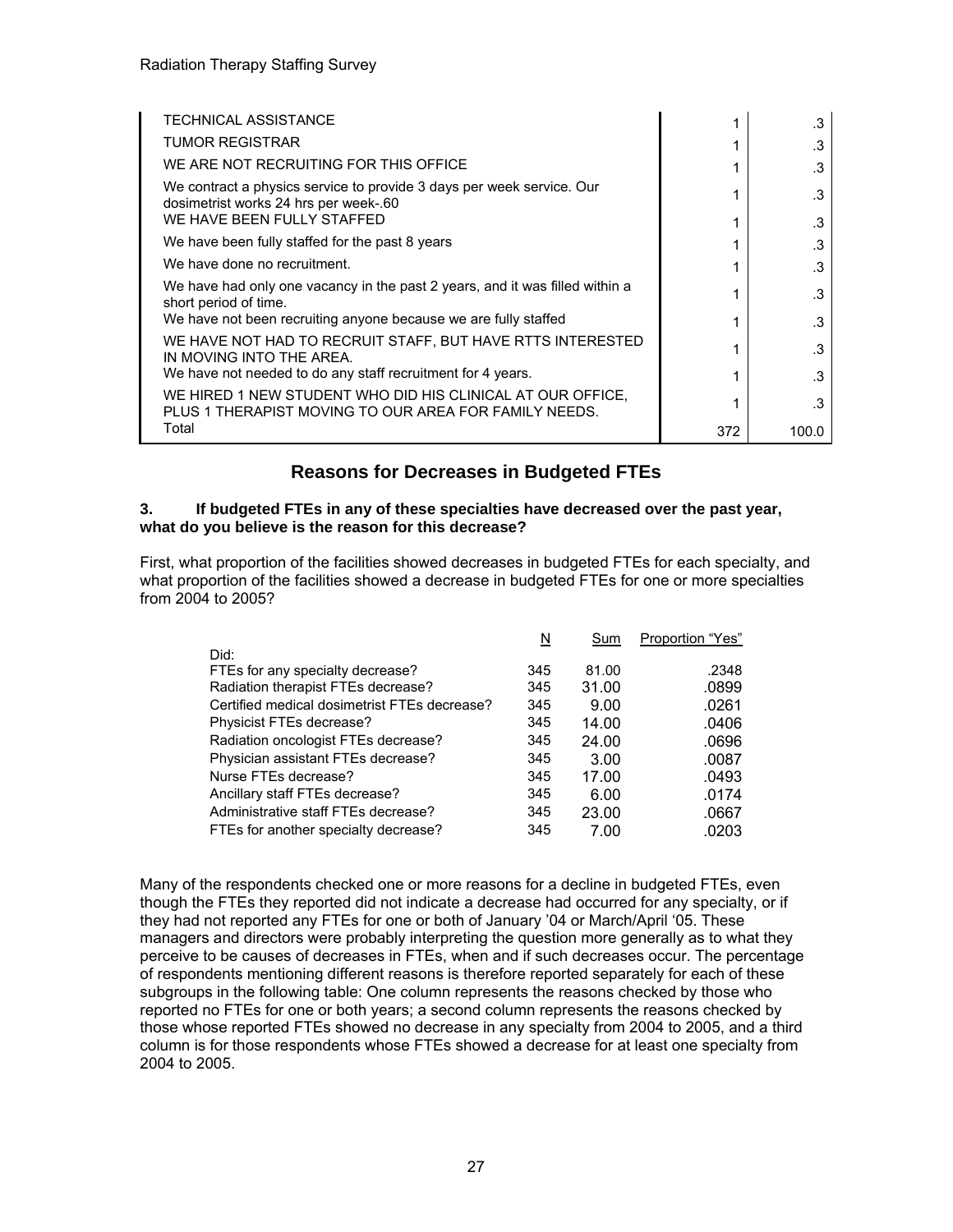|                                                                                                                        |                    | Did FTEs for any specialty decrease? | Total |     |
|------------------------------------------------------------------------------------------------------------------------|--------------------|--------------------------------------|-------|-----|
|                                                                                                                        | No FTEs            |                                      |       |     |
| Reason for Decrease in Budgeted FTEs                                                                                   | reported           | <b>No</b>                            | Yes   |     |
| No reason given.                                                                                                       | 20                 | 218                                  | 38    | 276 |
|                                                                                                                        | 74.0% <sup>a</sup> | 82.6%                                | 46.9% |     |
| Patient demand declined.                                                                                               | 5                  | 12                                   | 20    | 37  |
|                                                                                                                        | $71.4\%$           | 26.1%                                | 46.5% |     |
| Overall department or facility budget                                                                                  | 3                  | 21                                   | 24    | 48  |
| declined, forcing downsize.                                                                                            | 42.9%              | 45.7%                                | 55.8% |     |
| Formerly budgeted FTEs were so difficult                                                                               | 1                  | 10                                   | 3     | 14  |
| to fill they were dropped from the budget                                                                              | 14.3%              | 21.7%                                | 7.0%  |     |
| Number of patients that can be processed                                                                               | $\overline{2}$     | 3                                    | 1     | 6   |
| hourly on each treatment machine<br>increased.                                                                         | 28.6%              | 6.5%                                 | 2.3%  |     |
| Number of staff assigned to each                                                                                       | $\overline{2}$     | 6                                    | 3     | 11  |
| treatment machine decreased.                                                                                           | 28.6%              | 13.0%                                | 7.0%  |     |
| Average number of hours worked per                                                                                     | $\Omega$           | 4                                    | 1     | 5   |
| week by radiation therapy staff<br>increased, so number of specialists<br>required to handle the workload<br>declined. | .0%                | 8.7%                                 | 2.3%  |     |
| Other                                                                                                                  | 0                  | 10                                   | 9     | 19  |
|                                                                                                                        | .0%                | 21.7%                                | 20.9% |     |
| Total respondents giving one or more<br>reasons                                                                        | 7                  | 46                                   | 43    | 96  |

Among respondents whose facilities had experienced a decrease in budgeted FTEs for one or more specialties, there were no statistically significant differences among facility types in the percentage of respondents giving various reasons for the decrease.

#### **Other Reasons for Decrease(s) in FTEs:**

| Response                                                          | Frequency | Percent |
|-------------------------------------------------------------------|-----------|---------|
| <b>Blank</b>                                                      | 329       | 88.4    |
| ADMINISTRATION NOT DOING ENOUGH                                   |           |         |
| <b>BUDGET REMAINS THE SAME</b>                                    |           | .3      |
| <b>BUDGETED FTE'S HAS NOT DECREASED</b>                           |           | .3      |
| CHANGING DUTIES AND JOB DESCRIPTION OF A THERAPIST TO DOSIMETRIST |           | .3      |
| Closed one site.                                                  |           | .3      |
| Department hasn't experienced a decreased                         |           | ົ       |
| DID NOT DECREASE                                                  |           | .3      |

a Percent of all respondents.

b Percent of respondents who gave one or more reasons for decline. These percentages sum to more than 100% because many respondents gave multiple reasons.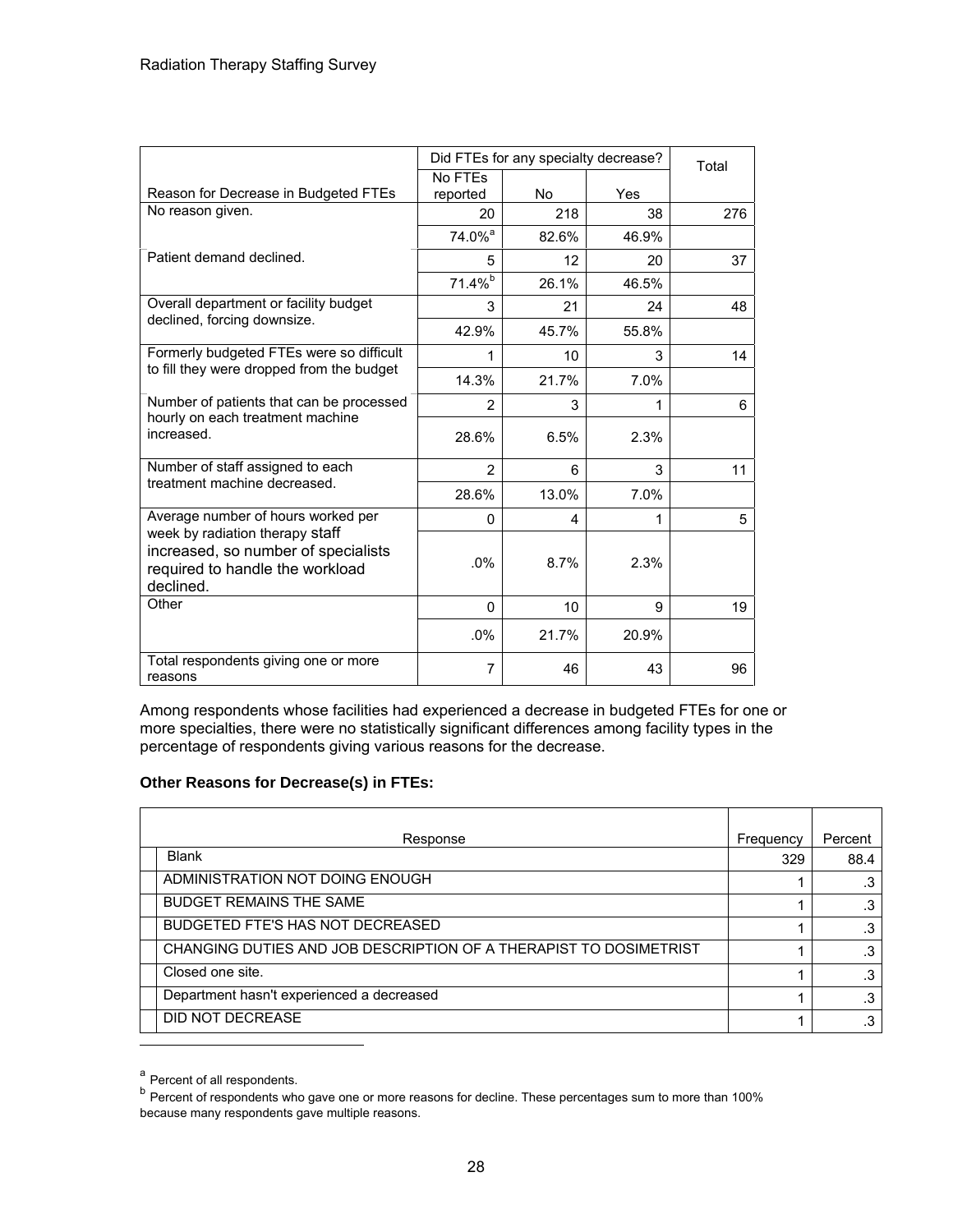| Employee moved to [name of vendor] applications.                                                                                                                                                                                                                                                                                                                                                                                                                                                  |                |           |
|---------------------------------------------------------------------------------------------------------------------------------------------------------------------------------------------------------------------------------------------------------------------------------------------------------------------------------------------------------------------------------------------------------------------------------------------------------------------------------------------------|----------------|-----------|
| FTE's increased.                                                                                                                                                                                                                                                                                                                                                                                                                                                                                  | 1              | $\cdot$ 3 |
| FTE'S STAYS THE SAME                                                                                                                                                                                                                                                                                                                                                                                                                                                                              | 1              | $\cdot$ 3 |
| FTES DID NOT DECREASE                                                                                                                                                                                                                                                                                                                                                                                                                                                                             | 1              | $\cdot$ 3 |
| I AM FINDING IT HARD TO FIND HELP JUST SO I CAN HAVE A VACATION. LOCUMS<br>ARE VERY SHORT IN DEMAND. A LOT OF MY TECH FRIENDS ARE GETTING OUT<br>OF RADIATION THERAPY BECAUSE OF THE SHORTAGE OF TECHS (HENCE THEY<br>MUST WORK HARDER AND LONGER HOURS). THE STRESS OF THIS JOB IS<br>EXTREMELY DIFFICULT AND THE SHORTAGES ARE JUST ACCENTING THE<br>SITUATION. WE TOOK POSITIONS OUT JUST BECAUSE THEY WERE EMPTY FOR<br>SO LONG WITH NO HELP IN SIGHT. IT IS VERY DEPRESSING FOR ME AT TIMES. | 1              | .3        |
| N/A                                                                                                                                                                                                                                                                                                                                                                                                                                                                                               | 6              | 1.6       |
| new department, no stats for 2004                                                                                                                                                                                                                                                                                                                                                                                                                                                                 | 1              | $\cdot$ 3 |
| <b>NLA</b>                                                                                                                                                                                                                                                                                                                                                                                                                                                                                        | 1              | $\cdot$ 3 |
| NO CHANGE                                                                                                                                                                                                                                                                                                                                                                                                                                                                                         | 2              | $.5\,$    |
| NO DECREASE                                                                                                                                                                                                                                                                                                                                                                                                                                                                                       | 1              | $\cdot$ 3 |
| No decrease experienced.                                                                                                                                                                                                                                                                                                                                                                                                                                                                          | 1              | $\cdot$ 3 |
| NO DECREASE OCCURED.                                                                                                                                                                                                                                                                                                                                                                                                                                                                              | 1              | $\cdot$ 3 |
| No decrease planned.                                                                                                                                                                                                                                                                                                                                                                                                                                                                              | 1              | $\cdot$ 3 |
| NO TURNOVER IN OUR DEPT. SINCE 1998                                                                                                                                                                                                                                                                                                                                                                                                                                                               | $\mathbf{1}$   | $\cdot$ 3 |
| none have decreased                                                                                                                                                                                                                                                                                                                                                                                                                                                                               | $\overline{2}$ | $.5\,$    |
| <b>ONLY NURSING DECREASED</b>                                                                                                                                                                                                                                                                                                                                                                                                                                                                     | $\mathbf{1}$   | $\cdot$ 3 |
| <b>SAME NUMBER</b>                                                                                                                                                                                                                                                                                                                                                                                                                                                                                | 1              | $\cdot$ 3 |
| TECHNOLOGY IS MORE SOPHISTICATED REQUIRING DOWNSIZING IN<br>TRANSCRIPTION and BLOCKSHOP AREAS.                                                                                                                                                                                                                                                                                                                                                                                                    | 1              | $.3\,$    |
| <b>UNCHANGED FTE</b>                                                                                                                                                                                                                                                                                                                                                                                                                                                                              | $\mathbf{1}$   | $\cdot$ 3 |
| HRS WORKED PER WEEK BY RADIATION THERAPY STAFF INCREASED, SO<br>NUMBER OF SPECIALISTS WORKLOAD DECLINED.                                                                                                                                                                                                                                                                                                                                                                                          | 1              | $\cdot$ 3 |
| We hired because we had a need and 2 therapists wanted to work for us.                                                                                                                                                                                                                                                                                                                                                                                                                            | 1              | $\cdot$ 3 |
| We went down from 4.5 FTE radiation therapists to 4 because we lost our only PTE and<br>did not need to replace her due to increase efficiencies.                                                                                                                                                                                                                                                                                                                                                 | 1              | $.3\,$    |
| when employees left, positions were not filled                                                                                                                                                                                                                                                                                                                                                                                                                                                    | 1              | .3        |
| will be losing 1 FTE Radiation Therapist through attrition in 05/05                                                                                                                                                                                                                                                                                                                                                                                                                               | $\mathbf{1}$   | $\cdot$ 3 |
| <b>WORKLOAD DECLINED.</b>                                                                                                                                                                                                                                                                                                                                                                                                                                                                         | 7              | 1.9       |
| Total                                                                                                                                                                                                                                                                                                                                                                                                                                                                                             | 372            | 100.0     |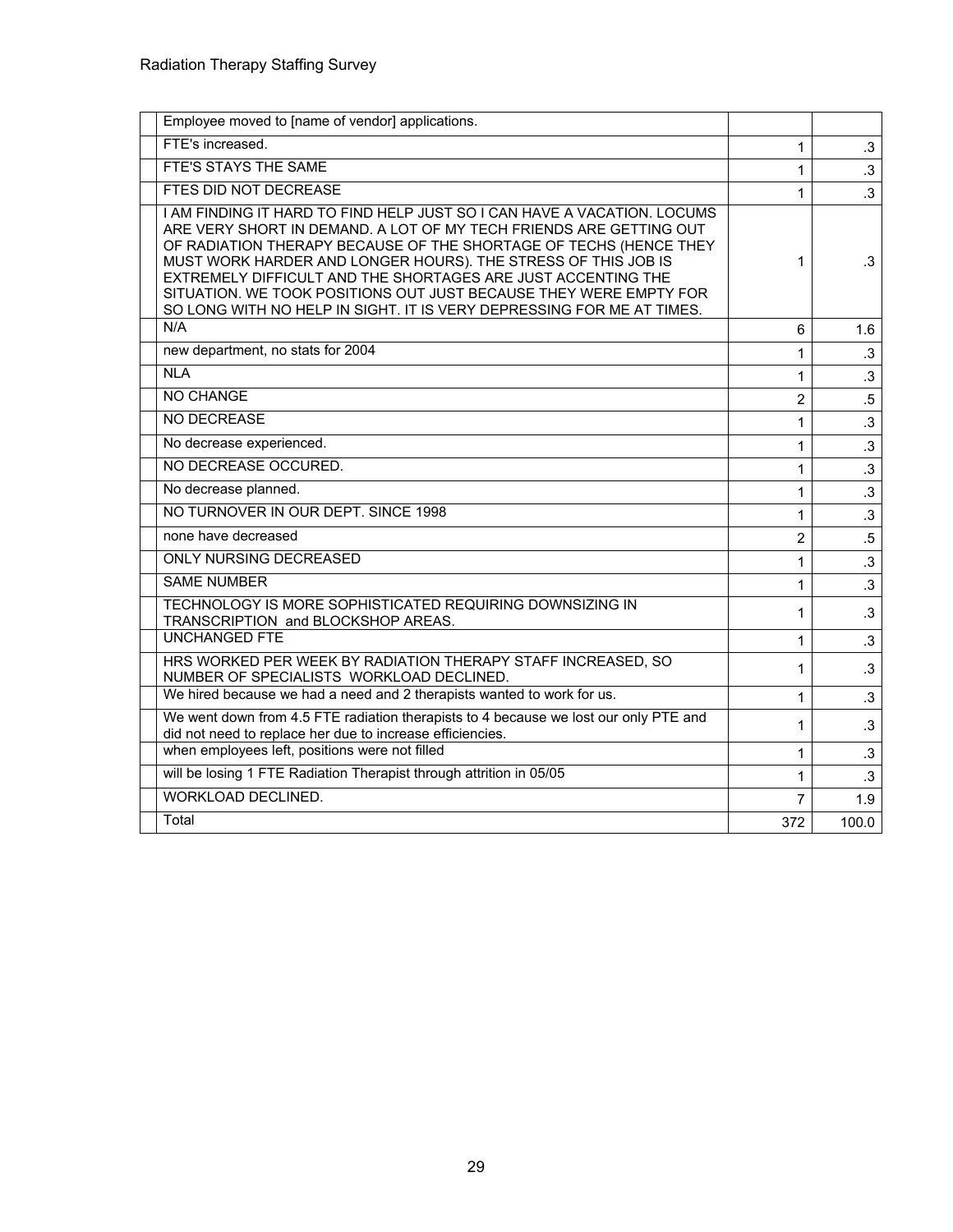# **Reasons for Increases in Budgeted FTEs**

#### **4. If budgeted FTEs for any of these specialties have increased since January 2004, what do you believe is the reason for this increase? (Check all that apply.)**

First, what proportion of the facilities showed increases in budgeted FTEs for each specialty, and what proportion of the facilities showed an increase in budgeted FTEs for one or more specialties from 2004 to 2005?

|                                              | N   | Sum    | Proportion "Yes" |
|----------------------------------------------|-----|--------|------------------|
| Did:                                         |     |        |                  |
| FTEs for any specialty increase?             | 345 | 141.00 | .4087            |
| Radiation therapist FTEs increase?           | 345 | 60.00  | .1739            |
| Certified medical dosimetrist FTEs increase? | 345 | 41.00  | .1188            |
| Physicist FTEs increase?                     | 345 | 41.00  | .1188            |
| Radiation oncologist FTEs increase?          | 345 | 28.00  | .0812            |
| Physician assistant FTEs increase?           | 345 | 9.00   | .0261            |
| Nurse FTEs increase?                         | 345 | 36.00  | .1043            |
| Ancillary staff FTEs increase?               | 345 | 12.00  | .0348            |
| Administrative staff FTEs increase?          | 345 | 24.00  | .0696            |
| FTEs for another specialty increase?         | 345 | 7.00   | .0203            |

As with reasons for decreases, reasons for increases in FTEs were given by substantial numbers of respondents whose facilities had experienced no increase in FTEs or for whom whether an increase or a decrease in FTEs had occurred could not be determined.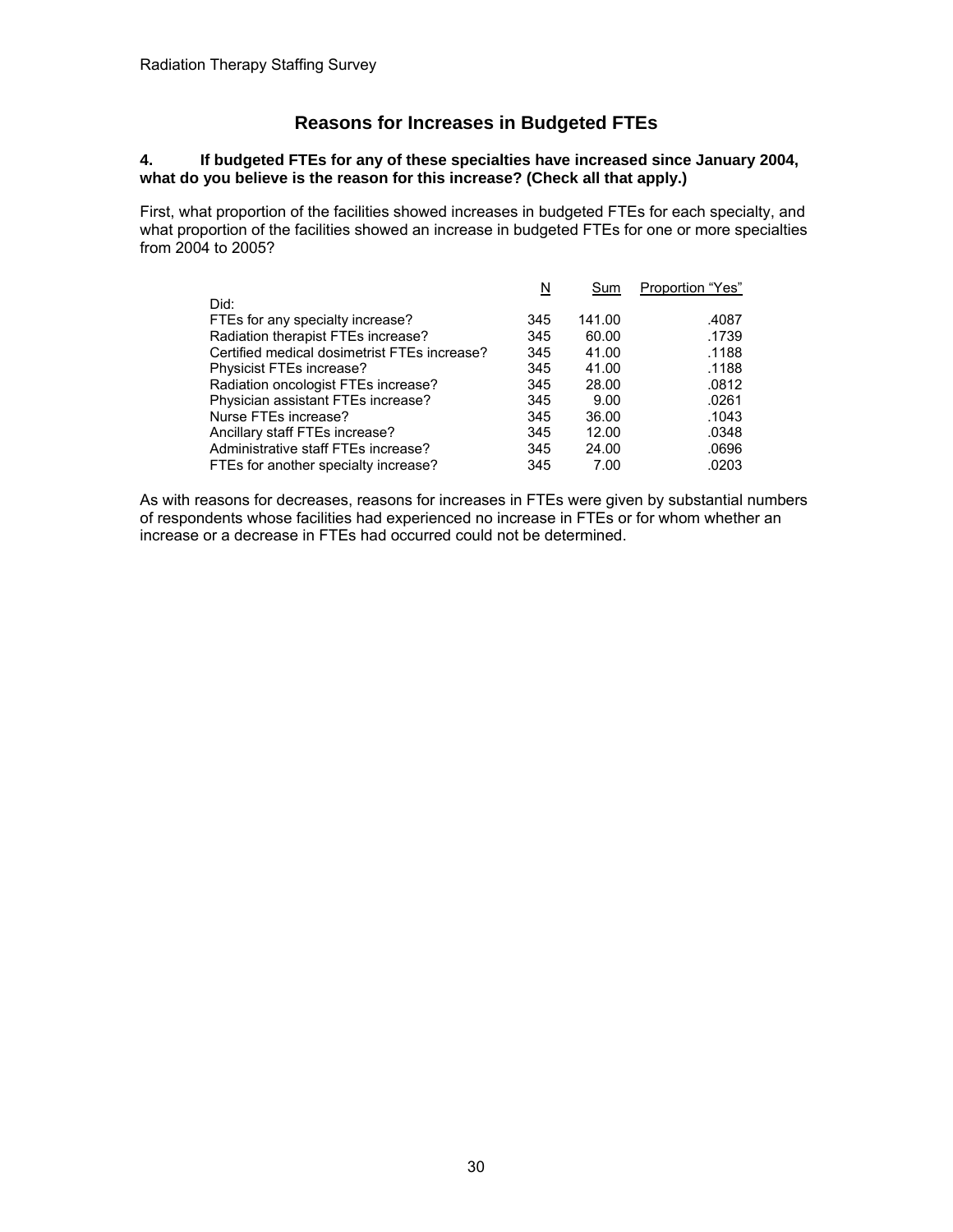|                                                                                                                                           |                    | Did FTEs for Any Specialty Increase? |       |       |
|-------------------------------------------------------------------------------------------------------------------------------------------|--------------------|--------------------------------------|-------|-------|
|                                                                                                                                           | No FTEs            |                                      |       | Total |
| Reason for Increase in Budgeted FTEs                                                                                                      | reported           | <b>No</b>                            | Yes   |       |
| No reason given.                                                                                                                          | 21                 | 157                                  | 37    | 215   |
|                                                                                                                                           | 77.8% <sup>a</sup> | 77.0%                                | 26.2% |       |
| Patient demand increased.                                                                                                                 | 4                  | 20                                   | 71    | 95    |
|                                                                                                                                           | 66.7%b             | 42.6%                                | 68.3% |       |
| Overall department or facility budget                                                                                                     | 2                  | 13                                   | 31    | 46    |
| increased, making it possible to add<br>FTEs.                                                                                             | 33.3%              | 27.7%                                | 29.8% |       |
| Recruitment within these specialties                                                                                                      | 0                  | 10                                   | 5     | 15    |
| became easier, making adding FTEs<br>feasible.                                                                                            | .0%                | 21.3%                                | 4.8%  |       |
| Number of patients that can be                                                                                                            | $\Omega$           | 5                                    | 18    | 23    |
| processed hourly on each treatment<br>machine decreased.                                                                                  | .0%                | 10.6%                                | 17.3% |       |
| Number of staff assigned to each                                                                                                          | 1                  | 9                                    | 23    | 33    |
| treatment machine increased.                                                                                                              | 16.7%              | 19.1%                                | 22.1% |       |
| Average number of hours worked per                                                                                                        | 0                  | 1                                    | 3     | 4     |
| week by radiation therapy staff<br>decreased, so number of specialists<br>required to handle the workload<br>increased.                   | .0%                | 2.1%                                 | 2.9%  |       |
| Ancillary staff (e.g., dietitian, social                                                                                                  | 1                  | $\overline{2}$                       | 9     | 12    |
| worker) were added to free up<br>therapist/dosimetrist/physicist time<br>and thereby increase patient<br>throughput and/or quality care.  | 16.7%              | 4.3%                                 | 8.7%  |       |
| Administrative staff (e.g., clerical and                                                                                                  | $\Omega$           | 1                                    | 8     | 9     |
| billing) were added to free up<br>therapist/dosimetrist/physicist time<br>and thereby increase patient<br>throughput and/or quality care. | .0%                | 2.1%                                 | 7.7%  |       |
| Other                                                                                                                                     | $\Omega$           | 11                                   | 17    | 28    |
|                                                                                                                                           | .0%                | 23.4%                                | 16.3% |       |
| Total                                                                                                                                     | 6                  | 47                                   | 104   | 157   |

Percentages and totals are based on respondents.

Among respondents whose facilities had experienced an increase in budgeted FTEs for one or more specialties there were no statistically significant differences among facility types in the percentage of respondents giving various reasons for the increase.

a<br>Percent of all respondents.

<sup>&</sup>lt;sup>b</sup> Percent of respondents who gave one or more reasons for increase. These percentages sum to more than 100% because many respondents gave multiple reasons.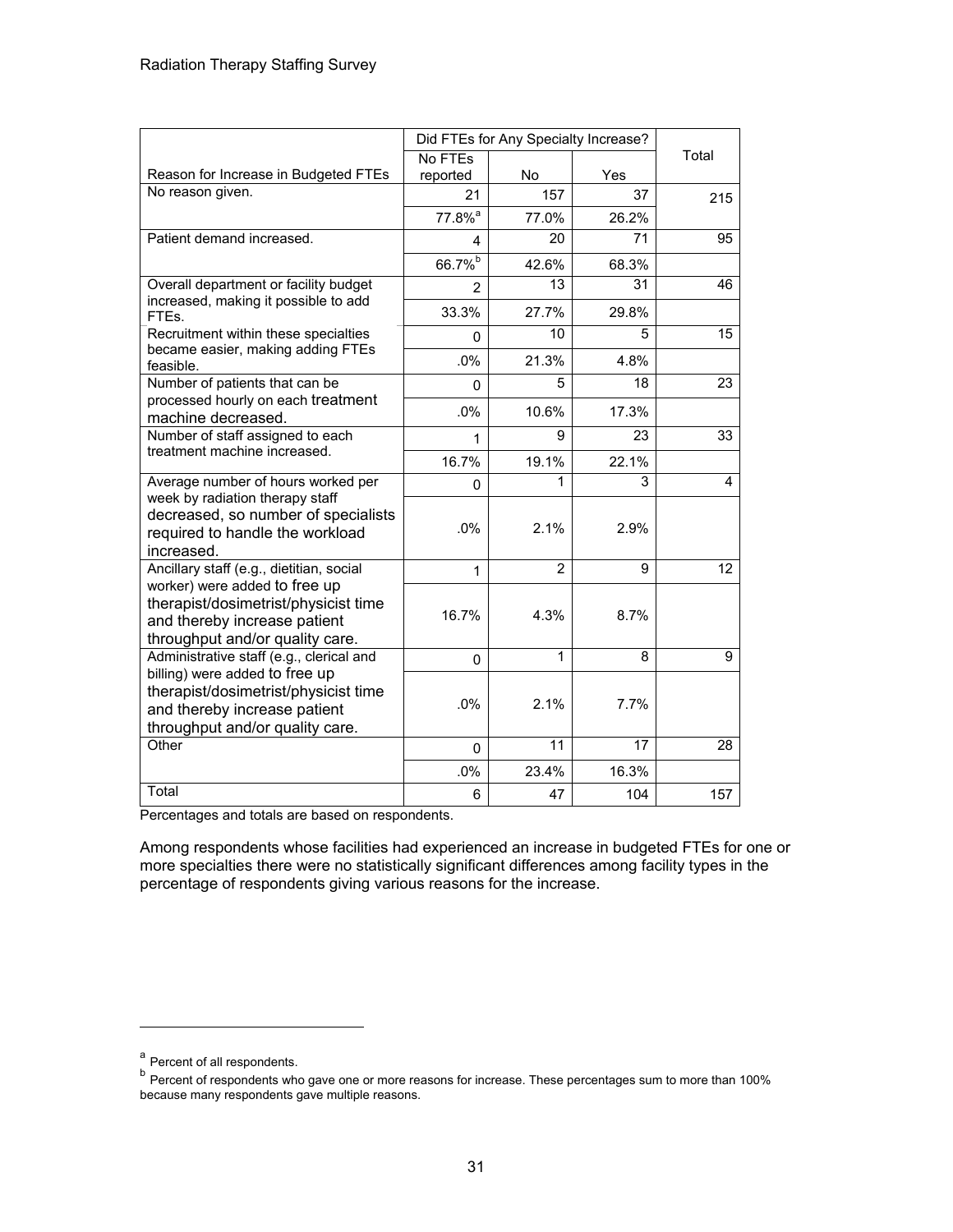#### **Other Reasons for Increases:**

| Response                                                                                                                                                                                                                                                                                                  | Frequency | Percent   |
|-----------------------------------------------------------------------------------------------------------------------------------------------------------------------------------------------------------------------------------------------------------------------------------------------------------|-----------|-----------|
| <b>Blank</b>                                                                                                                                                                                                                                                                                              | 321       | 86.3      |
| Add an additional linac to service requiring additional therapist.                                                                                                                                                                                                                                        | 1         | .3        |
| ADDED A CLINIC                                                                                                                                                                                                                                                                                            | 1         | .3        |
| ADDED ANOTHER LINAC AND INCR. PT. VOLUME.                                                                                                                                                                                                                                                                 | 1         | .3        |
| <b>ADDED CYBERKNIFE</b>                                                                                                                                                                                                                                                                                   | 1         | .3        |
| <b>ADDED PROCEDURES</b>                                                                                                                                                                                                                                                                                   | 1         | .3        |
| ADDING A NURSE PRACTIONER TO PRACTICE TO ASSIST radiation oncologists<br>with clinical time. They need to spend much more time on tx planning tasks.<br>Additional machines to be added in the next 5 years.                                                                                              | 1<br>1    | .3<br>.3  |
| BEGAN RECRUITING FOR FT DEDICATED STAFF PHYSICIST AND RADIATION<br>ONCOLOGIST INSTEAD OF CONTRACTED POSITIONS.                                                                                                                                                                                            | 1         | .3        |
| <b>BUDGET REMAINS THE SAME</b>                                                                                                                                                                                                                                                                            | 1         | .3        |
| Department hasn't experienced an increase                                                                                                                                                                                                                                                                 | 1         | .3        |
| <b>DID NOT INCREASE</b>                                                                                                                                                                                                                                                                                   | 1         | .3        |
| Dosimetry is much busier with more complex treatment plans (IMRT, etc.) and cannot<br>simulate and cover the Therapists as readily. More complex treatment and a rise in<br>treatment times.                                                                                                              | 1         | .3        |
| EXTRA RN NEEDED FOR NEW PROCEDURES to be done in our dept.                                                                                                                                                                                                                                                | 1         | .3        |
| FTES STAYS THE SAME                                                                                                                                                                                                                                                                                       | 1         | .3        |
| Getting ready to implement IMRT so will be looking for additional dosimetry staff.                                                                                                                                                                                                                        | 1         | .3        |
| <b>IMRT IMPLEMENTATION</b>                                                                                                                                                                                                                                                                                | 1         | .3        |
| IMRT INCREASED WORLOAD ON DOSIMETRY STAFF                                                                                                                                                                                                                                                                 | 1         | .3        |
| <b>IMRT LOAD ON PHYSICS AND DOSIMETRY</b>                                                                                                                                                                                                                                                                 | 1         | .3        |
| <b>IMRT SERVICE TO BEGIN 4/05</b>                                                                                                                                                                                                                                                                         | 1         | .3        |
| Increased # of IMRT treatments per machine decreases throughput requiring extended<br>hours and increased overtime<br>INCREASED COMPLEXITY OF TREATMENTS                                                                                                                                                  | 1         | .3        |
| INCREASED DOWN TIME to retrofit IMRT. Juggling between conformal and IMRT.                                                                                                                                                                                                                                | 1         | .3        |
| Each time you have to manually change device which weighs 80 lbs.<br>INCREASED USE OF IMRT REQUIRED MORE physics & dosimetry time & staff.                                                                                                                                                                | 1<br>1    | .3<br>.3  |
| JUST ADDED ADDITIONAL CLERICAL staff.                                                                                                                                                                                                                                                                     | 1         | .3        |
| Medical Physicist was added due to start up of Gamma Knife.                                                                                                                                                                                                                                               | 1         | .3        |
| N/A                                                                                                                                                                                                                                                                                                       | 3         | .8        |
| NEW PROCEDURES ADDED/SHIFT IN DUTIES                                                                                                                                                                                                                                                                      | 1         | .3        |
| New technology was added to department so added RT(T)'s. Initiation of IMRT and<br>HDR each added one RT(T). We elevate RT(T)'s to Treatment Planning assistants and<br>then to CMD's so we have no problem filling positions especially with our program<br>being on-site and graduates wanting to stay. | 1         | .3        |
| <b>NO ADDITIONS</b>                                                                                                                                                                                                                                                                                       | 1         | .3        |
| NO CHANGE                                                                                                                                                                                                                                                                                                 | 2         | .5        |
| <b>NO DECREASE</b>                                                                                                                                                                                                                                                                                        | 1         | .3        |
| No increase planned.                                                                                                                                                                                                                                                                                      | 1         | .3        |
| NO INCREASES OCCURRED.                                                                                                                                                                                                                                                                                    | 1         | $\cdot$ 3 |
| no stats for 2004                                                                                                                                                                                                                                                                                         | 1         | $\cdot$ 3 |
| none have increased                                                                                                                                                                                                                                                                                       | 1         | $\cdot$ 3 |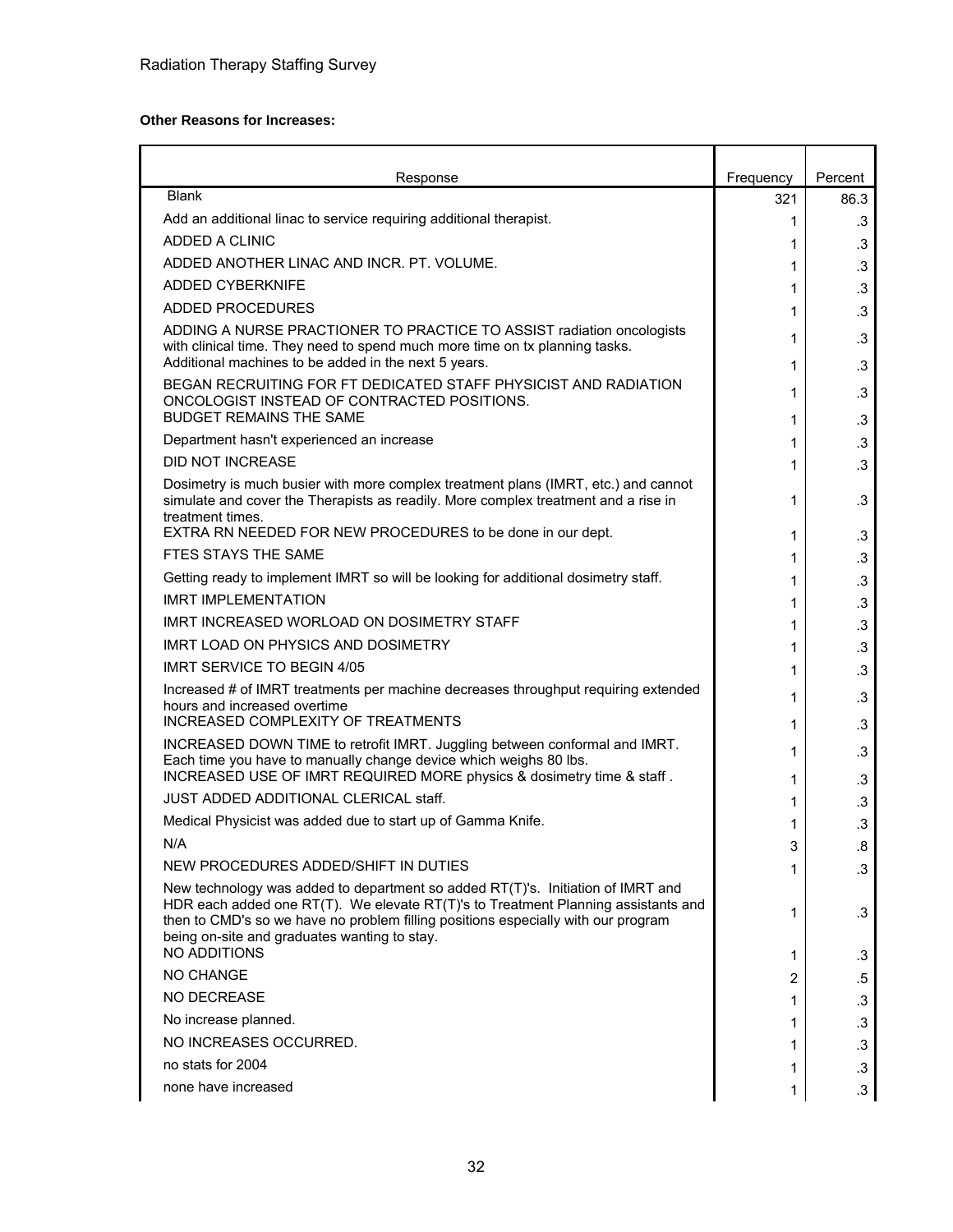| None have increased                                                                                                                                                                                                                                                      |     | .3    |
|--------------------------------------------------------------------------------------------------------------------------------------------------------------------------------------------------------------------------------------------------------------------------|-----|-------|
| OPENED ANOTHER DEPARTMENT                                                                                                                                                                                                                                                |     | .3    |
| PHYSICIAN REQUESTED ADDITIONAL STAFF                                                                                                                                                                                                                                     |     | .3    |
| PHYSICS WORKLOAD INCREASED                                                                                                                                                                                                                                               |     | .3    |
| SAME                                                                                                                                                                                                                                                                     |     | .3    |
| TECHNICAL ADVANCES -- IMRT                                                                                                                                                                                                                                               | 1   | .3    |
| THEY PUT ME THROUGH DOSIMETRY SCHOOL.                                                                                                                                                                                                                                    |     | .3    |
| <b>UNCHANGED FTE</b>                                                                                                                                                                                                                                                     |     | .3    |
| We added additional equipment requiring additional technical staff.                                                                                                                                                                                                      |     | .3    |
| We had one additional therapist approved in the budget. However, we weren't able to<br>fill it. Finally we hired a therapist on a casual basis. Due to our decrease in patient load,<br>she is not working with us anymore.<br>We opened and acquired 2 regional sights. |     | .3    |
| WHILE OUR NUMBERS HAVE NOT INCREASED DRAMATICALLY OUR                                                                                                                                                                                                                    |     | .3    |
| COMPLEXITY HAS WITH THE IMPLEMENTATION OF IMRT. Instead of treating 2-4<br>fields we now treat 7 or more fields, which increases our treatment times per pt.                                                                                                             |     | 3     |
| Total                                                                                                                                                                                                                                                                    | 372 | 100.0 |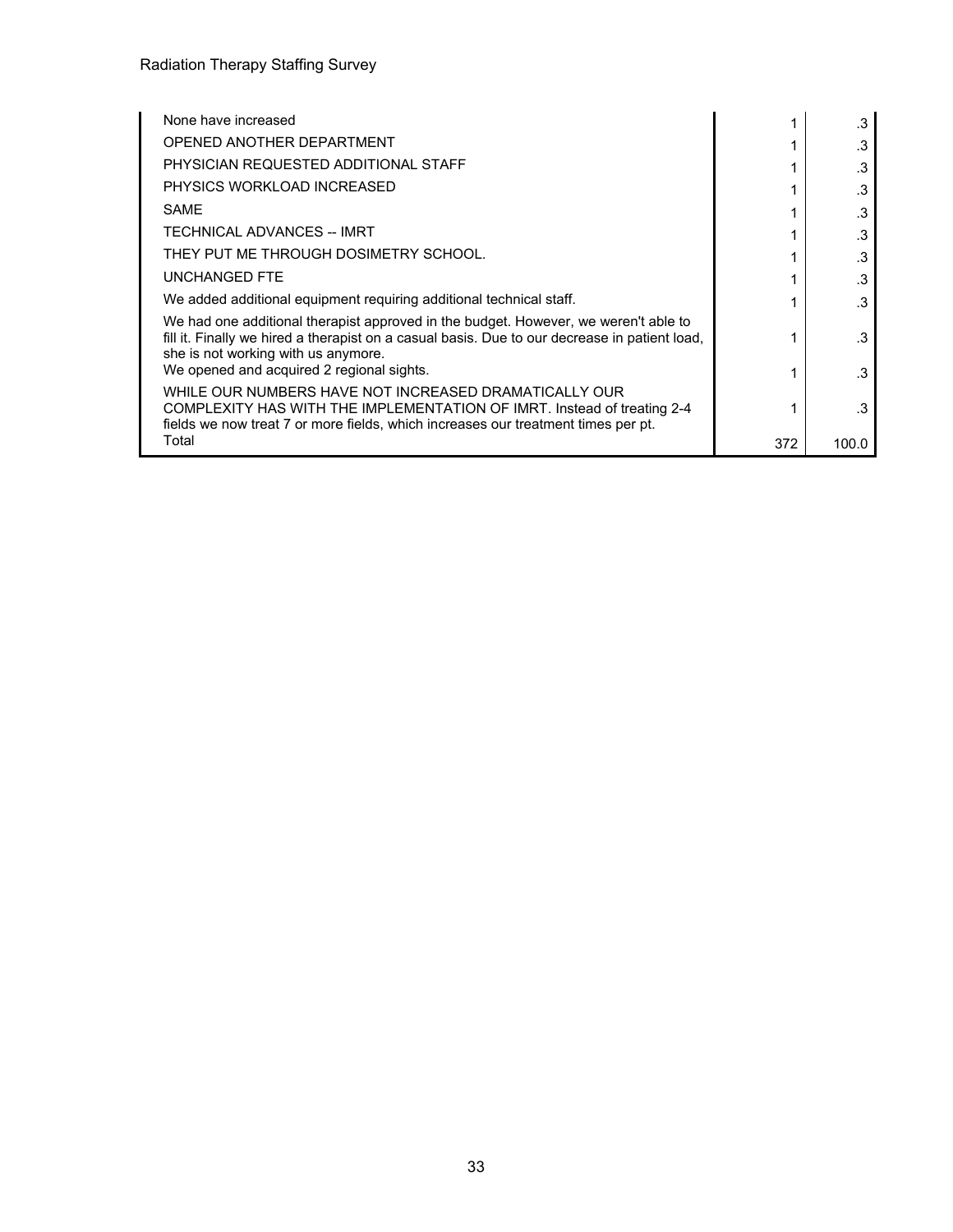# **Changes in Tenure and Turnover Rate**

#### **5. For each specialty role, how have the following staffing indicators changed since January 2004?**

|                | Radiation<br>Therapist:<br>average length<br>of employment<br>at your facility | Radiation<br>Therapist:<br>Turnover<br>rate | Medical<br>Dosimetrist:<br>average length of<br>employment at<br>your facility | Medical<br>Dosimetrist:<br>Turnover<br>rate | Medical<br>Physicist:<br>average length of<br>employment at<br>your facility | Medical<br>Physicist:<br>Turnover<br>rate | Radiation<br>Oncologist:<br>average length of<br>employment at<br>your facility | Radiation<br>Oncologist:<br><b>Turnover Rate</b> |
|----------------|--------------------------------------------------------------------------------|---------------------------------------------|--------------------------------------------------------------------------------|---------------------------------------------|------------------------------------------------------------------------------|-------------------------------------------|---------------------------------------------------------------------------------|--------------------------------------------------|
| Valid          | 314                                                                            | 274                                         | 286                                                                            | 233                                         | 292                                                                          | 241                                       | 250                                                                             | 204                                              |
| Missing        | 58                                                                             | 98                                          | 86                                                                             | 139                                         | 80                                                                           | 131                                       | 122                                                                             | 168                                              |
| Mean           | 3.3503                                                                         | 2.5036                                      | 3.3112                                                                         | 2.5494                                      | 3.1712                                                                       | 2.7676                                    | 3.2080                                                                          | 2.6471                                           |
| Median         | 3.3113                                                                         | 2.5584                                      | 3.2634                                                                         | 2.6347                                      | 3.1327                                                                       | 2.8323                                    | 3.1667                                                                          | 2.7464                                           |
| Mode           | 3                                                                              | 3                                           | 3                                                                              | 3                                           | 3                                                                            | 3                                         | 3                                                                               | 3                                                |
| Std. Deviation | .80228                                                                         | .93467                                      | .74764                                                                         | .92308                                      | .84022                                                                       | .95522                                    | .84355                                                                          | .97906                                           |
| % Much Lower   | 1.3%                                                                           | 19.3%                                       | 1.0%                                                                           | 19.7%                                       | 2.7%                                                                         | 14.5%                                     | 3.2%                                                                            | 20.1%                                            |
| % Lower        | 6.1%                                                                           | 21.2%                                       | 4.2%                                                                           | 15.0%                                       | 10.3%                                                                        | 13.3%                                     | 6.8%                                                                            | 9.3%                                             |
| % Higher       | 22.0%                                                                          | 7.3%                                        | 17.8%                                                                          | $7.7\%$                                     | 13.7%                                                                        | 13.3%                                     | 12.4%                                                                           | 10.3%                                            |
| % Much Higher  | 10.8%                                                                          | 1.5%                                        | 9.8%                                                                           | .9%                                         | 9.6%                                                                         | 2.9%                                      | 10.8%                                                                           | 2.0%                                             |

No difference among the various types of facility in mean perceived change in these indicators was statistically significant.

# **Sign-on Bonuses**

|                                |                           |                                          |     |                | Statistical Significance of<br>Difference |              |
|--------------------------------|---------------------------|------------------------------------------|-----|----------------|-------------------------------------------|--------------|
| Measure                        |                           | Percent<br>paying bonus or<br>mean bonus | N   | Std. Deviation | $t(N-2)$                                  | $\mathsf{P}$ |
| Pair 1: Radiation              | January 2004              | 38.4%                                    | 318 | 48.7           |                                           |              |
| Therapist                      | Currently (2005)          | 31.1%                                    | 318 | 46.4           | 3.488                                     | .001         |
| Pair 2: Radiation              | Amount of bonus<br>2004   | \$4,373.33                               | 75  | \$2695.21      | .910                                      | .366         |
| Therapist                      | Amount of bonus<br>(2005) | \$4,213.33                               | 75  | \$2700.32      |                                           |              |
| Pair 3: Medical<br>Dosimetrist | January 2004              | 19.5%                                    | 277 | 39.7           | .534                                      | .594         |
|                                | Currently (2005)          | 18.8%                                    | 277 | 39.1           |                                           |              |
| Pair 4: Medical                | Amount of bonus<br>2004   | \$4,710.53                               | 38  | \$2793.89      | .887                                      | .381         |
| <b>Dosimetrist</b>             | Amount of bonus<br>2005   | \$4,552.63                               | 38  | \$2983.72      |                                           |              |
| Pair 5: Medical                | January 2004              | 11.15%                                   | 260 | 31.5           | .258                                      |              |
| Physicist                      | Currently (2005)          | 10.8%                                    | 260 | 31.2           |                                           | .797         |
| Pair 6: Medical                | Amount of bonus<br>2004   | \$5,866.67                               | 15  | \$2748.16      |                                           |              |
| Physicist                      | Amount of bonus<br>2005   | \$5,933.33                               | 15  | \$2678.40      | $-299$                                    | 0.769        |

#### **6. Were you paying sign-on bonuses for radiation therapy staff in January 2004? Are you paying them currently? If yes, please indicate amount typically paid.**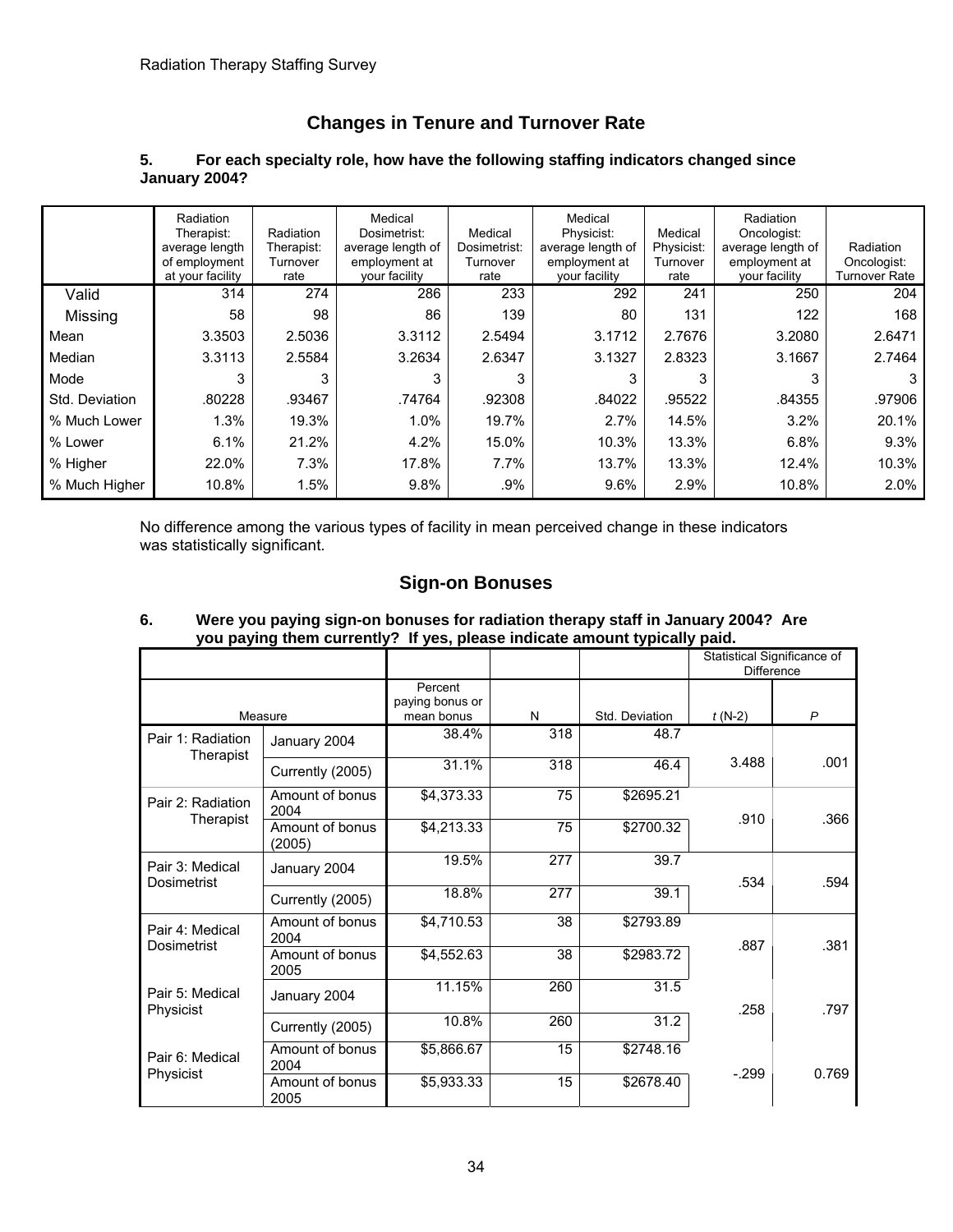| Pair 7: Radiation<br>Oncologist | January 2004            | 2.6%        | 234 | 15.8          | $-.446$  | .656     |
|---------------------------------|-------------------------|-------------|-----|---------------|----------|----------|
|                                 | Currently (2005)        | 3.0%        | 234 | 17.1          |          |          |
| Pair 8: Radiation<br>Oncologist | Amount of bonus<br>2004 | \$15,000.00 |     | a<br>$\cdots$ | a        | a        |
|                                 | Amount of bonus<br>2005 | \$15,000.00 |     | a<br>$\cdots$ | $\cdots$ | $\cdots$ |

There were no statistically significant differences among facility types in the percentage paying sign-on bonuses or in the amount of the sign-on bonus if one was paid for any of the four specialties. However, only one facility of any kind (of the 234 who reported that they pay a signon bonus for radiation oncologists) reported the amount of the sign-on bonus, no university medical center reported the amount of the bonus they paid medical physicists, and only one university medical center reported the amount of the bonus they paid medical dosimetrists, so no meaningful estimates of the population means for those three cases were possible.

a With only one facility reporting the amounts of the radiation oncologist sign-on bonuses for 2004 and 2005, no meaningful standard deviations or *t*-ratio could be computed.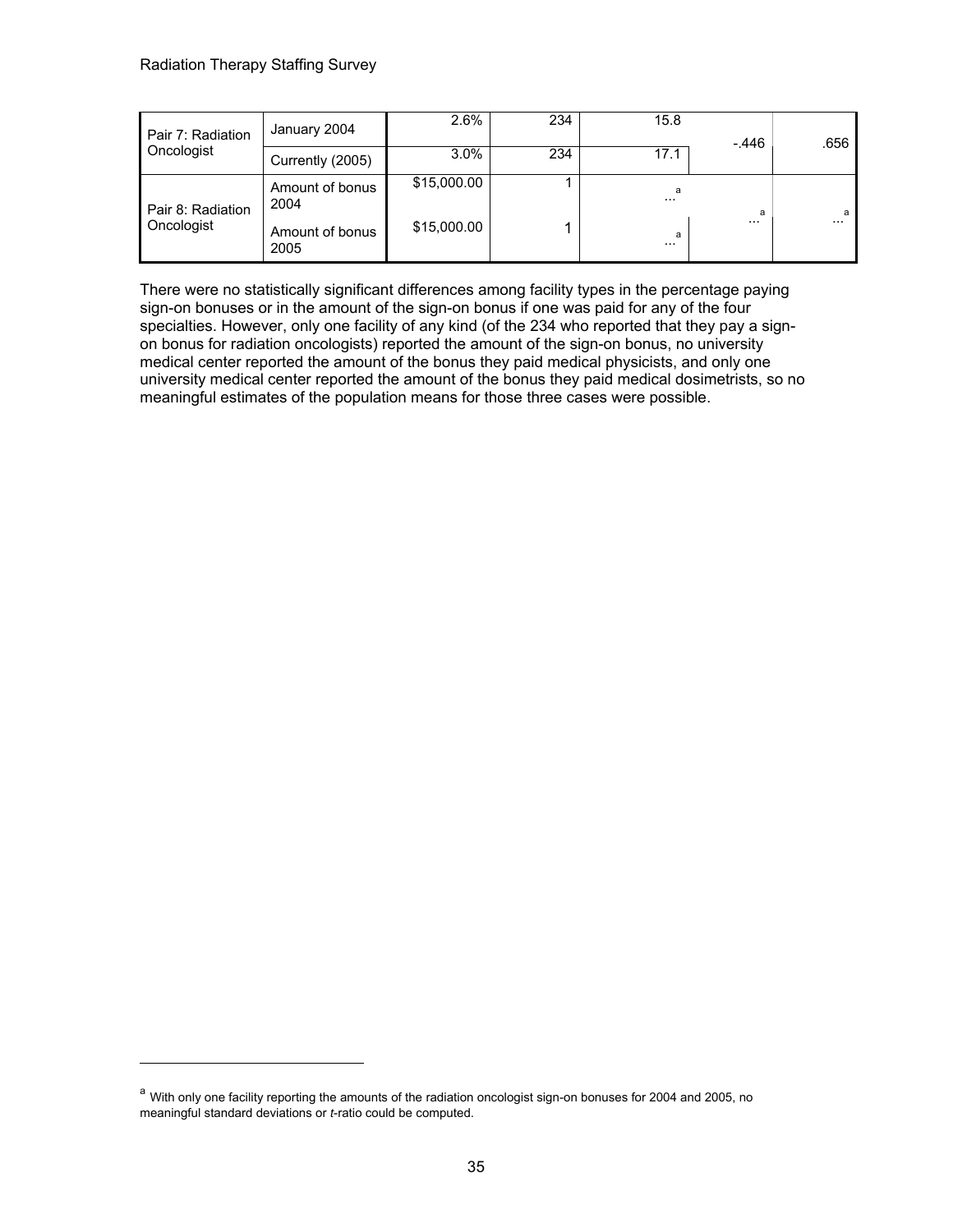# **Use of Temporary/Traveling Specialists**

#### **Indicate the percentage range you estimate for the following radiation therapy coverage situations:**

Respondents could either select from 0%, 1-6%, 7-13%, 14-20%, 21+% or write in a specific percentage. For purposes of this analysis, each range selection was replaced with the midpoint of that range – e.g., if the respondent checked "1-6%," it was scored as 3.5%.

|                     |         | Percent of<br>radiation<br>therapist FTEs<br>filled w/<br>temps/travelers | Percent above<br>average<br>temp/traveling<br>radiation<br>therapists are<br>paid | Percent of<br>Medical<br>dosimetrist FTEs<br>filled w/<br>temps/travelers | Percent above<br>average<br>temp/traveling<br>dosimetrists<br>are paid |
|---------------------|---------|---------------------------------------------------------------------------|-----------------------------------------------------------------------------------|---------------------------------------------------------------------------|------------------------------------------------------------------------|
| N                   | Valid   | 362                                                                       | 288                                                                               | 344                                                                       | 266                                                                    |
|                     | Missing | 10                                                                        | 84                                                                                | 28                                                                        | 106                                                                    |
| Mean                |         | 3.8715                                                                    | 17.6736                                                                           | 1.7980                                                                    | 9.3797                                                                 |
| Median <sup>a</sup> |         | .5833                                                                     | 2.3400                                                                            | .1781                                                                     | .7443                                                                  |
| Mode                |         | .00                                                                       | .00                                                                               | .00                                                                       | .00                                                                    |
| Std. Deviation      |         | 14.40883                                                                  | 28.77089                                                                          | 11.45402                                                                  | 23.38102                                                               |
| Minimum             |         | .00                                                                       | .00                                                                               | .00                                                                       | .00                                                                    |
| Maximum             |         | 100.00                                                                    | 200.00                                                                            | 100.00                                                                    | 100.00                                                                 |
| Percent zeroes      |         | 84.8%                                                                     | 59.4%                                                                             | 95.1%                                                                     | 82.3%                                                                  |

|                     |         | Percent of medical<br>physicist FTEs<br>filled w/<br>temps/travelers | Percent above<br>average<br>temp/traveling<br>physicists are<br>paid | Percent of<br>radiation<br>oncologist FTEs<br>filled w/<br>temps/travelers | Percent above<br>average locum<br>tenens radiation<br>oncologists are paid |
|---------------------|---------|----------------------------------------------------------------------|----------------------------------------------------------------------|----------------------------------------------------------------------------|----------------------------------------------------------------------------|
| N                   | Valid   | 339                                                                  | 272                                                                  | 333                                                                        | 247                                                                        |
|                     | Missing | 33                                                                   | 100                                                                  | 39                                                                         | 125                                                                        |
| Mean                |         | 1.8392                                                               | 8.2188                                                               | 2.5676                                                                     | 4.7389                                                                     |
| Median <sup>a</sup> |         | .2262                                                                | .2026                                                                | .1093                                                                      | .4910                                                                      |
| Mode                |         | .00                                                                  | .00                                                                  | .00                                                                        | .00                                                                        |
| Std. Deviation      |         | 10.81145                                                             | 21.12843                                                             | 13.30478                                                                   | 15.98925                                                                   |
| Minimum             |         | .00                                                                  | .00                                                                  | .00                                                                        | .00                                                                        |
| Maximum             |         | 99.00                                                                | 100.00                                                               | 100.00                                                                     | 99.00                                                                      |
| Percent zeroes      |         | 93.8%                                                                | 83.1%                                                                | 90.1%                                                                      | 87.4%                                                                      |

There were no statistically significant differences among the various facility types in the percent of positions filled by temps or in the percent above average which temps are paid for any of these four specialties.

<sup>&</sup>lt;sup>a</sup> Calculated from grouped data.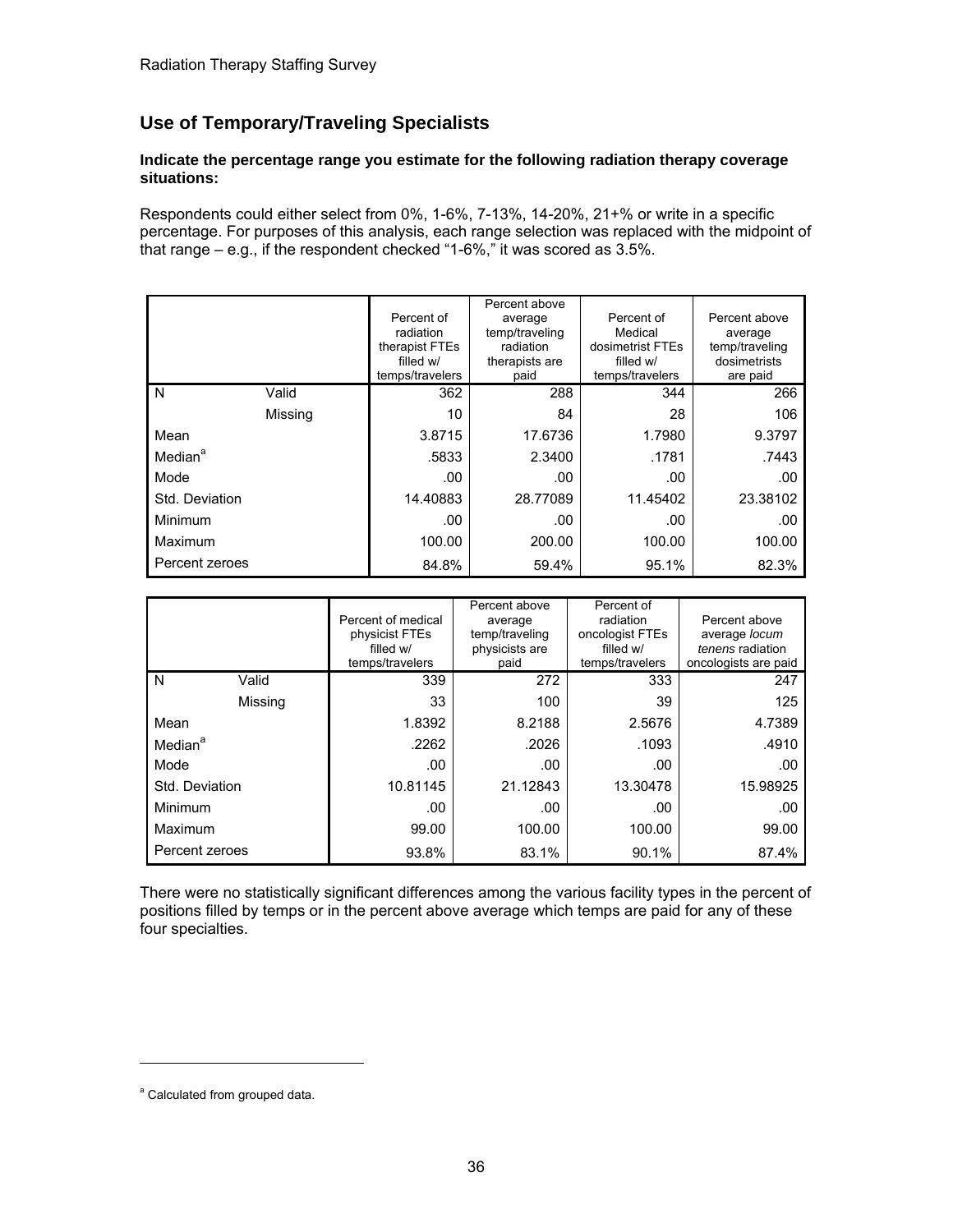# **Work Force Shortage Consequences**

#### **8. Has your facility experienced any of the following consequences of a work force shortage?**

|                                                          | Valid N <sup>a</sup> | %Yes | %No  |
|----------------------------------------------------------|----------------------|------|------|
| Curtailed plans for facility expansion.                  | 329                  | 5.5  | 94.5 |
| Curtailed plans for acquiring new technology.            | 339                  | 14.2 | 85.8 |
| Reduced number of staffed treatment units.               | 334                  | 5.4  | 94.6 |
| Reduced number of staff assigned to each treatment unit. | 336                  | 18.8 | 81.2 |
| Discontinued radiation therapy educational programs.     | 320                  | 8.8  | 91.2 |
| Increased patient wait times for procedures.             | 335                  | 17.0 | 83.0 |
| Cancelled procedures.                                    | 334                  | 5.1  | 94.9 |
| Decreased patient satisfaction.                          | 329                  | 10.0 | 90.0 |
| Increased patient complaints.                            | 326                  | 8.3  | 91.7 |
| Other                                                    | 86                   | 9.3  | 90.7 |

There were no statistically significant differences among the various types of facility in the percentage of facilities that had experienced any of the above-listed consequences of a work force shortage.

#### **Other consequences:**

| Response                                                                                                                                                                                                                                                                                                                                                                                                                                                                                                                         | Frequency      | Percent        |
|----------------------------------------------------------------------------------------------------------------------------------------------------------------------------------------------------------------------------------------------------------------------------------------------------------------------------------------------------------------------------------------------------------------------------------------------------------------------------------------------------------------------------------|----------------|----------------|
| <b>Blank</b>                                                                                                                                                                                                                                                                                                                                                                                                                                                                                                                     | 351            | 94.4           |
| DIFFICULT TO REQUEST TIME OFF DUE TO STAFFING.                                                                                                                                                                                                                                                                                                                                                                                                                                                                                   | 1              | $\cdot$ 1      |
| <b>FACILITY IS NOT FILLING THE VACANCY WE HAVE.</b>                                                                                                                                                                                                                                                                                                                                                                                                                                                                              | 1              | $\cdot$ 1      |
| I AM THE ONLY RADIATION THERAPIST HERE AT THIS<br>FACILITY. THE PT. LOAD FLUCTUATES SO MUCH THAT<br>THE #'S AREN'T WHAT THE DR. WANTS TO HIRE<br>ANOTHER TECH/PHYSICIST. EVEN IF WE WANTED TO<br>THOUGH, I CAN'T FIND ANYONE HARDLY TO RELIEVE<br>ME FOR ONE DAY OFF. THE SHORTAGE, AS FAR AS I<br>CAN SEE, IS STILL HERE. I AM GLAD THAT ALOT OF<br>SCHOOLS HAVE OPENED UP. ALOT OF MY FRIENDS ARE<br>45 AND OLDER. WE ALL HAVE DONE THERAPY FOR 20+<br>YRS. I SEE US RETIRING SOON (HOPEFULLY) AND THAT<br><b>CONCERNS ME.</b> | 1              | .1             |
| I SEE NOW AN INCREASE IN THERAPISTS WILLING TO<br>WORK BUT MAJORITY ONLY 1-2 YEARS. EXPERIENCE<br>WITH MUCH LESS CLINICAL BACKGROUND. CANNOT<br>WORK ALONE OR WITHOUT AN EXPERIENCED<br><b>THERAPIST</b>                                                                                                                                                                                                                                                                                                                         | 1              | $\cdot$ 1      |
| INCREASED DUTIES TO THERAPISTS (DOSIMETRY)                                                                                                                                                                                                                                                                                                                                                                                                                                                                                       | 1              | $\cdot$ 1      |
| INCREASED RT PAY SCALE                                                                                                                                                                                                                                                                                                                                                                                                                                                                                                           | 1              | $\cdot$ 1      |
| <b>INCREASED STAFF COMPLAINTS</b>                                                                                                                                                                                                                                                                                                                                                                                                                                                                                                | 1              | $\cdot$ 1      |
| INDIVIDUAL THERAPISTS WORKING EXTENDED HOURS<br>TO COVER WORKLOAD AND VOLUME OF PATIENTS.                                                                                                                                                                                                                                                                                                                                                                                                                                        | 1              | $\cdot$ 1      |
| More work for same pay and same # of staff. We have a great<br>seasoned team and do not let patient care suffer.                                                                                                                                                                                                                                                                                                                                                                                                                 | 1              | $\cdot$ 1      |
| No Shortage                                                                                                                                                                                                                                                                                                                                                                                                                                                                                                                      | $\overline{2}$ | $\overline{2}$ |
| No, we have been fully staffed.                                                                                                                                                                                                                                                                                                                                                                                                                                                                                                  | 1              | $\cdot$ 1      |

a Excludes respondents who chose "Unknown" or who did not select any of the three alternatives.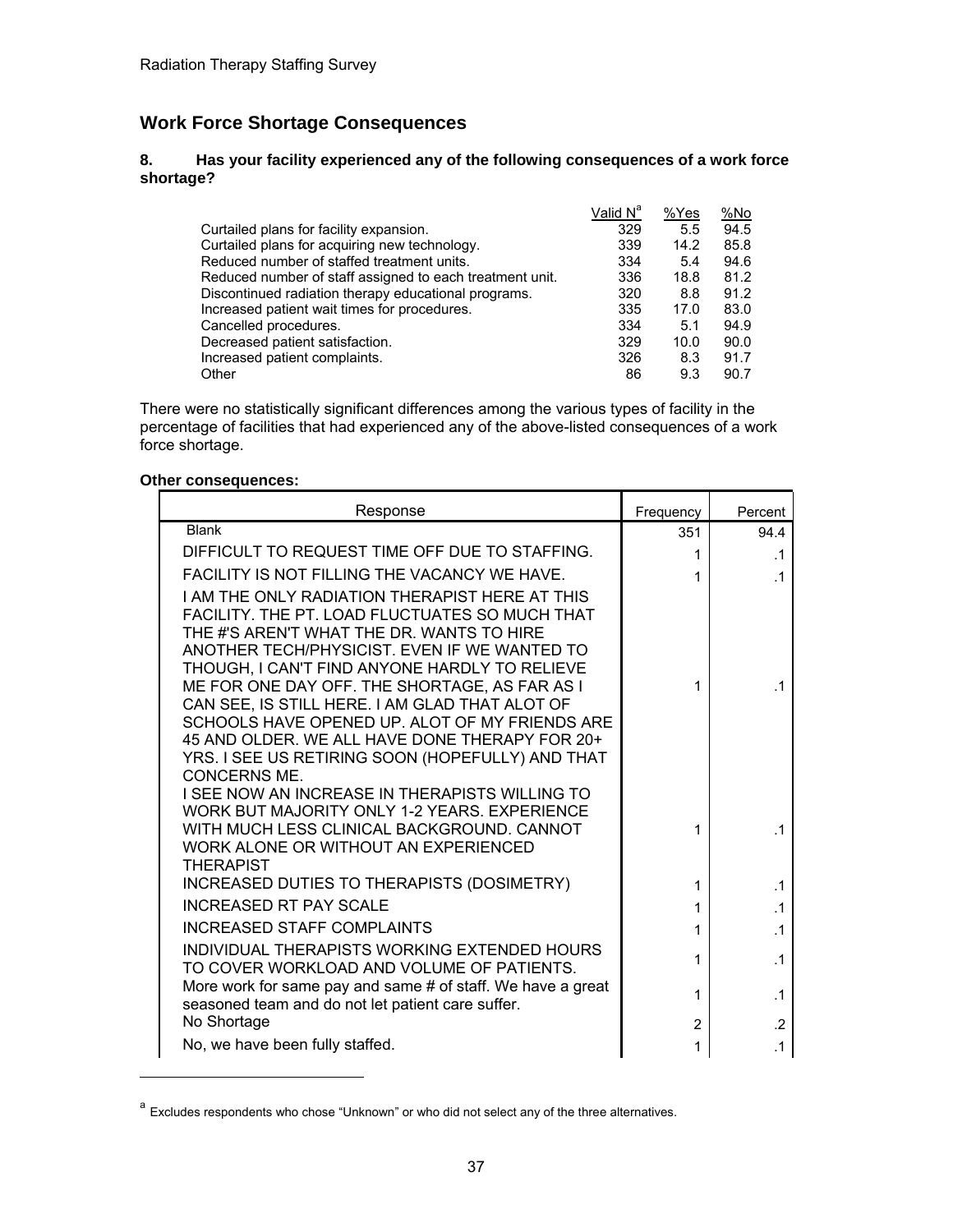| Our department is fairly new 1.5 yr old and every piece of<br>equipment that was purchased is top of the line but to give you<br>a better picture our whole physics department is outsourced<br>by the hospital which why we do not experience any physics<br>shortage. I have noticed that in my staffing service radiation<br>therapists have become more available which is why I am an<br>advocate for the four year radiation therapist program.<br><b>OVERTIME</b> | 1<br>1 | $\cdot$ 1<br>$\cdot$ 1 |
|--------------------------------------------------------------------------------------------------------------------------------------------------------------------------------------------------------------------------------------------------------------------------------------------------------------------------------------------------------------------------------------------------------------------------------------------------------------------------|--------|------------------------|
| Patient load and patient wait time increased drastically last<br>summer. We were up to 50 patients in 10 hours with a wait list.<br>Staff became increasingly dissatisfied and close to quitting<br>until extra, temporary staff was brought in.                                                                                                                                                                                                                         | 1      | $\cdot$ 1              |
| PRESSURE ON MANAGEMENT TO MAINTAIN HIGH LEVEL<br>OF PRODUCTIVITY                                                                                                                                                                                                                                                                                                                                                                                                         | 1      | $\cdot$ 1              |
| Staff dissatisfaction with increased patient load and decreased<br>RT staff - Morale problems.                                                                                                                                                                                                                                                                                                                                                                           | 1      | $\cdot$ 1              |
| This is a small rural area clinic. Our staff hasn't changed in<br>over 5 yrs.                                                                                                                                                                                                                                                                                                                                                                                            | 1      | $\cdot$ 1              |
| We've been very luckyknock on wood.                                                                                                                                                                                                                                                                                                                                                                                                                                      | 1      | $\cdot$ 1              |
| We delayed implementation of IMRT due to lack of fulltime<br>medical physicist                                                                                                                                                                                                                                                                                                                                                                                           | 1      | $\cdot$ 1              |
| WE HAVE NO STAFFING PROBLEMS, SORRY.                                                                                                                                                                                                                                                                                                                                                                                                                                     | 1      | $\cdot$ 1              |
| We hired more temp help. Slowly but surely we filled all our<br>positions over a 2.5 year period (hiring some people who<br>didn't work out and we let them go or they quit) until we now<br>have assembled a great team and are finally fully staffed.                                                                                                                                                                                                                  | 1      | $\cdot$ 1              |
| <b>Total</b>                                                                                                                                                                                                                                                                                                                                                                                                                                                             | 372    | 100.0                  |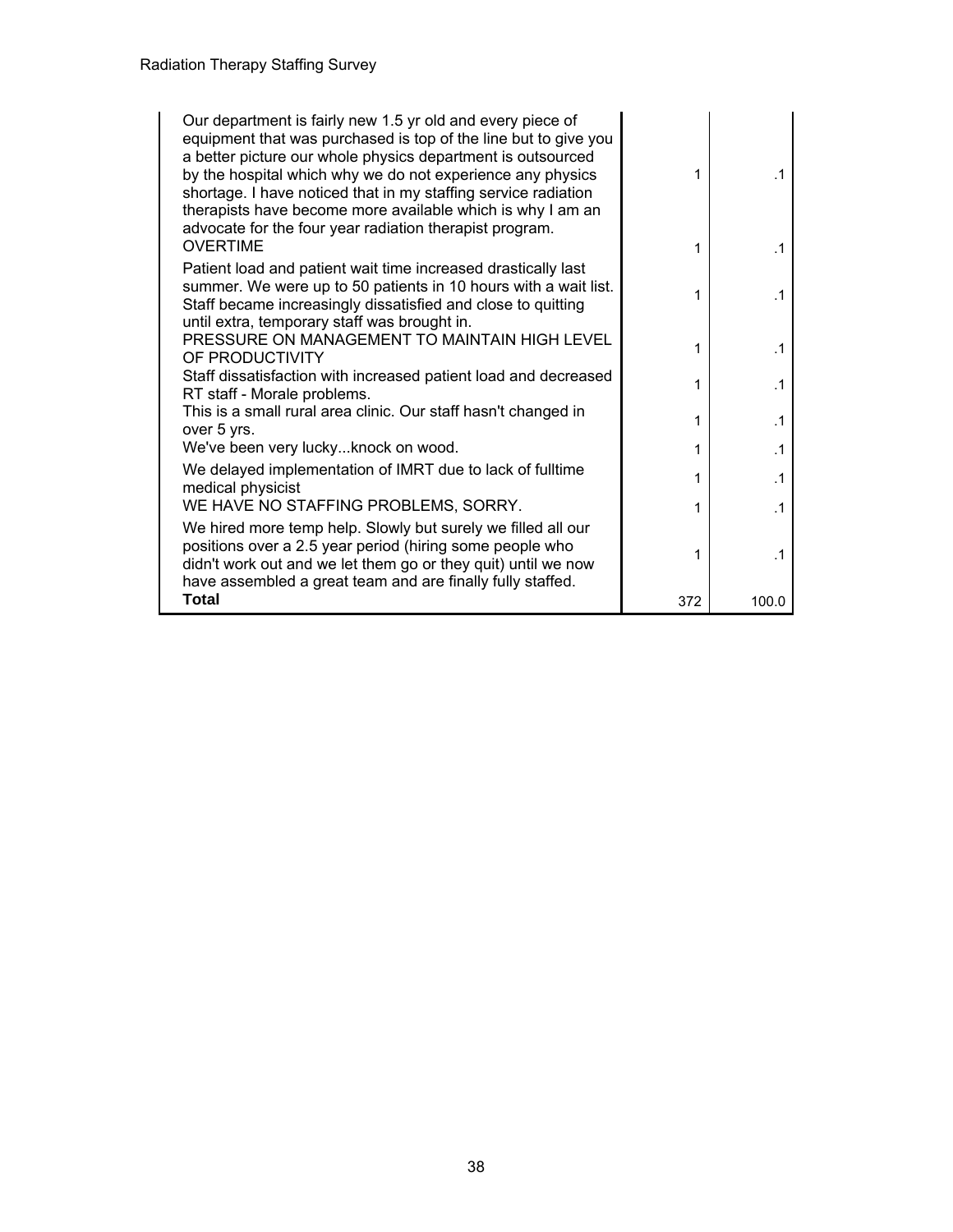# **VERBATIM COMMENTS**

#### **9. Please add any comments you feel are necessary to clarify any of your responses to the preceding seven questions and/or any additional comments you wish to share on your perceptions of the supply of radiation therapy professionals.**

| Responses                                                                                                                                                                                                                                                                                                                                                                  | Frequency    | Percent   |
|----------------------------------------------------------------------------------------------------------------------------------------------------------------------------------------------------------------------------------------------------------------------------------------------------------------------------------------------------------------------------|--------------|-----------|
| <b>Blank</b>                                                                                                                                                                                                                                                                                                                                                               | 263          | 70.7      |
| 1. NOT ENOUGH RADIATION THERAPY SCHOOLS. 2. HIGHER SALARIES AND<br><b>BONUSES AT COMPETING HOSPITALS</b>                                                                                                                                                                                                                                                                   | 1            | $\cdot$ 3 |
| ACQUIRING RTS IS DIFFICULT DUE TO WAGE CONSTRAINTS AND DUE TO<br>LACK OF INDUSTRY AND EMPLOYMENT OPPORTUNITIES IN NYS FOR<br>SPOUSES. 2-- AS TECHNOLOGY INCREASES, PROXIMITY SLOWS AND<br>INCREASES THE STAFFING NEEDS FOR FACILITIES AND REIMBURSEMENT<br>DOES NOT MEET The financial needs of the facilities, to be able to afford large<br>salaries & benefit packages. | 1            | $\cdot$ 3 |
| All therapist recruited have been new grads and physicist was not ABR certified. We<br>will be recruiting a full time board certified medical dosimetrist in the near future.                                                                                                                                                                                              | $\mathbf{1}$ | $\cdot$ 3 |
| Answers are a composite for 7 facilities operated under one parent organization.<br>Physicist Bonus data unavailable. Do not employ radiation oncologists.<br>Because all of our clinical and nonclinical associates are paid in the 90% with great                                                                                                                        | 1            | $.3\,$    |
| benefits like 12% employer contribution into their retirement account (profit<br>sharing/pension plan) coupled with bonuses given twice a year, we have little to no<br>turnover. As a consequence, allied health professionals call us to see if we are hiring<br>know our reputation.                                                                                    | 1            | $\cdot$ 3 |
| BEING UNDERSTAFFED CREATES A HEAVY BURDEN FOR THE CURRENT<br>RAD THERAPIST AND OPENS THE DOOR TO INCREASED ERROR AND<br>PATIENT DISSATISFACTION. IT PROVIDES A LINK TO LOW MORALE AND<br>DECREASED QUALITY OF CARE.                                                                                                                                                        | 1            | $\cdot$ 3 |
| CONSEQUENCES WE HAVE EXPERIENCED ARE NOT DUE TO SHORTAGES.<br>BUT DUE TO THE WAGES THEY REQUIRE AND IN THAT RESPECT IT HAS<br>REDUCED # OF STAFF ASSIGNED TO EACH UNIT AND CURTAILED PLANS<br>FOR ACQUIRING NEW EQUIPMENT.                                                                                                                                                 | 1            | $.3\,$    |
| Due to low census, we recently laid off our 2 PTEs.                                                                                                                                                                                                                                                                                                                        | 1            | $\cdot$ 3 |
| Even though there does appear to be a nationwide shortage of RTTs and radiation<br>oncologists, we have been fortunate enough to staff with natives of this area. We<br>hope to continue to do so as graduates become available.                                                                                                                                           | 1            | $.3\,$    |
| For some reason in WI I have had very few vacancies and can fill openings usually<br>with word of mouth from current employees of others that I know. We will have an<br>opening in the physics area and this is concerning because even in the past that is<br>one role that is difficult for us to fill.                                                                 | 1            | $\cdot$ 3 |
| FORTUNATELY, MY FACILITY HAS LONG TERM EMPLOYEES WITH VERY LOW<br>TURNOVER. OUR PROBLEM IS DROPPING VOLUME                                                                                                                                                                                                                                                                 | 1            | $\cdot$ 3 |
| FT EMPLOYEES DO TEND TO WANT MORE UNPAID TIME OFF THESE DAYS. I<br>TRY TO ACCOMODATE BUT STILL HAVE 2 PEOPLE ON A MACHINE. WE ALSO<br>HAVE 1 EXTRA THERAPIST 2 days /wk & we send one of our therapists on those 2<br>days to cover our other office, whch employs 1 FT & 2 PT therapists.                                                                                 | 1            | $\cdot$ 3 |
| I'm glad you are doing this survey. We have been looking for information like this.<br>Also, I am glad you fixed your typos from the written survey (i.e. radiographers, ct<br>specialists).                                                                                                                                                                               | 1            | $\cdot$ 3 |
| I'm happy to say that we are fully and happily staffed in our department. I know we<br>are very lucky to be in this situation.                                                                                                                                                                                                                                             | 1            | $\cdot$ 3 |
| I'VE BEEN LUCKY (KNOCK ON WOOD). THERE HAS BEEN NO TURNOVER IN<br>MY STAFF, ALTHOUGH LOTS OF THERAPISTS WANT TO COME TO<br>COLORADO. I HAVE LOTS OF APPLICATIONS AND INQUIRIES.                                                                                                                                                                                            | 1            | $\cdot$ 3 |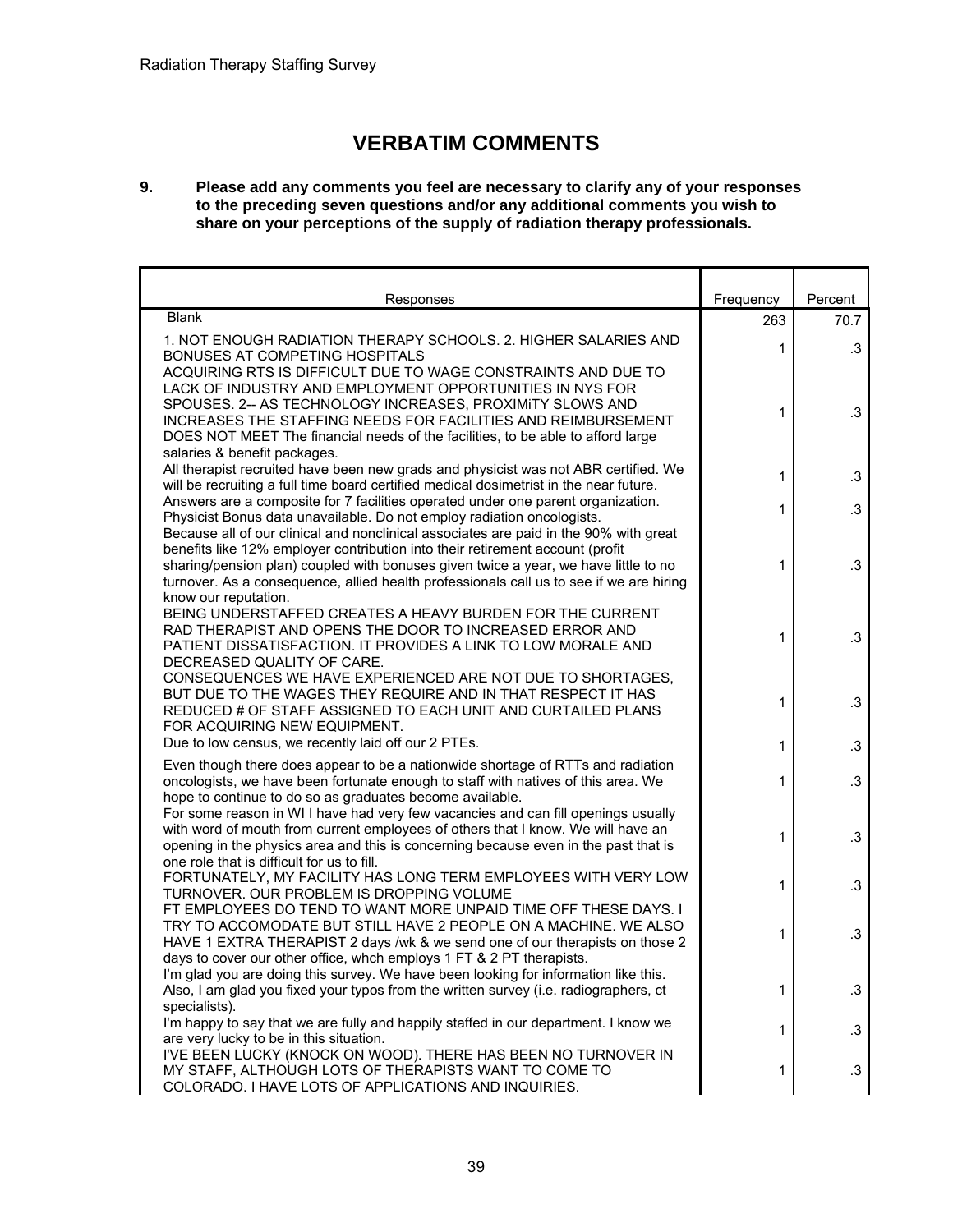| I am concerned about the current training of RTTs being more geared to educational<br>material rather than clinical experience or the valued input from tried-and-true<br>common sense of tenured RTTs (applying "book-smarts" to clinical situations).<br>I AM CONCERNED THAT AS THE NUMBER OF FACILITIES PROVIDING RAD                                                                                                                                                                                                                                                                                                                                                                                                                                                                                                                                                                                                                                                                                                                          | 1            | .3        |
|---------------------------------------------------------------------------------------------------------------------------------------------------------------------------------------------------------------------------------------------------------------------------------------------------------------------------------------------------------------------------------------------------------------------------------------------------------------------------------------------------------------------------------------------------------------------------------------------------------------------------------------------------------------------------------------------------------------------------------------------------------------------------------------------------------------------------------------------------------------------------------------------------------------------------------------------------------------------------------------------------------------------------------------------------|--------------|-----------|
| THERAPY INCREASES, THE WAGE DEMANDS FOR THERAPISTS WILL FORCE<br>ROS TO HIRE LESS QUALIFIED ASSISTANTS REGARDLESS OF THE<br>AVAILABILITY OF RTTS.                                                                                                                                                                                                                                                                                                                                                                                                                                                                                                                                                                                                                                                                                                                                                                                                                                                                                                 | 1            | $\cdot$ 3 |
| I AM NOT INVOLVED IN HIRING OF DOSIMETRY, PHYSICISTS OR PHYSICIANS,<br>SO I DO NOT KNOW ABOUT SIGN ON BONUS                                                                                                                                                                                                                                                                                                                                                                                                                                                                                                                                                                                                                                                                                                                                                                                                                                                                                                                                       | 1            | $\cdot$ 3 |
| I did not enter a sign on bonus \$ amount for Radiation Therapists because we have<br>offered up to \$15,000 in student loan repayment for 2 years of service.                                                                                                                                                                                                                                                                                                                                                                                                                                                                                                                                                                                                                                                                                                                                                                                                                                                                                    | 1            | $\cdot$ 3 |
| I HAD A LOCUM COME WORK WITH ME FOR ONE DAY (TO LEARN THE<br>FACILITY) SO SHE COULD RELIEVE ME OCCASIONALLY. AT THE END OF THE<br>DAY SHE TOLD ME SHE WOULD NEVER TAKE A FULL TIME POSITION AGAIN.<br>SHE SEES THAT CLINICS/HOSPITALS ARE SO SHORT STAFFED AND VERY<br>OVERWORKED. SHE DOESN'T WANT TO PUT HERSELF IN A POSITION<br>WHERE THE STRESS LEVEL IS SO HIGH, THERE IS NO RELIEF IN SIGHT, AND<br>THE TECH IS EXPECTED TO DO MORE THAN JUST TREAT AND DO<br>CALCULATIONS. I AM EXPECTED TO BE A DOSIMETRIST (WHICH I AM NOT),<br>AN I.T. SPECIALIST, ETC. I WEAR MANY HATS IN THIS DEPARTMENT WHICH<br>HAS BEEN A GREAT LEARNING EXPERIENCE. WE HAVE BEEN OPEN 20<br>MTHS. AND I AM EXHAUSTED AND BURNT OUT. I HAVE INFORMED THE DR.<br>OF THIS AND SHE SEES BUT DOES EXPECT ME TO FIND A TECH TO WORK<br>FOR ME WHEN I WANT A DAY OFF/VACATION, ETC. I CAN'T WAIT TO SEE THE<br>RESULTS OF YOUR SURVEY. PLEASE SEND ME THE RESULTS AS SOON AS<br>YOU CAN. CAN YOU SEND THE RESULTS OF YOUR SURVEY TO: [Respondent's<br>e-mail address]. | 1            | $\cdot$ 3 |
| I have been employed as Department Director since 01/04. One of my goals was to<br>eliminate staff turnover. We provide an open, flexible environment for all staff<br>members. We currently have 13 licensed RTT's. 7 are full time RTT's, 3 are part time<br>RTT's and 3 function as or are licensed CMD's. Recruiting in the Midwest can provide<br>its own challenges. I am proud to represent such a dedicated, knowledgeable staff<br>Memorial Hospital. The "Best in the Midwest!" [Name of Respondent],<br>here at<br>Director, Radiation Oncology                                                                                                                                                                                                                                                                                                                                                                                                                                                                                        | 1            | $\cdot$ 3 |
| <b>I HAVE BEEN EMPLOYED HERE FOR 14 YEARS -- THERE HAS BEEN NO</b><br>CHANGE IN PHYSICS STAFF OR PHYSICIANS. OUR PRACTICE IS CONTINUING<br>TO GROW WITH POSSIBILITY OF A NEW FACILITY (ADDITONAL IN 2006)                                                                                                                                                                                                                                                                                                                                                                                                                                                                                                                                                                                                                                                                                                                                                                                                                                         | 1            | $\cdot$ 3 |
| I have been fortunate to be at full staff for the past year. Prior to that we had had<br>openings for 15 years prior with all of the above mentioned problems directly related<br>to the shortage.                                                                                                                                                                                                                                                                                                                                                                                                                                                                                                                                                                                                                                                                                                                                                                                                                                                | 1            | .3        |
| I have been very fortunate with my staffing and have not had to rely on temporary<br>agencies. I believe the shortage of therapy personnel has significantly had a negative<br>impact on our profession.                                                                                                                                                                                                                                                                                                                                                                                                                                                                                                                                                                                                                                                                                                                                                                                                                                          | 1            | $\cdot$ 3 |
| I LOOKED ONLINE FOR THE STAFFING SURVEY AND COULDN'T FIND IT. WE<br>ARE A SMALL CANCER CENTER THAT BELONGS TO THE LOCAL COMMUNITY<br>HOSPITAL, NOT A LOT OF VOLUME AND FTES HAVE BEEN STABLE OVER THE<br><b>LAST 2 YEARS.</b>                                                                                                                                                                                                                                                                                                                                                                                                                                                                                                                                                                                                                                                                                                                                                                                                                     | $\mathbf{1}$ | $\cdot$ 3 |
| I SEE CORPORATIONS BUYING FREESTANDING CLINICS AND MAKING THE<br>BOTTOM LINE MORE IMPORTANT THAT PATIENT CARE. PERSONNEL<br>BECOMES JUST AN EXPENSE TO THEM WITH LITTLE APPRECIATION FOR<br>DESIRE TO GIVE GOOD PATIENT CARE.                                                                                                                                                                                                                                                                                                                                                                                                                                                                                                                                                                                                                                                                                                                                                                                                                     | 1            | $\cdot$ 3 |
| I STRONGLY FEEL THAT THERE WILL BE ANOTHER SURPLUS OF<br>THERAPISTS AS IN 95-96. WE ARE A PRIVATE ONCOLOGY CANCER CENTER.<br>WE HAVE 2 RAD ONC. ONE IS THE OWNER; THE SECOND DR. IS FULLTIME TO<br>HELP WITH THE WORK LOAD. WE ARE FULLY STAFFED.                                                                                                                                                                                                                                                                                                                                                                                                                                                                                                                                                                                                                                                                                                                                                                                                 | 1            | $\cdot$ 3 |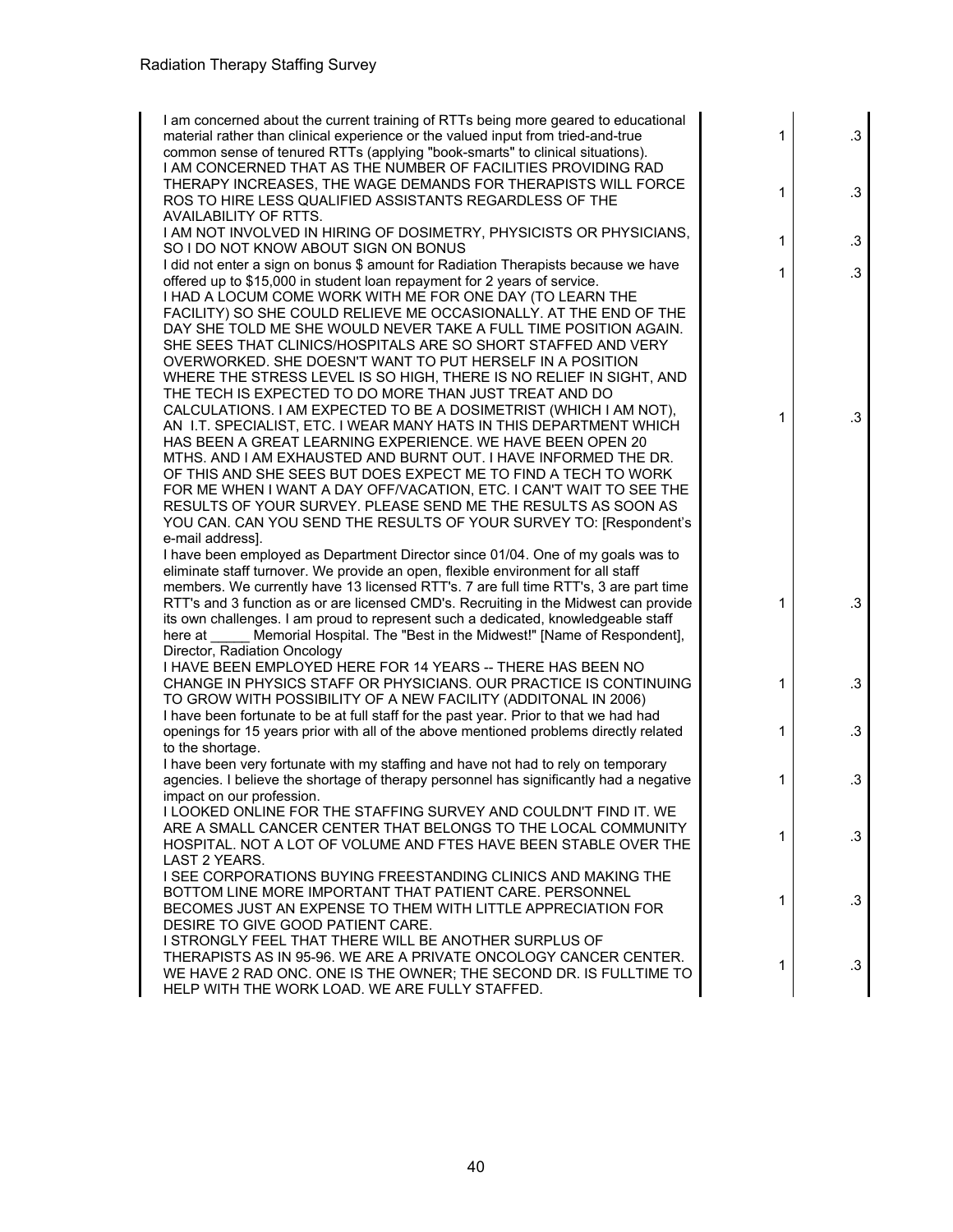| I THINK THE TEMP PROFESSION ACTUALLY HELPS DRIVE THE SHORTAGE.<br>SO MANY RTT THINK THEY CAN LEAVE A FT JOB AND TRAVEL THEY MAKE<br>MUCH MORE MONEY WHICH IN TURN COSTS THE HOSPITALS MORE MONEY<br>WHICH INCREASES COSTS TO PATIENTS. WE NEED TO DO MORE TO STOP<br>THE TEMP PROFESSION. IN MY OPINION THE ONLY REASON IT EXISTS IS<br>GREED, NOT THE DESIRE TO HELP PATIENTS. I ALSO THINK SALARIES ARE<br>GETTING WAY OUT OF CONTROL. AT WHAT POINT DOES IT STOP?                                                 | 1 | $\cdot$ 3       |
|----------------------------------------------------------------------------------------------------------------------------------------------------------------------------------------------------------------------------------------------------------------------------------------------------------------------------------------------------------------------------------------------------------------------------------------------------------------------------------------------------------------------|---|-----------------|
| SOMETHING IS WAY WRONG. THANKS FOR LISTENING.<br>I took over as manager of this facility in August 2004. At that time they had 2 agency<br>therapists. I have since attained full staffing and eliminated the need for agency<br>therapists. We are fully staffed in all areas of our Cancer Center, including nursing.<br>I WOULD LIKE TO ADD THAT OUR LARGEST PERCENTAGE OF RADIATION<br>THERAPISTS ARE REACHING 50 YEARS OLD. THE SCHOOL IN THIS AREA                                                             | 1 | .3              |
| WAS CLOSED 5 YEARS AGO AND THERE ARE FEWER THERAPISTS IN THE<br>AREA TO FILL THE VACANCIES IN THE NEXT 5-10 YEARS. ALSO, I WOULD<br>LIKE TO ADD THAT WITH ALL THE NEW TECHNOLOGIES THAT WORKING<br>WITH 2 THERAPISTS PER MACHINE IS BECOMING INCREASINGLY DIFFICULT<br>AND I FELL PATIENT CARE WILL START TO SUFFER FIRST.                                                                                                                                                                                           | 1 | $\cdot$ 3       |
| IMRT HAS MADE THE LARGEST IMPACT RECENTLY ON WORKLOAD FOR<br>DOSIMETRY, PHYSICS AND PHYSICIANS PREDOMINANTLY THERAPISTS<br>HAVE BEEN IMPACTED SOMEWHAT, BUT MORE SO IN REGARD TO<br>PRETREATMENT QA CHECKING FOR THESE PATIENTS. THE INCREAST IN<br>TREATMENT TIMES HAS IM                                                                                                                                                                                                                                           | 1 | $\cdot$ 3       |
| IN 2003 WE EXPERIENCED A SHORTAGE OF RTTS; HOWEVER, WITH THE<br>CLINIC SCHOOL OF RTT OPENING AGAIN, WE FILLED THOSE                                                                                                                                                                                                                                                                                                                                                                                                  | 1 | .3              |
| VACANCIES WITH GRADUATES OF THIS LOCAL PROGRAM.<br>IN THE MIAMI AREA, WE HAME MORE RTT GRADUATES THAN POSITIONS.<br>THIS IS A SIGNIFICANT PARADIGM SHIFT THAT HAS OCCURRED OVER THE<br>PAST 2 YEARS.                                                                                                                                                                                                                                                                                                                 | 1 | .3              |
| Inability of programs to substantially increase graduates (recruitment problems??)<br>has impacted manpower supply. Most guidance counselors are directing HS<br>graduates to 4 year colleges and majority of programs are 1 or two year diploma/AS<br>degree. This will continue to be a problem as the BS/BA degree has become an<br>accepted standard of post HS education. PA, OT, PT etc. which have increased<br>educational requirements to BS level and beyond have waiting lists for students to<br>enroll. | 1 | $\cdot$ 3       |
| INCREASED STRESS ON THE THERAPISTS WORKING UNDERSTAFFED.<br>INCREASED ERRORS DUE TO STRESS OF UNDERSTAFFING. RURAL AREAS<br>ARE VERY HARD TO RECRUIT THERAPISTS TO. INCREASED CLASS SIZES AT<br>CURRENT SCHOOLS ARE NEEDED. REOPEN CLOSED SCHOOLS IN SOME<br>AREAS.                                                                                                                                                                                                                                                  | 1 | .3              |
| INCREASED TIME FOR IMRT IS NOT TRULY SHOWN IN THE PRODUCTIVITY<br>WHICH HAS CAUSED THE LOSS OF 1 FTE RAD THERAPIST.                                                                                                                                                                                                                                                                                                                                                                                                  | 1 | .3              |
| IT SEEMS AS IF THE SHORTAGE OF THERAPISTS IS DECREASING. LOCAL<br>SCHOOLS ARE GRAD ABOUT 13-15 STUDENTS A YEAR AS OPPOSED TO 3-5                                                                                                                                                                                                                                                                                                                                                                                     | 1 | $\cdot$ 3       |
| YEARS AGO.<br>More and more I believe machines are being covered with one Rad Therapist instead                                                                                                                                                                                                                                                                                                                                                                                                                      |   |                 |
| of increasing FTEs to ensure that there are two therapists treating patients. I cannot<br>stress enough my belief that it is imperative to have two therapists per machine at all<br>times. Budget constraints have compromised patient care and safety. I believe this to                                                                                                                                                                                                                                           | 1 | $\cdot$ 3       |
| be a dangerous conundrum.<br>MY VACANT 1 RTT POSITION IS DUE TO LOW PATIENT VOLUME I HAVE A<br>NUMBER OF APPLICANTS IF WISHED TO FILL RTT POSITION.<br>OBVIOUSLY THIS SURVEY IS INTENDED TO SHOW A SHORTAGE. VERY                                                                                                                                                                                                                                                                                                    | 1 | $.3\phantom{0}$ |
| LEADING QUESTIONS FOR A NEUTRAL QUESTIONAIRE. WE MUST CONTROL<br>OUR NUMBERS TO KEEP OUR PROFESSION DESIRABLE. FLOOD THE<br>MARKET AND WE WILL BE LIKE THE XRAY TECHS (LOW PAY, NO RESPECT).<br>EXAMPLE: [Name of program] had 5 radiation therapists in 2004 program 16 in 2005<br>is way too many. Supply and demand will determine if we all make a reasonable<br>living. [Name and title provided]                                                                                                               | 1 | $\cdot$ 3       |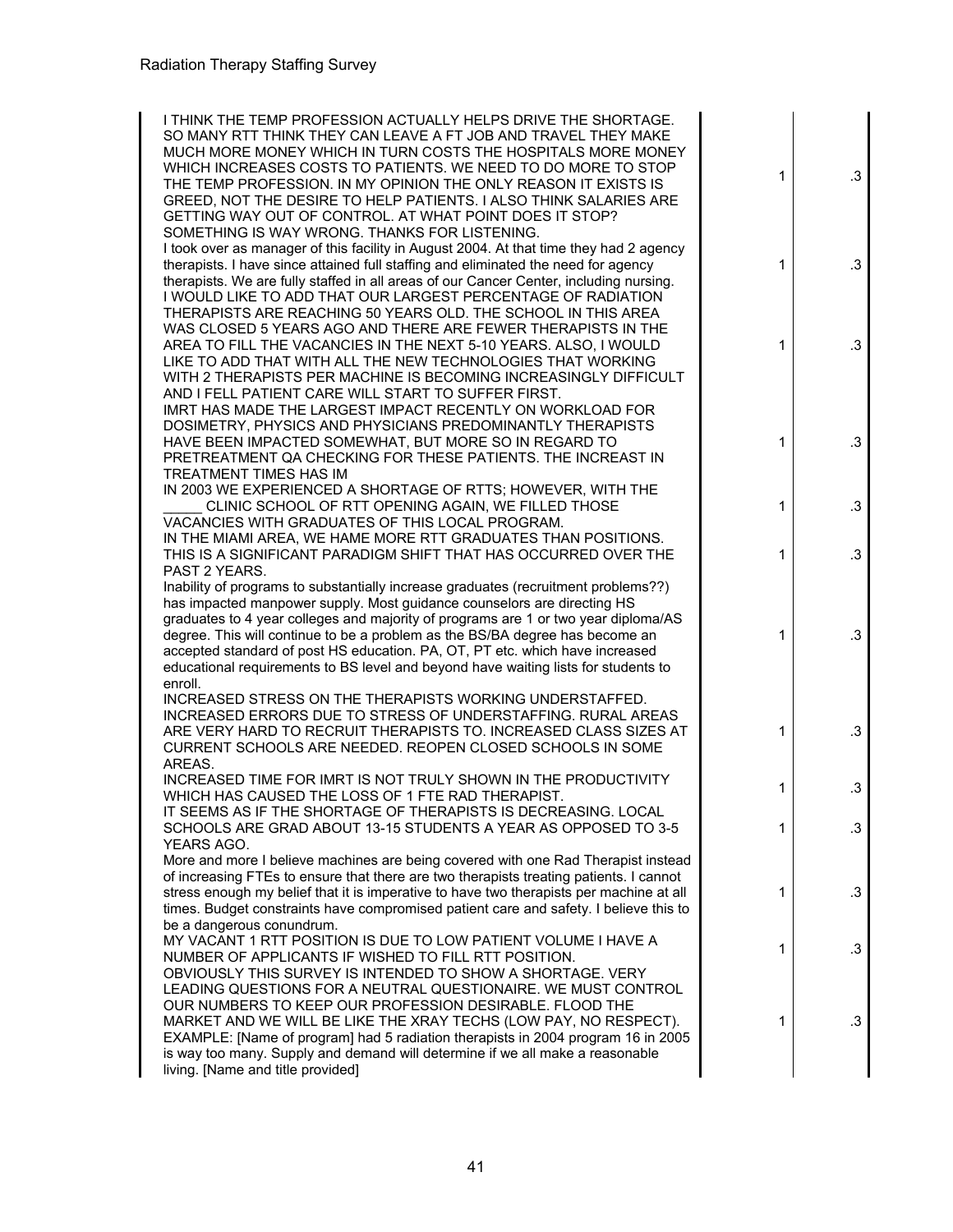| Oncologist is not employed by the hospital. We do not have a formal education<br>program for Therapy. We do partner with another hospital and their students rotate at<br>our hospital.                                                                                                                                                                                                                                                                                                              | 1            | $\cdot$ 3       |
|------------------------------------------------------------------------------------------------------------------------------------------------------------------------------------------------------------------------------------------------------------------------------------------------------------------------------------------------------------------------------------------------------------------------------------------------------------------------------------------------------|--------------|-----------------|
| ONE FULL TIME THERAPIST LEFT FOR ANOTHER JOB. THE ADMINISTRATION<br>IS NOT GOING TO FILL THE VACANCY IN ORDER TO SAVE MONEY.                                                                                                                                                                                                                                                                                                                                                                         | 1            | $\cdot$ 3       |
| OUR DEPARTMENT CONSISTS OF 8 FACILITIES. HOSPITAL AND<br>FREESTANDING THE ABOVE INFORMATION IS FOR 1 FACILITY ONLY                                                                                                                                                                                                                                                                                                                                                                                   | 1            | $\cdot$ 3       |
| OUR DEPT. ALSO PAYS THERAPISTS A \$1000 YEARLY RETENTION BONUS,<br>WHICH IS A LOT LOWER THAN THE OTHER NEARBY [name of city] HOSPITALS.<br>SALARIES CONTINUE TO BE VERY COMPETITIVE IN OUR AREA.                                                                                                                                                                                                                                                                                                     | 1            | $.3\phantom{0}$ |
| OUR FACILITY HAS BEEN EXTREMELY FORTUNATE. WE HAVE HAD 0<br>TURNOVER FOR APPROX. 2 TO 3 YEARS.                                                                                                                                                                                                                                                                                                                                                                                                       | 1            | $\cdot$ 3       |
| Our facility has been open for 2.5 Years. I have not had any turnover in my staff to<br>date.                                                                                                                                                                                                                                                                                                                                                                                                        | 1            | $\cdot$ 3       |
| Our Medical Physicist and his associate are contracted individuals who work full time<br>at another facility and cover various hospitals on weekends.                                                                                                                                                                                                                                                                                                                                                | 1            | .3              |
| OUR RADIATION THERAPIST SHORTAGE HAS BEEN ELIMINATED DUE TO<br>OUR CURRENT AFFILIATION WITH WASHBURN UNIVERSITY'S ONLINE<br>PROGRAM.                                                                                                                                                                                                                                                                                                                                                                 | 1            | .3              |
| Physicists and dosimetrist continue to be more difficult to recruit. Therapists are<br>easier to recruit now as the graduates have increased.                                                                                                                                                                                                                                                                                                                                                        | 1            | $\cdot$ 3       |
| Physics and dosimetry services are contracted out.                                                                                                                                                                                                                                                                                                                                                                                                                                                   | 1            | $\cdot$ 3       |
| [PA city] has an over supply of Therapists. I know this sounds crazy, but it is true. We<br>have a Community College Radiation Therapy program in [name of city].<br>graduates 15 certificate students and 8-15 A.S. degree students every year. Only one<br>year out of the last 15 years, we had difficulty finding a Therapist. If you are looking<br>for staff, come to [name of city] PA.                                                                                                       | 1            | .3              |
| Please check above to number (8) for my opinion. [Our department is fairly new 1.5<br>yr old and every piece of equipment that was purchased is top of the line but to give<br>you a better picture our whole physics department is outsourced by the hospital<br>which why we do not experience any physics shortage. I have noticed that in my<br>staffing service radiation therapist have become more available which is why I'm an<br>advocate for the four year radiation therapist program. ] | 1            | $\cdot$ 3       |
| PT LOAD HAS DECREASED DUE TO THE ABUNDANCE OF RADIATION<br>THERAPY DEPARMENTS. I FEEL CERTIFICATE OF NEED SHOULD BE<br>RETURNED TO INDIANA.                                                                                                                                                                                                                                                                                                                                                          | 1            | $\cdot$ 3       |
| RADIATION ONCOLOGIST LEAVING -- MAY NEED TO UTILIZE LOCUM IN NEAR<br>FUTURE, USING CONTRACTED PHYSICS SERVICE AND HAVING DIFFICULTY<br>FINDING FT PHYSICIST IN A SALARY RANGE AFFORDABLE FOR A SMALL<br>CLINIC TREATING 15 PATIENTS A DAY.                                                                                                                                                                                                                                                           | 1            | $\cdot$ 3       |
| RADIATION ONCOLOGIST, PHYSICISTS AND DOSIMETRISTS ARE<br>CONTRACTED FROM A LARGER TEACHING HOSPITAL. THE THERAPISTS AND<br>RN, OFFICE STAFF ARE THE COMMUNITY HOSPITAL/STAFF.                                                                                                                                                                                                                                                                                                                        | 1            | $\cdot$ 3       |
| RADIATION ONCOLOGISTS NOT HIRED BY THE MEDICAL CENTER. MEDICAL<br>PHYSICISTS CONTRACTED BY THE MEDICAL CENTER.                                                                                                                                                                                                                                                                                                                                                                                       | 1            | $\cdot$ 3       |
| RADIATION THERAPIST POSITION NOT FILLED DUE TO BUDGET AND LOW<br><b>CENSUS FOR A SHORT TRIAL</b>                                                                                                                                                                                                                                                                                                                                                                                                     | $\mathbf{1}$ | $\cdot$ 3       |
| SAME STAFF HAS BEEN HERE FOR YEARS                                                                                                                                                                                                                                                                                                                                                                                                                                                                   | 1            | $\cdot$ 3       |
| SINCE THE ADDITION OF A NEW RADIATION THERAPIST SCHOOL WAS<br>STARTED IN OUR AREA WE NO LONGER FIND A SHORTAGE OF THERAPISTS,<br>PRESENTLY WE HAVE 2 SCHOOLS IN OUR AREA. I FEEL THERE NEEDS TO<br>BE ADDITONAL DOSIMETRY SCHOOLS AND PHYSICISTS TO THE FIELD.<br>SINCE THE NEW TECHNOLOGY REQUIRES MORE PHYSICS. SINCE THERE IS<br>A PHYSICS SHORTAGE THEIR SALARIES ARE OUT OF CONTROL. Also, on Q6:                                                                                               | $\mathbf{1}$ | $\cdot$ 3       |
| We paid prior to 2004 \$2,000 per therapist. We no longer do.<br>SORRY, I'M NOT HELPFUL. MY FACILITY IS A SMALL CLINIC CONSISTING OF<br>MYESELF, PHYSICIAN, PHYSICIST, AND PART TIME DOSIMETRIST. WE<br>FUNCTION EXTREMELY WELL WITH OUR CLOSE TEAMWORK AND SMALL PT.<br>LOAD.                                                                                                                                                                                                                       | $\mathbf 1$  | $\cdot$ 3       |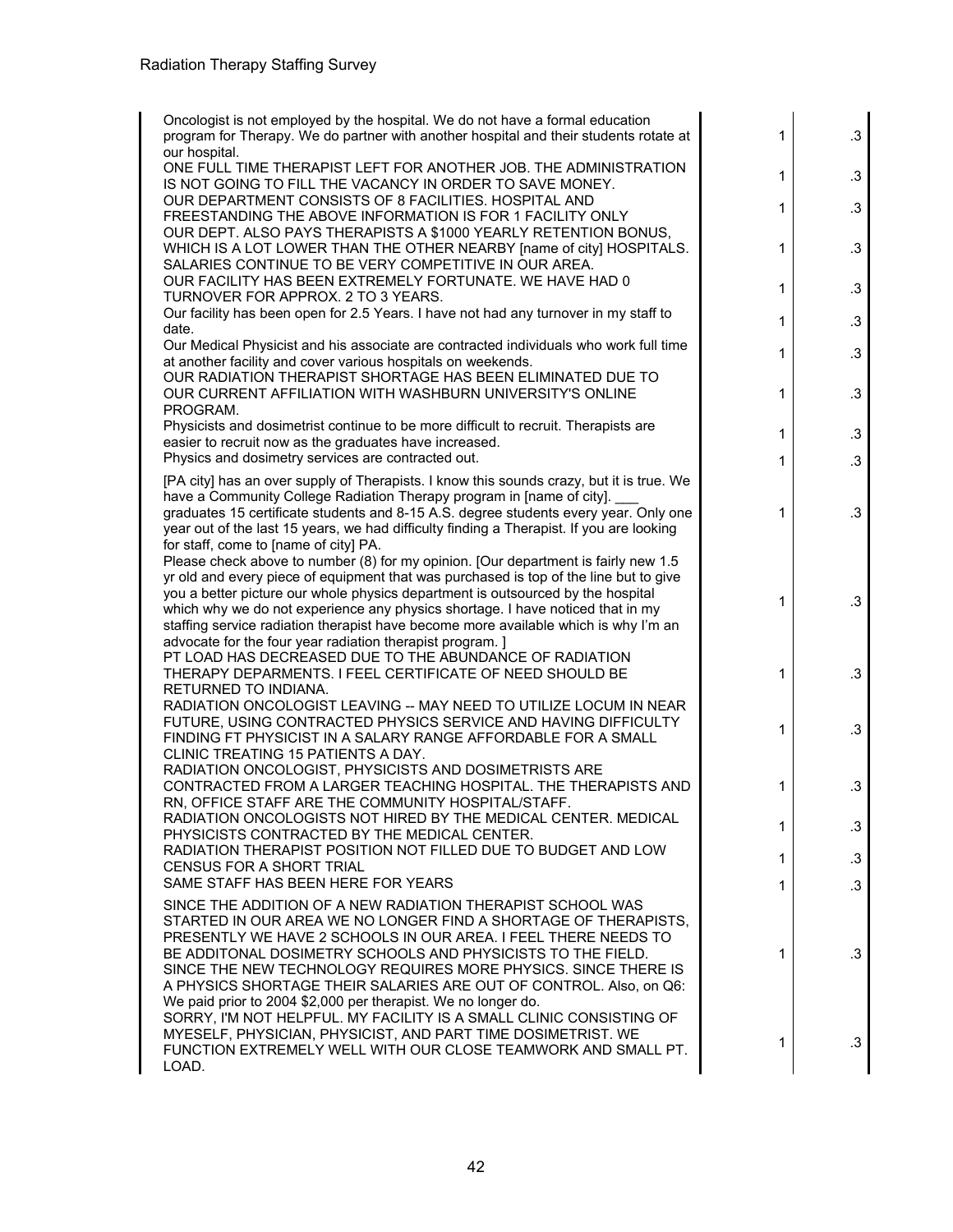# Radiation Therapy Staffing Survey

| The effect of IMRT treatments has not been considered. The state department of                                                                                             |   |           |
|----------------------------------------------------------------------------------------------------------------------------------------------------------------------------|---|-----------|
| health still counts per patient treatment when an IMRT treatment takes twice as long<br>or longer to deliver depending on the amount of beams. Staffing of facilities with | 1 | $\cdot$ 3 |
| IMRT currently is the same as for regular external beam treatments. This needs to be                                                                                       |   |           |
| addressed.<br>The FTE section didn't allow any number other than a whole number. 21 vs. 21.4 etc.                                                                          |   |           |
| Don't handle MDs or physician assistants and could not provide that information. My                                                                                        |   |           |
| numbers include 3 sites, one of which is a university setting; the other two are                                                                                           | 1 | .3        |
| community based.                                                                                                                                                           |   |           |
| the Milwaukee/Wisconsin market is very aggressive in educating future therapists                                                                                           | 1 | $\cdot$ 3 |
| THE RAD ONC. SCHOOL AT ____ (___, LA) WAS OPENED LAST YEAR AFTER                                                                                                           |   |           |
| 'S SCHOOL SHUT DOWN IN THE MID 90S. UNFORTUNATELY, THEY TAKE                                                                                                               |   |           |
| MOSTLY STUDENTS FROM THE LOCAL AREA. STUDENTS WILL EVENTUALLY                                                                                                              | 1 | $\cdot$ 3 |
| HAVE TO LEAVE THE STATE TO FIND EMPLOYMENT BECAUSE THEY WILL                                                                                                               |   |           |
| FLOOD THE LOCAL MARKET AS THEY DID IN THE 90S<br>The radiation oncologists are not employed by the hospital                                                                |   |           |
|                                                                                                                                                                            | 1 | .3        |
| The shortage has eased up in our area. I think it is still varied across the country                                                                                       |   |           |
| depending on the geographical area and people's willingness to move. People got<br>sick of paying the high price of temp help and some of the attitudes of lack of         |   |           |
| accountability in temps. This isn't true of all temps but there were certainly some real                                                                                   |   |           |
| bad apples! They unfortunately gave the others a bad reputation, quite unfairly. I was                                                                                     | 1 | $\cdot$ 3 |
| at a CART meeting in Chicago last weekend and it really varied for jobs depending                                                                                          |   |           |
| on location - graduates need to be prepared to move if they want jobs and                                                                                                  |   |           |
| understand they may not get to stay in their home town if they want to work in                                                                                             |   |           |
| radiation therapy.                                                                                                                                                         |   |           |
| The staff in this office are caring and are patient oriented. Over the years I have                                                                                        |   |           |
| observed, that the MDs have a hard time working as a team even though their staff<br>does. With a new MD on the scene it has become more difficult to keep peace. Is it    |   |           |
| all about the money? I'm not sure as I enter my 35th year of Radiation Therapy.                                                                                            |   |           |
| Young fresh ideas are good but the work ethic suffers I feel. Newer technology is not                                                                                      |   |           |
| the only thing a patient needs to survive the diagnosis of cancer. The article in the                                                                                      | 1 | $\cdot$ 3 |
| Scanner (#7) said something to me about the generations of RTT's to me. What                                                                                               |   |           |
| about the MDs and their generations? We participate in a student program. We try to                                                                                        |   |           |
| give well rounded training, not just technical. I believe the administration and the MDs                                                                                   |   |           |
| need to work together, not just their staff. I'm not sure what will happen when it's "out                                                                                  |   |           |
| with the old and in with the new." Thanks for the interest.                                                                                                                |   |           |
| THE STAFF RATIO AT OUR PROTON FACILITY IS DIFFERENT THAN THAT FOR                                                                                                          |   |           |
| PHOTONS, 8 RTTS: 40 PATIENTS! DUE TO LENGTH OF PROCEDURES AND<br>EQUIPMENT CHALLENGES WE OPERATE 10 HOURS/DAY 5 DAYS PER WEEK.                                             | 1 | $\cdot$ 3 |
| 3 RTTS/MACHINE EACH DAY WITH 1 OFF.                                                                                                                                        |   |           |
| THIS FACILITY DOES NOT OFFER HIGHER PAY OR INCENTIVES TO ATTRACT                                                                                                           |   |           |
| RADIATION THERAPISTS. THE ONLY ATTRACTION IN WORKING FOR THIS                                                                                                              |   |           |
| FACILITY IS THAT ONLY PROSTATE CANCER IS TREATED. CT SCANS FOR                                                                                                             |   | $\cdot$ 3 |
| FOLLOWUPS ARE ALSO DONE, WITHOUT CONTRAST AND READ BY                                                                                                                      | 1 |           |
| RADIATION ONCOLOGISTS ONSITE. Bone densitometry done on CT without                                                                                                         |   |           |
| protocols (height/weight).                                                                                                                                                 |   |           |
| THIS HOSPITAL WENT THROUGH A MAJOR UPGRADE BY JOINING A BIGGER                                                                                                             |   |           |
| HEALTH SYSTEM WHICH PROVIDED MANAGEMENT TO HELP THEIR FACILITY<br>EVERYTHING WAS IMPROVED BY ALMOST 100%.                                                                  | 1 | $\cdot$ 3 |
| Two items to note about our facility: 1. The RadOnc pays for his own locum tenens                                                                                          |   |           |
| when he takes his time off.2. The department manager also is the medical                                                                                                   | 1 | $\cdot$ 3 |
| dosimetrist and the job split for time is 50/50.                                                                                                                           |   |           |
| We're lucky to have too many therapists and dosimetrists in the state. Not good for                                                                                        | 1 | $\cdot$ 3 |
| the new grads because there aren't enough jobs, so many are returning to Radiology.                                                                                        |   |           |
| WE'VE MADE SOME PERSONNEL CHANGES THAT HAVE BEEN GREAT. WE                                                                                                                 |   |           |
| HAVE A HIGH PATIENT EMPLOYEE SATISFACTION AND JUST FINISHED A \$2.4                                                                                                        |   |           |
| MILLION EXPANSION INCLUDING CONSTRUCTION, a new Varian 2100                                                                                                                | 1 | .3        |
| accelerator, upgraded ADAC pinnacle planning, KMPAC & all new physics<br>equipment.                                                                                        |   |           |
| We are a new department (3 years) fully staffed with 0 turnover 2004.                                                                                                      | 1 |           |
|                                                                                                                                                                            |   | .3        |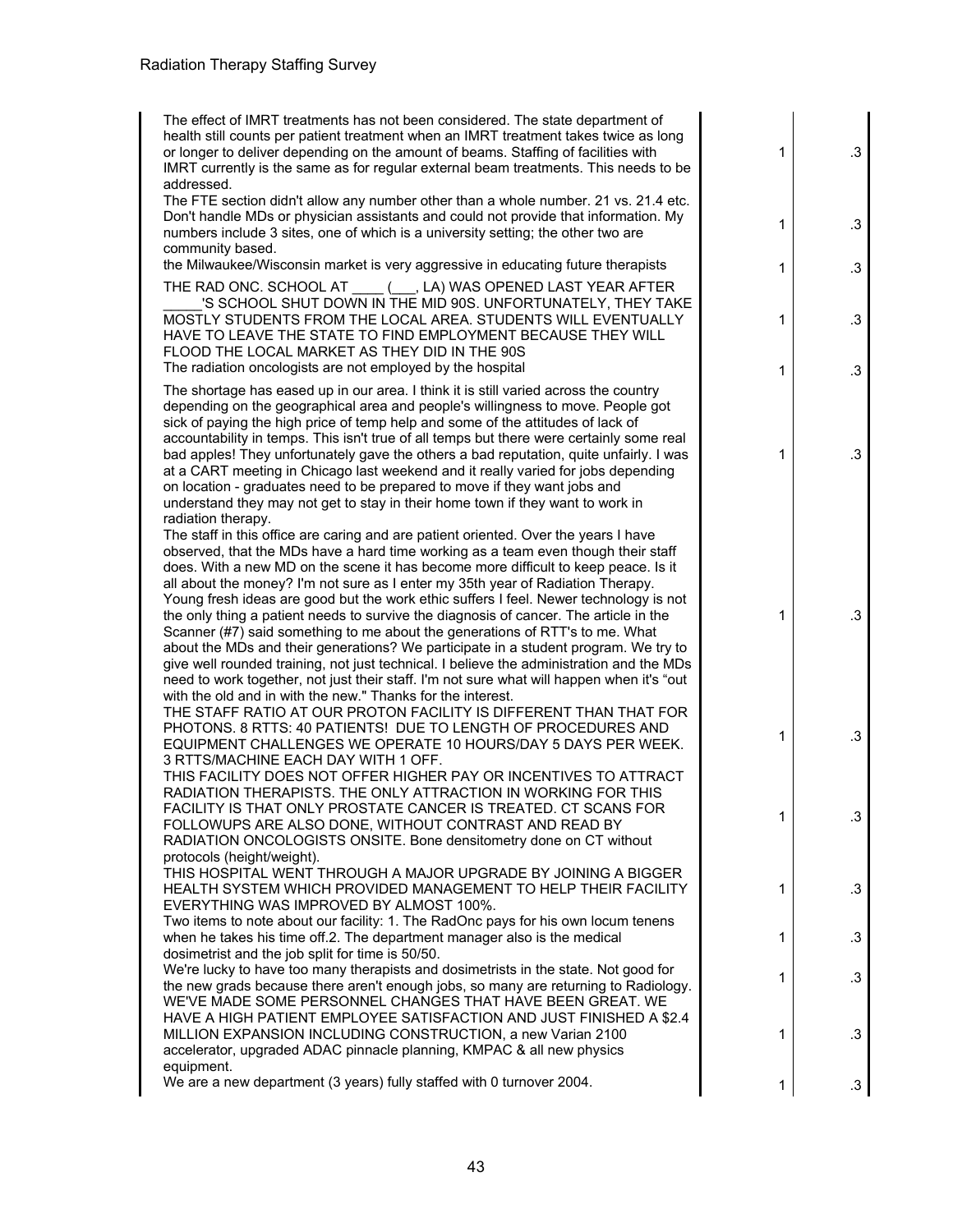| WE ARE A SMALL DEPT WITH 2 THERAPISTS WHICH 1 ALSO DOES<br>DOSIMETRY. ONE NURSE, ONE PART TIME PHYSICIST AND 1 RAD ONC.<br>WE'VE ALL BEEN WORKING FOR 3 YEARS IN SAME POSITION EXCEPT FOR<br>OUR PHYSICIST -- HE COMES ONCE A WEEK. | 1 | $\cdot$ 3 |
|-------------------------------------------------------------------------------------------------------------------------------------------------------------------------------------------------------------------------------------|---|-----------|
| We are a small rural radiation oncol. dept. This info is from our office and none of the<br>other 9 offices around the state.                                                                                                       | 1 | $\cdot$ 3 |
| WE ARE CURRENTLY IN THE PROCESS OF OBTAINING CT SIMULATOR, AND<br>NEW LINEAR WITH IMRT. WE HAVE NEW ONCOLOGISTS AND WILL BE<br>LOOKING FOR DOSIMETRISTS AND ANOTHER THERAPIST.                                                      | 1 | $\cdot$ 3 |
| WE ARE FULLY STAFFED AND HAVE BEEN FOR YEARS. I guess we are lucky.                                                                                                                                                                 | 1 | $\cdot$ 3 |
| WE ARE FULLY STAFFED AND VERY HAPPY.                                                                                                                                                                                                | 1 | .3        |
| WE ARE HAVING A HARD TIME RECRUITING A COMPETENT PHYSICIST<br>WITHIN OUR PRICE RANGE. WE ARE FULLY STAFFED FOR THERAPISTS AND<br>DOSIMETRISTS AND EVEN HAVE OTHERS INTERESTED                                                       | 1 | .3        |
| WE ARE LUCKY. WE HAVE A GREAT PLACE AND STAY FULLY STAFFED.<br>MOST EMPLOYEES HAVE BEEN HERE SEVERAL YEARS.                                                                                                                         | 1 | .3        |
| WE ARE NOT EXPERIENCING STAFF RENTENTION PROBLEMS.                                                                                                                                                                                  | 1 | .3        |
| We are very fortunate in that our turnover rate is nearly 0%. Average length of<br>employment for our staff is 10-12 years.                                                                                                         | 1 | .3        |
| WE ARE WORKING TO ESTABLISH A WORKING CLINIC affiliated w/ program.                                                                                                                                                                 | 1 | $\cdot$ 3 |
| WE DO NOT HAVE A STAFFING PROBLEM. I BELIEVE THE SCHOOLS SHOULD<br>NOT ACCEPT AS MANY STUDENTS AS THEY ARE. THEY ARE PUSHING THEM<br>THROUGH AND THEY WON'T GET JOBS.                                                               | 1 | .3        |
| We do not have employee turnover here. Most of our Therapists and staff have been<br>here for at least 5 years or more.                                                                                                             | 1 | $\cdot$ 3 |
| WE DO NOT HAVE OUR OWN ANCILLARY OR ADMINISTRATIVE STAFF AS WE<br>ARE PART OF A CANCER CENTER THAT INCLUDES MEDICAL ONCOLOGY.<br>THE CENTER HAS ANCILLARY AND ADMINISTRATIVE STAFF THAT SERVES<br>US AS WELL.                       | 1 | .3        |
| WE DO NOT USE RECRUITERS; WE DOWNSIZED DUE TO LOW PT. LOAD; OUR<br>DEPT DECREASED BY 1 FTE; WE HAVE A LOW TURNOVER RATE; WE PAID<br>\$5000 IN 2003; OUR PHYSICS STAFF ARE CONTRACT EMPLOYEES; WE ARE<br><b>OVER STAFFED.</b>        | 1 | $\cdot$ 3 |
| WE HAD A LONG STRETCH OF TIME USING TEMPS. MANY TIMES 3 AT A TIME.<br>WE HAVE BEEN FULLY STAFFED SINCE MAY OF 2004.                                                                                                                 | 1 | .3        |
| WE HAVE A SMALL FACILITY -- 2 THERAPISTS THAT NOW DO THE<br>DOSIMETRY ALSO. THERE IS ONE LPN AND ONE SECRETARY. EVERYONE IS<br>VERY BUSY COVERING ALL JOBS. EVERYONE HAS BEEN EMPLOYED<br>10+YEARS - NO TURNOVER. HOPE THIS HELPS.  | 1 | .3        |
| We have a stable workforce for radiation therapists and dosimetrists with no turnover<br>for the past 10 year. We recently hired a fulltime medical physicist after having<br>locums and part time help for about 2 years           | 1 | $\cdot$ 3 |
| We have a very low turnover rate and high staff & patient satisfaction. The physician<br>is great to work with.                                                                                                                     | 1 | $\cdot$ 3 |
| We have also used retention bonuses for staff in 2003, 2004, 2005 to retain existing<br>radiation therapists and dosimetrists.                                                                                                      | 1 | $\cdot$ 3 |
| We have been able to maintain a fully staffed department. Because our school<br>changed to a 2 year program we were granted an overstaff position to maintain our                                                                   | 1 | .3        |
| staffing levels incase there was turnover.<br>WE HAVE BEEN FORTUNATE ENOUGH TO BE FULLY STAFFED. I HAVE<br>OBSERVED A SWING TOWARD LESS OPENINGS FOR RTS. I am getting constant                                                     | 1 | .3        |
| calls about "I have an RT or dosimetrist who wants to come to your area."<br>WE HAVE BEEN FORTUNATE NOT TO BE AFFECTED BY STAFFING ISSUES.                                                                                          | 1 | $\cdot$ 3 |
| WE HAVE HAD EXCELLENT STAFF RETENSION.<br>We have been fully staffed for over a year. If any of the above occurred, it was not                                                                                                      | 1 | .3        |
| because of a staffing shortage.<br>WE HAVE BEEN LUCKY FOR THE LAST 5 YEARS. NO TURNOVER.<br>THERAPISTS HAVE STAYED PUT IN THE<br>AREA                                                                                               | 1 | .3        |
|                                                                                                                                                                                                                                     |   |           |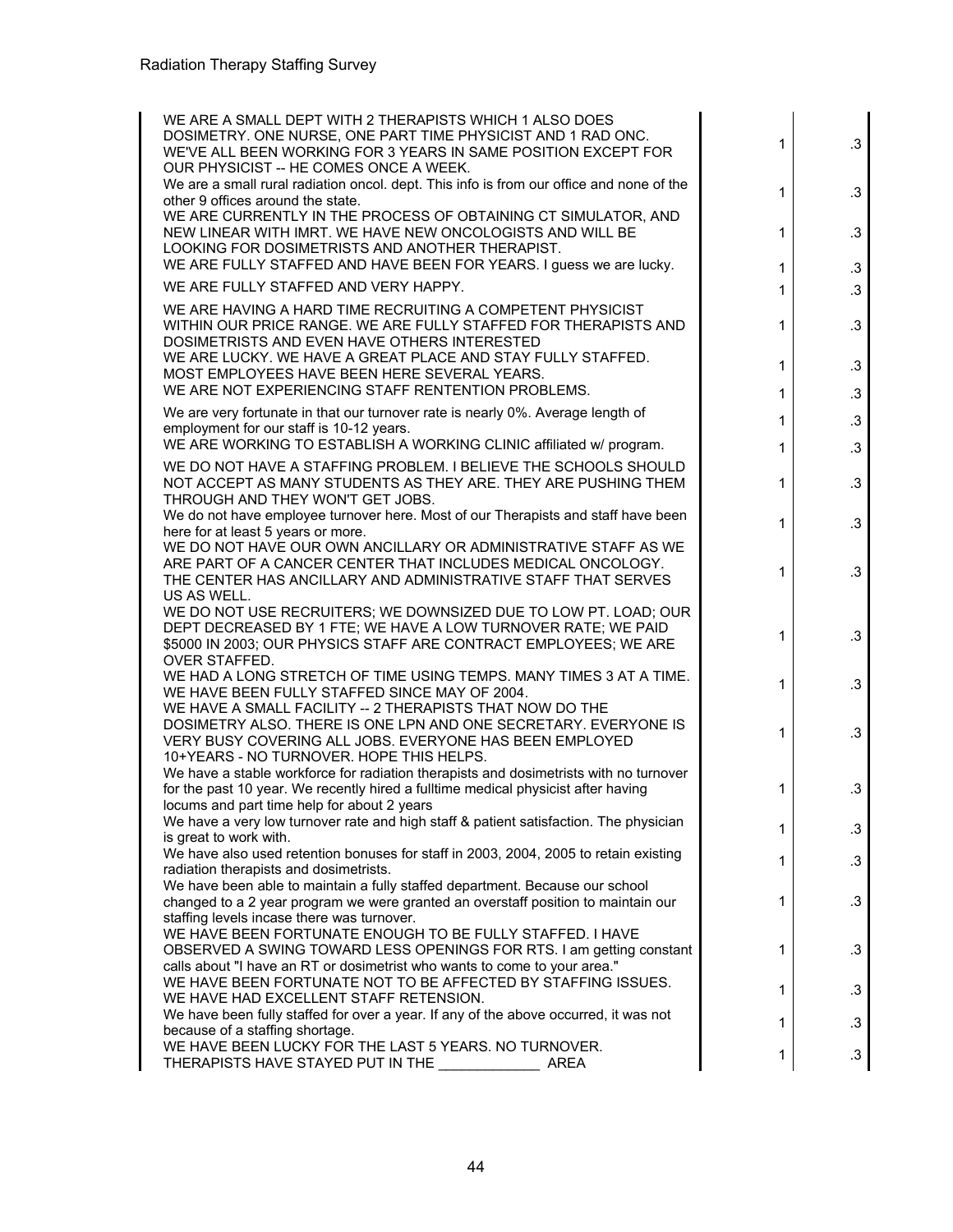| We have been very lucky for the last several years not to have any openings. Many<br>of the people live in _____, TN and since we are the only hospital in town-it does not<br>open us up for much relocation since we are competitive with pay and we have<br>excellent working conditions. We are also in the process of opening a new cancer<br>center with a brand new radiation therapy department. As part of this new project, we<br>replaced our old linear accelerator and fluoro simulator and replaced with a Varian<br>21EX with portal imaging-the therapists love it-many have turned down offers at other<br>facilities paying a little more because they did not want to go back to taking port films<br>the old fashioned way. In addition, we purchased a CT-PET scanner to do our<br>simulations etc-a machine shared with nuclear medicine. [Respondent name, facility<br>name, and e-mail address.] | 1   | $\cdot$ 3 |
|--------------------------------------------------------------------------------------------------------------------------------------------------------------------------------------------------------------------------------------------------------------------------------------------------------------------------------------------------------------------------------------------------------------------------------------------------------------------------------------------------------------------------------------------------------------------------------------------------------------------------------------------------------------------------------------------------------------------------------------------------------------------------------------------------------------------------------------------------------------------------------------------------------------------------|-----|-----------|
| WE HAVE FEWER PTS BECAUSE OF A FREESTANDING FACILITY BEING BUILT<br>NEARBY. WE CONTRACT FOR PHYSICS COVERAGE.                                                                                                                                                                                                                                                                                                                                                                                                                                                                                                                                                                                                                                                                                                                                                                                                            | 1   | .3        |
| We have had a very stable work force. No turnover in any of the categories above for<br>4 years.                                                                                                                                                                                                                                                                                                                                                                                                                                                                                                                                                                                                                                                                                                                                                                                                                         | 1   | $\cdot$ 3 |
| We have had no therapists/dosimetrists quit in the 6 yrs since our clinic opened. we<br>have just expanded and hired 2 full time and 1 part time therapist, and have trained<br>one therapist to do basic treatment planning                                                                                                                                                                                                                                                                                                                                                                                                                                                                                                                                                                                                                                                                                             | 1   | $\cdot$ 3 |
| WE HAVE HAD NO TURNOVER IN THE PAST 7 YEARS -- MOST OF THE STAFF<br>HAS BEEN WITH US FOR 11 YEARS.                                                                                                                                                                                                                                                                                                                                                                                                                                                                                                                                                                                                                                                                                                                                                                                                                       | 1   | $.3\,$    |
| We have had only 3 vacancies during the past 5 years, and we have been able to fill<br>all of the positions within 3 months.                                                                                                                                                                                                                                                                                                                                                                                                                                                                                                                                                                                                                                                                                                                                                                                             | 1   | $.3\,$    |
| We have not recruited for approximately 2 years. The tough part is to compete with<br>the temporary staff wages. Young unattached therapists are willing to travel and be<br>paid much higher wages that a clinic is willing/able to provide                                                                                                                                                                                                                                                                                                                                                                                                                                                                                                                                                                                                                                                                             | 1   | $\cdot$ 3 |
| WE NEED TREATMENT PLANNING SYSTEM TO DESIGN TPS TO MAKE<br>DOSIMETRISTS MORE PRODUCTIVE SO WE NEED LESS OF THEM. THIS<br>WOULD INCREASE THE NUMBER AVAILABLE FOR EMPLOYMENT.                                                                                                                                                                                                                                                                                                                                                                                                                                                                                                                                                                                                                                                                                                                                             | 1   | $\cdot$ 3 |
| WE REALLY HAVE NOT NOTICED A NEED FOR ADDITIONAL STAFFING SINCE<br>THE BEGINNING OF 2004. HOWEVER, PATIENT LOAD HAS BEEN INCREASED<br>THE LAST THREE MONTHS, SO HIRING ADDITIONAL STAFFING WILL BE<br>CONSIDERED.                                                                                                                                                                                                                                                                                                                                                                                                                                                                                                                                                                                                                                                                                                        | 1   | $\cdot$ 3 |
| WE SPECIALIZE IN HDR BRACHYTHERAPY ONLY                                                                                                                                                                                                                                                                                                                                                                                                                                                                                                                                                                                                                                                                                                                                                                                                                                                                                  | 1   | $\cdot$ 3 |
| WE STARTED A RADIATION THERAPHY PROGRAM AND THIS HAS HELPED<br>WITH STAFF SHORTAGES. IN 2002, 2003, WE WERE VERY SHORT STAFFED.<br>LIMITED THERAPISTS AND DOSIMETRISTS. WE USED LOCUMS FOR TWO<br>YEARS.                                                                                                                                                                                                                                                                                                                                                                                                                                                                                                                                                                                                                                                                                                                 | 1   | $\cdot$ 3 |
| will have data at the end of 2005 to submit                                                                                                                                                                                                                                                                                                                                                                                                                                                                                                                                                                                                                                                                                                                                                                                                                                                                              | 1   | .3        |
| WITH MULTILEAF AND IMRT AUTOMATION WE MAY DECREASE OUR<br>THERAPIST STAFF. WE MAY USE SOMEONE TO ASSIST IN SET UP AND THE<br>THERAPIST WILL RUN THE MACHINE.                                                                                                                                                                                                                                                                                                                                                                                                                                                                                                                                                                                                                                                                                                                                                             | 1   | $\cdot$ 3 |
| Total                                                                                                                                                                                                                                                                                                                                                                                                                                                                                                                                                                                                                                                                                                                                                                                                                                                                                                                    | 372 | 100.0     |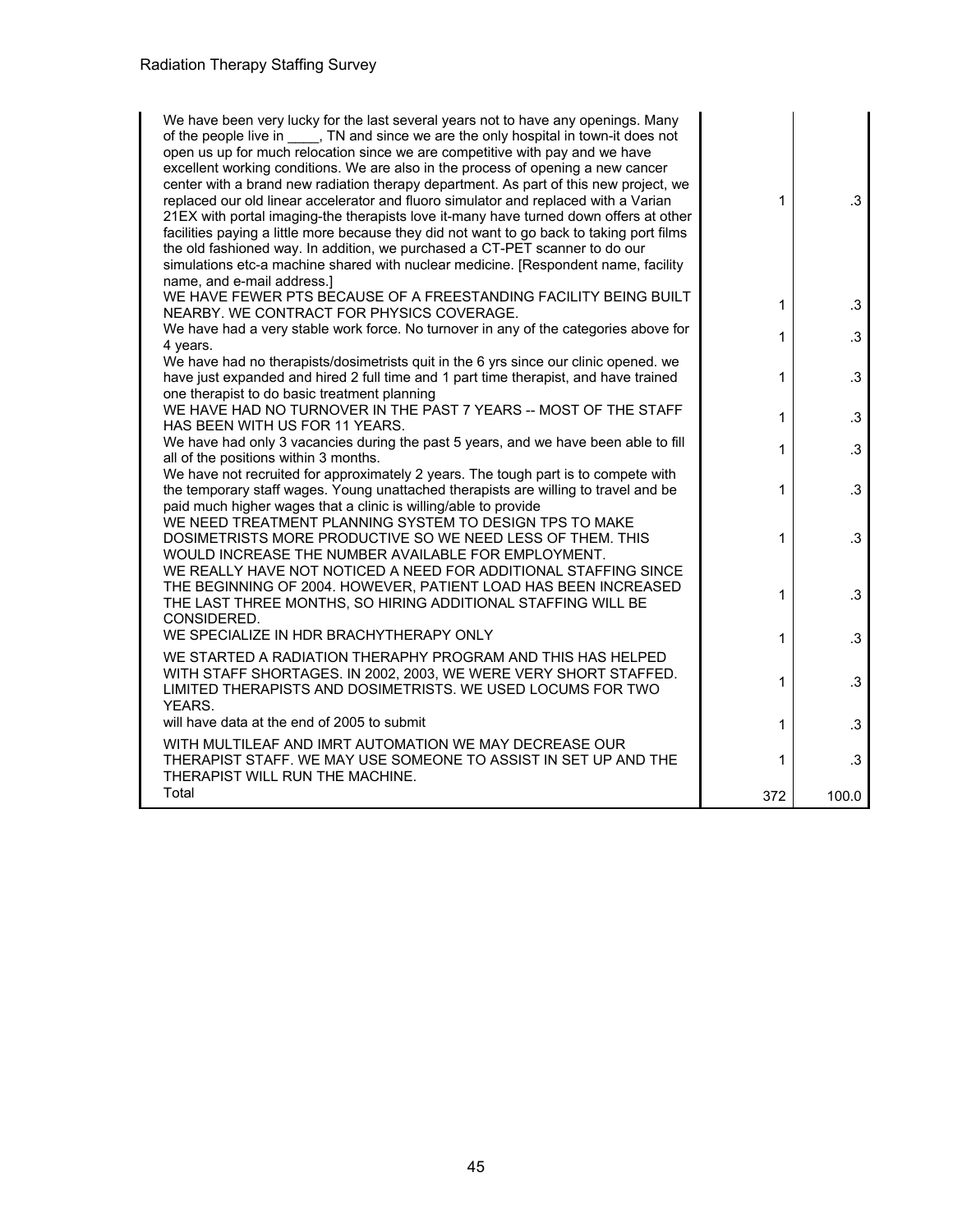Radiation Therapy Staffing Survey

# **APPENDIX**

# **THE QUESTIONNAIRE**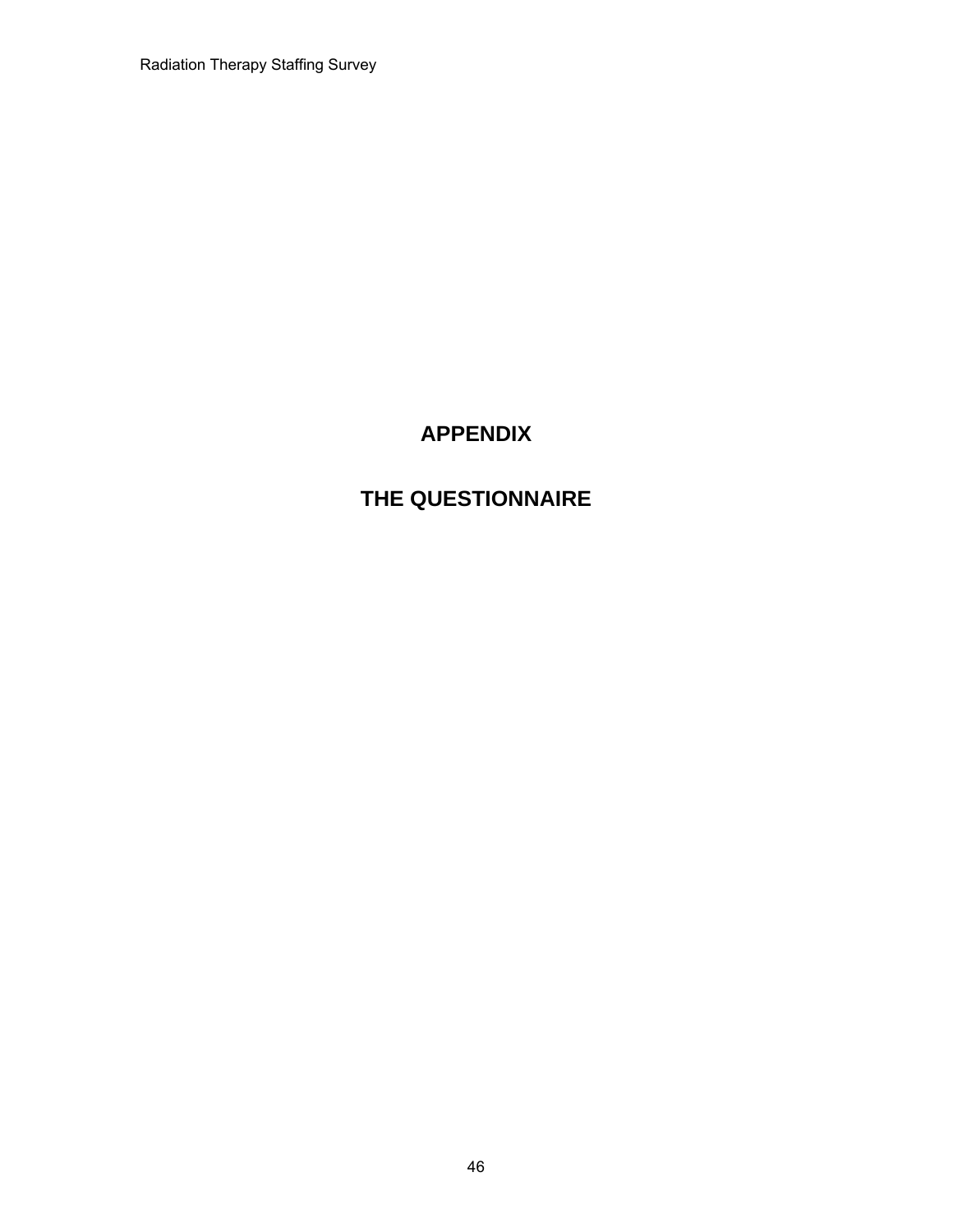

March 2005

Dear Radiation Therapy Facility Manager,

ASRT would appreciate your help in gauging the current status of the unmet demand for radiation therapists and other specialists needed to provide radiation therapy. Few matters could be more important for the profession – radiation therapy specialists, their facility managers and educators alike – than an accurate assessment of the current supply and demand for radiation therapy personnel.

As you probably know, ASRT recently posted on our Web site (www.asrt.org; click on "Research") a survey of the staffing and vacancy rates for the various diagnostic imaging specialties. The enclosed questionnaire is designed to provide similar detailed information about radiation therapy professionals and about what directors/managers believe to be the reasons behind unfilled vacancies. This information will be shared with the radiation therapy community via a report posted on the ASRT Web site. The report's accuracy will depend on your willingness to share your facility's staffing data and your views on staffing issues by completing the Radiation Therapy Staffing Survey.

There are two ways for you to participate in this survey. Our preference (because of its lower cost and greater ease of data entry) is for you to complete the questionnaire online by going to www.asrt.org and clicking on "Radiation Therapy Staffing Survey" in the "Research" section just right of the middle of the page. (Please enter the survey code, "RadTher," as your response to the second question on the online form.) Alternatively, you may complete the hardcopy questionnaire enclosed with this note and return it to the ASRT Research Department in the enclosed postage-paid reply envelope. Please respond within the next two weeks if possible.

Finally, ASRT wants to stay in contact with you. We obviously have your name and address, but we have found e-mail to be a much more timely tool for staying in touch. Please provide your e-mail address on the form at the end of this letter and return it in the reply envelope. It will be separated from the questionnaire upon receipt. (Alternatively, you can supply the same contact information as part of the online response process.)

Thanks for your help with this important survey.

Sal's signature

Sal Martino Executive Vice President and Chief Academic Officer

Contact Information\*

Name (optional)

Title (optional)

Telephone<br>
E-mail address \*This form will be separated from the questionnaire (if enclosed) upon receipt; your responses to the questionnaire will remain anonymous. This information will be shared only between radiation therapy facility managers and ASRT; it will not be sold or otherwise provided to any commercial enterprise.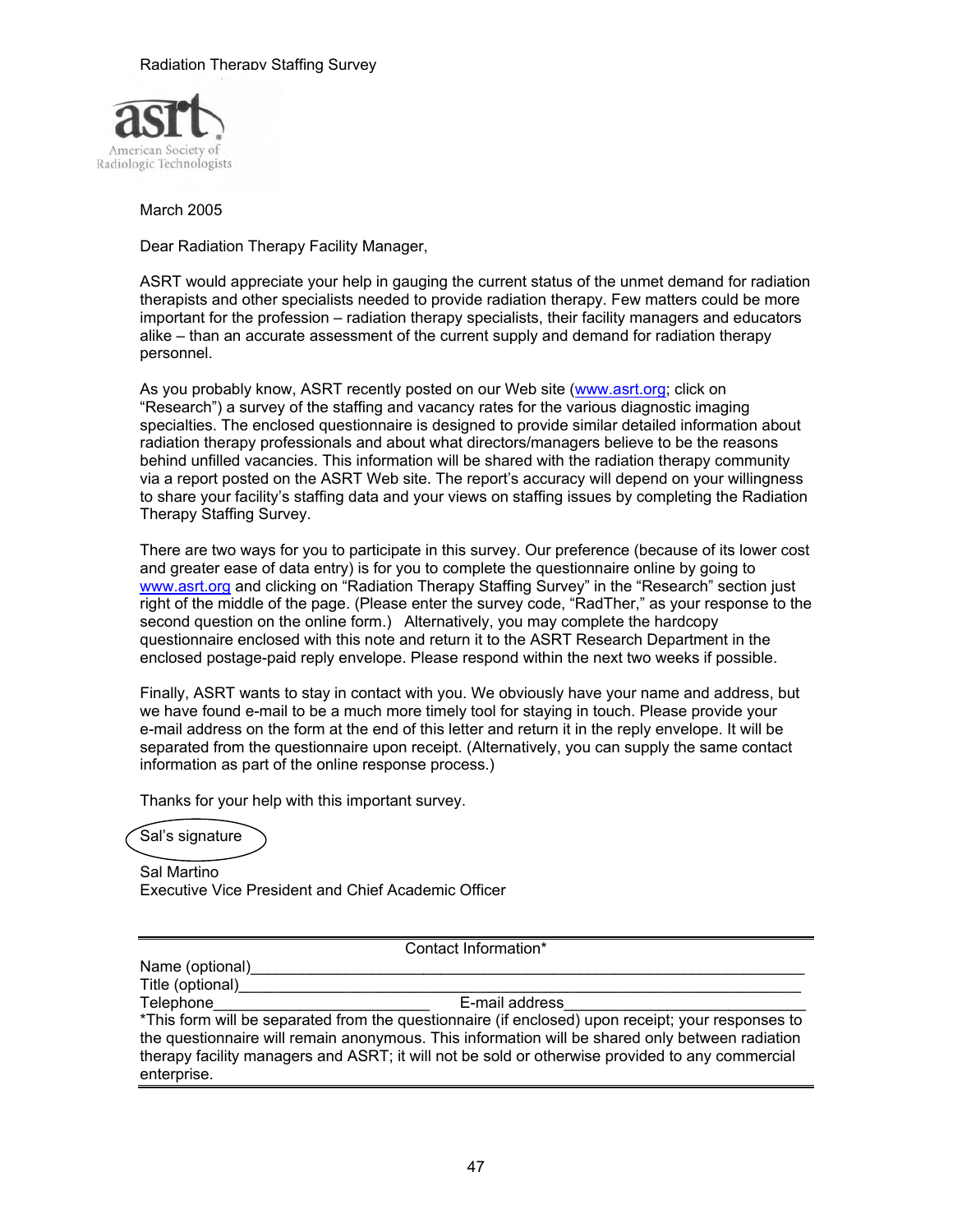

Thank you for completing this important survey. Please return the completed questionnaire in the enclosed postage-paid reply envelope within the next two weeks, or go to www.asrt.org and click on "Staffing Survey" to provide your data online. (You'll need to provide the survey code, RadTherStaf.)

| <b>Facility Demographics</b> |                                                                                        |                                              |  |  |
|------------------------------|----------------------------------------------------------------------------------------|----------------------------------------------|--|--|
| Your Title                   | □ Department/Facility Manager or Director                                              | □ Chief Dosimetrist<br>□ Chief Therapist     |  |  |
|                              | $\Box$ Other (Please specify:                                                          |                                              |  |  |
| <b>Type of Facility</b>      | □ Government hospital<br>$\Box$ Community hospital                                     | $\overline{\Box}$ University medical center  |  |  |
|                              | □ Freestanding clinic<br>$\Box$ Teaching facility                                      |                                              |  |  |
|                              | $\Box$ Other (Please specify:                                                          |                                              |  |  |
| Radiation therapy            | $\Box$ CT simulation<br>$\Box$ Brachytherapy                                           | $\Box$ IMRT<br>$\Box$ Whole-body irradiation |  |  |
| services provided in         | □ Stereotactic/gamma knife/MammoSite<br>$\Box$ Pediatric therapy                       |                                              |  |  |
| your facility                | $\Box$ Fractionated stereotactic therapy                                               | $\Box$ Conformal radiation therapy delivery  |  |  |
| [Not intended to be          | $\Box$ Other ( <i>Please specify</i> :                                                 |                                              |  |  |
| exhaustive]                  |                                                                                        |                                              |  |  |
| Patient load for your        | New patients per year________                                                          | Patients treated per day                     |  |  |
| facility                     |                                                                                        |                                              |  |  |
| Equipment staffing           | Therapists per treatment machine during a given treatment session                      |                                              |  |  |
|                              | Reliability of treatment machines $\Box$ Excellent $\Box$ Good $\Box$ Fair $\Box$ Poor |                                              |  |  |
| Location                     | $\Box$ Urban $\Box$ Suburban $\Box$ Rural                                              | State (two-letter ZIP abbreviation):         |  |  |

#### **Staffing**

1. For each of the following specialists needed to provide radiation therapy services, please provide the budgeted and vacant FTEs for your organization in January 2004 and today. (Leave blank the rows for any specialists who do not work in your facility's radiation therapy suite.)

|                                                            | Staffing, in Full-time Equivalents (FTEs)                                           |  |        |                                |                          |  |
|------------------------------------------------------------|-------------------------------------------------------------------------------------|--|--------|--------------------------------|--------------------------|--|
|                                                            | As of 1/1/2004                                                                      |  |        | 2005 (Current)                 |                          |  |
| <b>Job Title</b>                                           | Vacant and<br>Data Not<br><b>Budgeted</b><br><b>FTEs</b><br>Recruiting<br>Available |  |        | <b>Budgeted</b><br><b>FTEs</b> | Vacant and<br>Recruiting |  |
| <b>Radiation Therapist</b>                                 |                                                                                     |  | $\Box$ |                                |                          |  |
| <b>Medical Dosimetrist</b>                                 |                                                                                     |  | $\Box$ |                                |                          |  |
| <b>Medical Physicist</b>                                   |                                                                                     |  | □      |                                |                          |  |
| <b>Radiation Oncologist</b>                                |                                                                                     |  | $\Box$ |                                |                          |  |
| <b>Physician Assistant</b>                                 |                                                                                     |  |        |                                |                          |  |
| Nurse (including RN,<br>LPN, nurse practitioner)           |                                                                                     |  | $\Box$ |                                |                          |  |
| Ancillary staff (e.g.,<br>Dietitian, Social Worker)        |                                                                                     |  | $\Box$ |                                |                          |  |
| Administrative staff (e.g.,<br>clerical and billing staff) |                                                                                     |  | $\Box$ |                                |                          |  |
| Other (Specify below)                                      |                                                                                     |  | $\Box$ |                                |                          |  |
| (Please specify:                                           |                                                                                     |  |        |                                |                          |  |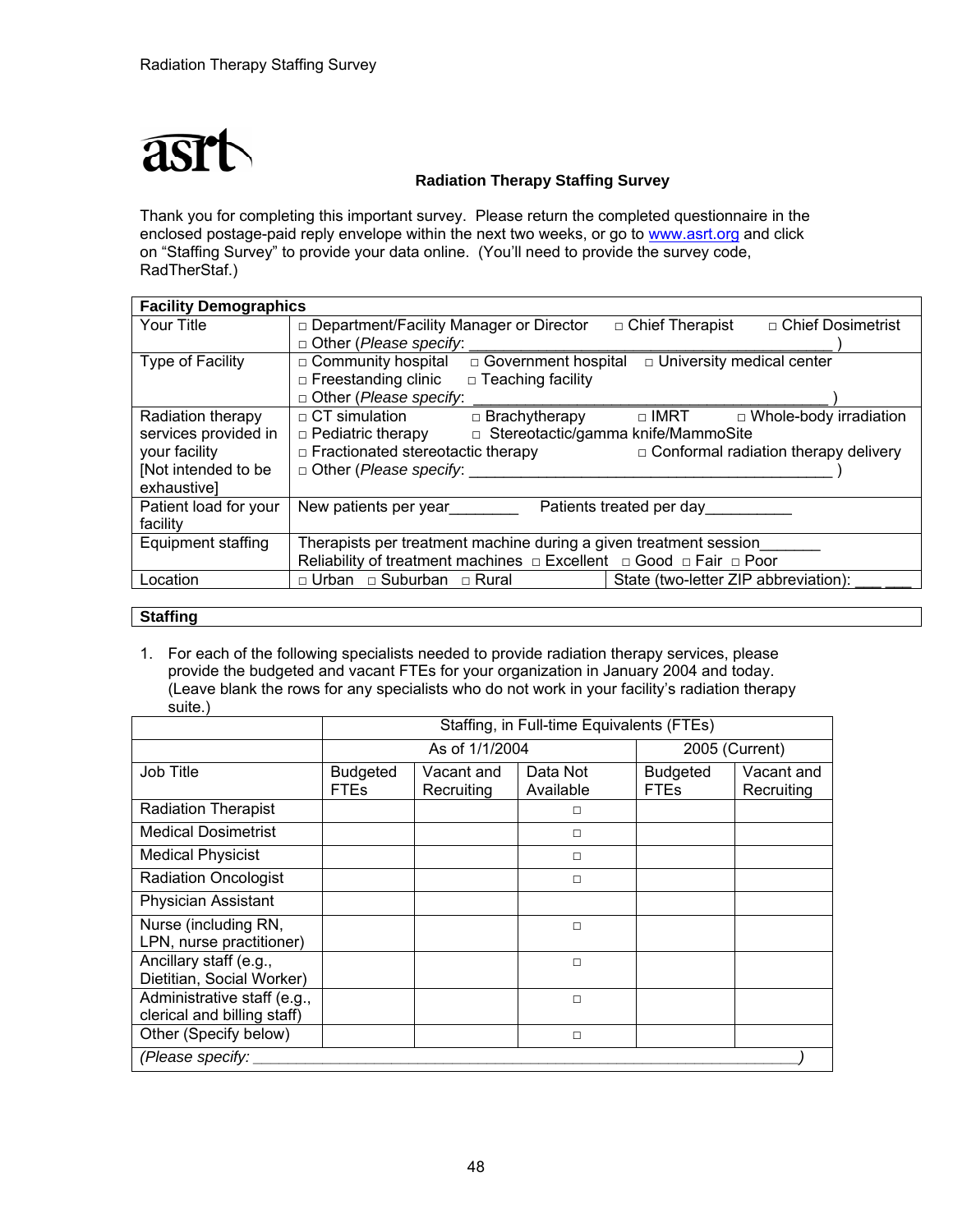2. Describe how the recruitment effort for each specialty in the past six months compares to the effort expended during the fiscal year that included January 2004.

| Job Title                                | Recruitment Effort - Current vs. FY 2004 (Select one)                     |
|------------------------------------------|---------------------------------------------------------------------------|
| <b>Radiation Therapist</b>               | $\Box$ More difficult $\Box$ Same $\Box$ Less difficult $\Box$ Don't know |
| <b>Medical Dosimetrist</b>               | $\Box$ More difficult $\Box$ Same $\Box$ Less difficult $\Box$ Don't know |
| <b>Medical Physicist</b>                 | $\Box$ More difficult $\Box$ Same $\Box$ Less difficult $\Box$ Don't know |
| <b>Radiation Oncologist</b>              | $\Box$ More difficult $\Box$ Same $\Box$ Less difficult $\Box$ Don't know |
| <b>Physician Assistant</b>               | $\Box$ More difficult $\Box$ Same $\Box$ Less difficult $\Box$ Don't know |
| Nurse (including RN, LPN, nurse          | $\Box$ More difficult $\Box$ Same $\Box$ Less difficult $\Box$ Don't know |
| practitioner)                            |                                                                           |
| Ancillary staff (e.g., Dietitian, Social | $\Box$ More difficult $\Box$ Same $\Box$ Less difficult $\Box$ Don't know |
| Worker)                                  |                                                                           |
| Administrative staff (e.g., clerical and | $\Box$ More difficult $\Box$ Same $\Box$ Less difficult $\Box$ Don't know |
| billing staff)                           |                                                                           |
| Other (Specify below)                    | $\Box$ More difficult $\Box$ Same $\Box$ Less difficult $\Box$ Don't know |
| (Please specify:                         |                                                                           |

3. If budgeted FTEs for any of these specialties have decreased since January 2004, what do you believe is the reason for this decrease? (Check all that apply.)

- □ Patient demand declined.
- $\Box$  Overall department or facility budget declined, forcing downsizing.
- $\Box$  Formerly budgeted FTEs were so difficult to fill they were dropped from the budget.
- □ Number of patients that can be processed hourly on each treatment machine increased.
- $\Box$  Number of staff assigned to each treatment machine decreased, so number of FTEs required to handle the workload declined.
- $\Box$  Average number of hours worked per week by radiation therapy staff increased, so number of specialists required to handle the workload declined.
- □ Other (*Please specify:\_\_\_\_\_\_\_\_\_\_\_\_\_\_\_\_\_\_\_\_\_\_\_\_\_\_\_\_\_\_\_\_\_\_\_\_\_\_\_\_\_*)

4. If budgeted FTEs for any of these specialties have increased since January 2004, what do you believe is the reason for this increase? (Check all that apply.)

□ Patient demand increased.

- $\Box$  Overall department or facility budget increased, making it possible to add FTEs.
- $\Box$  Recruitment within these specialties became easier, making adding FTEs feasible.
- $\Box$  Number of patients that can be processed hourly on each treatment machine decreased.
- $\Box$  Number of staff assigned to each treatment machine increased, so number of FTEs required to handle the workload increased.
- $\Box$  Average number of hours worked per week by radiation therapy staff decreased, so number of
	- specialists required to handle the workload increased.
- $\Box$  Ancillary staff (e.g., dietitian, social worker) were added to free up therapist/dosimetrist/ physicist time and thereby increase patient throughput and/or quality of care.
- $\Box$  Administrative staff (e.g., clerical and billing) were added to free up therapist/dosimetrist/ physicist time and thereby increase patient throughput and/or quality of care.
- □ Other (*Please specify:\_\_\_\_\_\_\_\_\_\_\_\_\_\_\_\_\_\_\_\_\_\_\_\_\_\_\_\_\_\_\_\_\_\_\_\_\_\_\_\_\_*)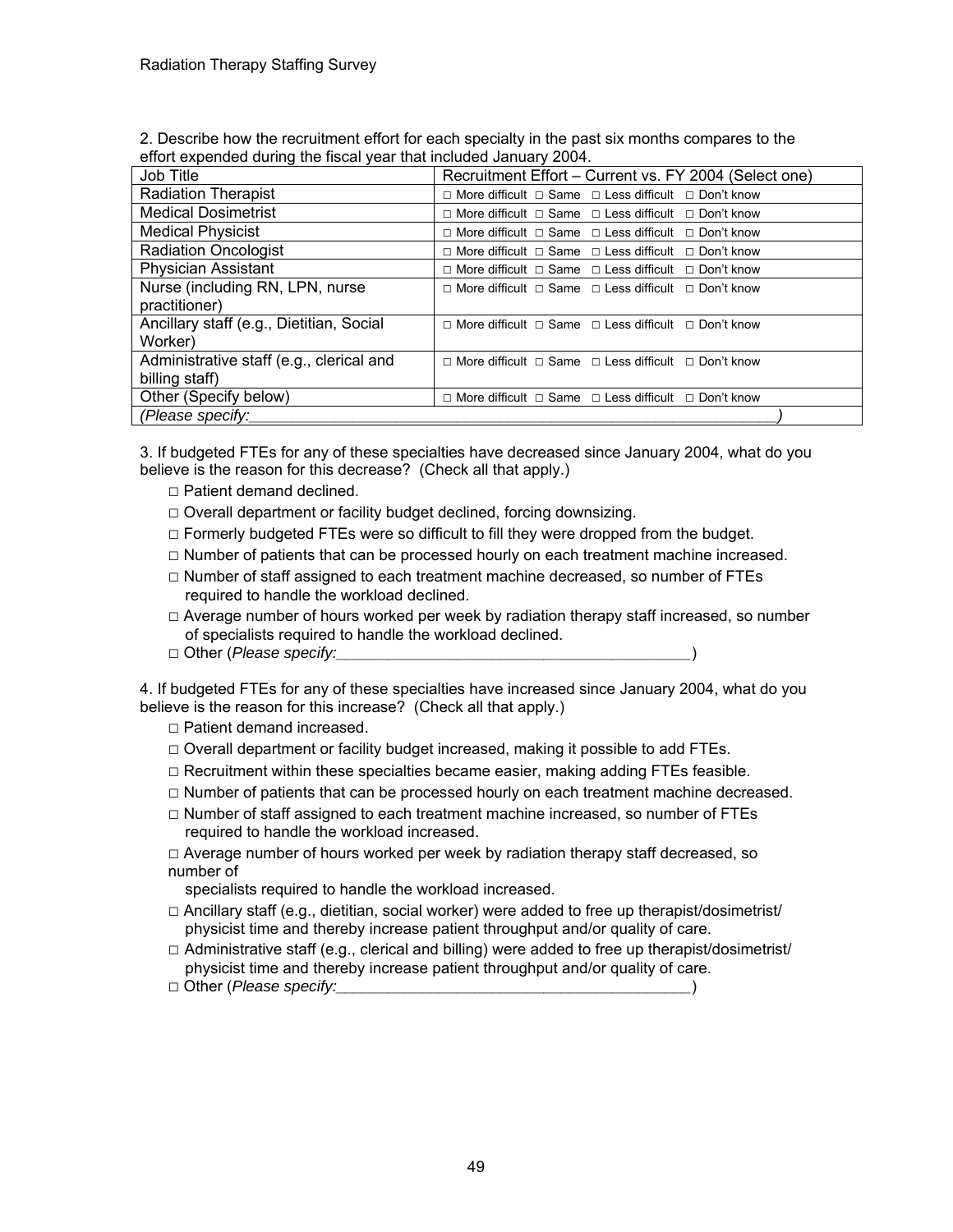#### **Recruitment and Retention**

5. For each specialty role, how have the following staffing indicators changed since January 2004:

|                                                                   | <b>Radiation Therapist</b> |           | <b>Medical Dosimetrist</b>         |           | <b>Medical Physicist</b>   |           | Radiation<br>Oncologist |           |
|-------------------------------------------------------------------|----------------------------|-----------|------------------------------------|-----------|----------------------------|-----------|-------------------------|-----------|
|                                                                   | MLL SHMH                   | <b>NA</b> | MLL SHMH                           | <b>NA</b> | S H MH<br>ML L             | <b>NA</b> | MLL SHMH                | <b>NA</b> |
| Employees'<br>average length<br>of employment<br>at your facility | 00000                      |           | .                                  |           | 00000                      |           | 00000                   |           |
| Turnover rate                                                     | 00000                      |           | 00000                              |           | 00000                      |           | 00000                   |           |
| $M = M \cdot A$                                                   | <b>I</b> . I               |           | <b>C.</b> About the same II. Habes |           | <b>BALL, BALLOW Window</b> |           | ALA.                    |           |

**ML:** Much lower **L:** Lower **S:** About the same **H:** Higher **MH:** Much higher **NA:**  Not applicable

#### 6. Were you paying sign-on bonuses for radiation therapy staff in January 2004? Are you paying them currently? If yes, please indicate amount typically paid.

|            |                      | <b>Radiation Therapist</b> |                      | <b>Medical Dosimetrist</b> |                      | <b>Medical Physicist</b> |                      | <b>Radiation Oncologist</b> |  |
|------------|----------------------|----------------------------|----------------------|----------------------------|----------------------|--------------------------|----------------------|-----------------------------|--|
|            | Paid sign-           |                            | Paid sign-           |                            | Paid sign-           |                          | Paid sign-           |                             |  |
|            | on                   | Amount                     | on                   | Amount                     | on.                  | Amount                   | on                   | Amount                      |  |
|            | bonuses?             | of bonus*                  | bonuses?             | of bonus*                  | bonuses?             | of bonus*                | bonuses?             | of bonus*                   |  |
| In January | $\Box$ Yes $\Box$ No |                            | $\Box$ Yes $\Box$ No |                            | $\Box$ Yes $\Box$ No |                          | $\Box$ Yes $\Box$ No |                             |  |
| 2004       |                      |                            |                      |                            |                      |                          |                      |                             |  |
| Currently  | $\Box$ Yes $\Box$ No |                            | $\Box$ Yes $\Box$ No |                            | $\Box$ Yes $\Box$ No |                          | $\Box$ Yes $\Box$ No |                             |  |
| (2005)     |                      |                            |                      |                            |                      |                          |                      |                             |  |

\*Amount of bonus to nearest \$500.

7. Indicate the percentage range you estimate for the following radiation therapy coverage situations:

|                                                                                                                                      | $0\%$  | $1 - 6%$ | 7-13%  | 14-20% | $21 + \%$ | Or Specify |
|--------------------------------------------------------------------------------------------------------------------------------------|--------|----------|--------|--------|-----------|------------|
| What percent of your radiation therapist FTEs are you<br>currently filling with temps/travelers?*                                    | П      | $\Box$   | П      | $\Box$ | $\Box$    |            |
| How much more (in %) above average radiation therapist<br>wages and benefits do you pay for temp/traveling radiation<br>therapists?  | $\Box$ | $\Box$   | $\Box$ | $\Box$ | $\Box$    |            |
|                                                                                                                                      |        |          |        |        |           |            |
| What percent of your medical dosimetrist FTEs are you<br>currently filling with temps/travelers?*                                    | $\Box$ | $\Box$   | $\Box$ | $\Box$ | $\Box$    |            |
| How much more (in %) above average <i>dosimetrist</i> wages and<br>benefits do you pay for temp/traveling medical dosimetrists?      | $\Box$ | $\Box$   | $\Box$ | $\Box$ | $\Box$    |            |
|                                                                                                                                      |        |          |        |        |           |            |
| What percent of your medical physicist FTEs are you<br>currently filling with temps/travelers?*                                      | $\Box$ | $\Box$   | $\Box$ | $\Box$ | $\Box$    |            |
| How much more (in %) above average medical physicist<br>wages and benefits do you pay for temp/traveling physicists?                 | $\Box$ | $\Box$   | $\Box$ | $\Box$ | $\Box$    |            |
|                                                                                                                                      |        |          |        |        |           |            |
| What percent of your radiation oncologist vacancies are you<br>currently filling with locum tenens physicians?                       | $\Box$ | $\Box$   | $\Box$ | $\Box$ | $\Box$    |            |
| How much more (in %) above average radiation oncologist<br>salary and benefits do you pay for locum tenens radiation<br>oncologists? | $\Box$ | $\Box$   | $\Box$ | $\Box$ | $\Box$    |            |

\*Temps/travelers = traveling staff, locum tenens and radiation therapy staff provided by temporary staffing agencies.